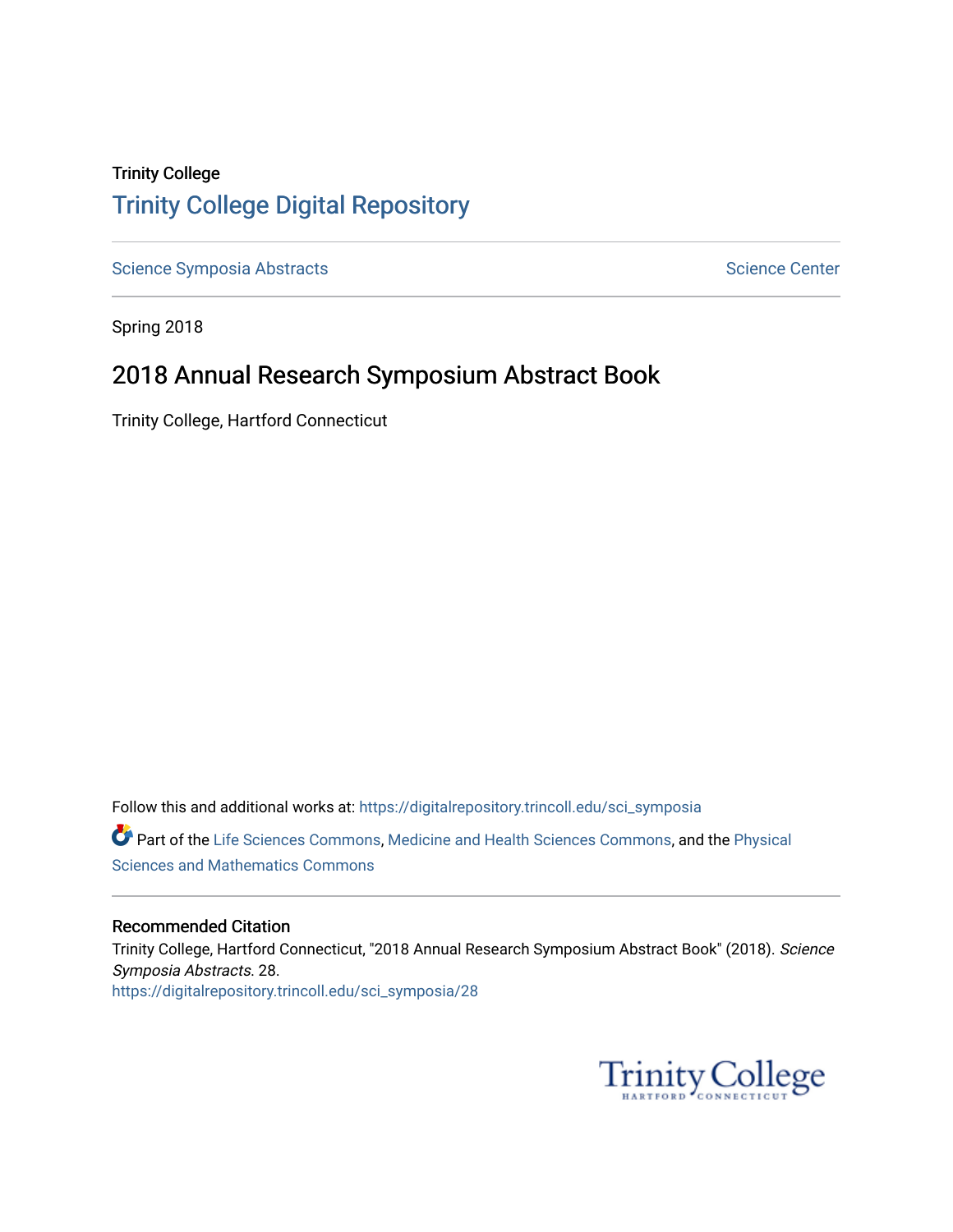# **THIRTY-FIRST ANNUAL SYMPOSIUM OF TRINITY COLLEGE UNDERGRADUATE RESEARCH**

# **TABLE OF CONTENTS**

**Poster # Title**

# **BIOLOGY**

- **1. SPECIALIZATION FOR YOLK PROCESSING IN TURTLE SPECIES**  *TRACHEMYS SCRIPTA*  Madeline Barnes '20, Farahana Appiah '21
- **2. BUILDING A SEGMENTED BODY: THE CELL DYNAMICS OF SEGMENTATION AND ELONGATION** Nicole Duan '18
- **3. THE EXPRESSION OF MTOR IN THE OLIGODENDROCYTE LINEAGE** Emma England '20, Katie Lazur '20
- **4. ALUMINUM STRESS IN TOMATO PLANTS: INVESTIGATING THE ROLE OF THE** *ALS1* **GENE IN DIFFERNTIAL ALUMINUM TOLERANCE OF DOMESTIC AND WILD TOMATOES USING** *ARABIDOPSIS* **MODEL** Julia Pitino '18
- **5. IDENTIFYING AND CHARACTERIZING THE** *CDT1* **MUTATION IN**  *ARABIDOPSIS THALIANA* Vanessa J. Ross '21
- **6. GENETIC MANIPULATIONS INVOLVING SERRATE IN** *DROSOPHILA MELANOGASTER* Tyler Seckar '18

# **CHEMISTRY**

- **7. ANALYZING THE EFFECTS OF COCAINE AND A KETOGENIC DIET ON BRAIN NEUROTRANSMITTER CONTENT IN RATS** Ahmad Chughtai '20
- **8. REDUCING** *DICTYOSTELIUM DISCOIDEUM* **CELL ADHESION IN MICROFLUIDIC DEVICES BY USING SUPPORTED LIPID BILAYER COATING** Julia Clapis '18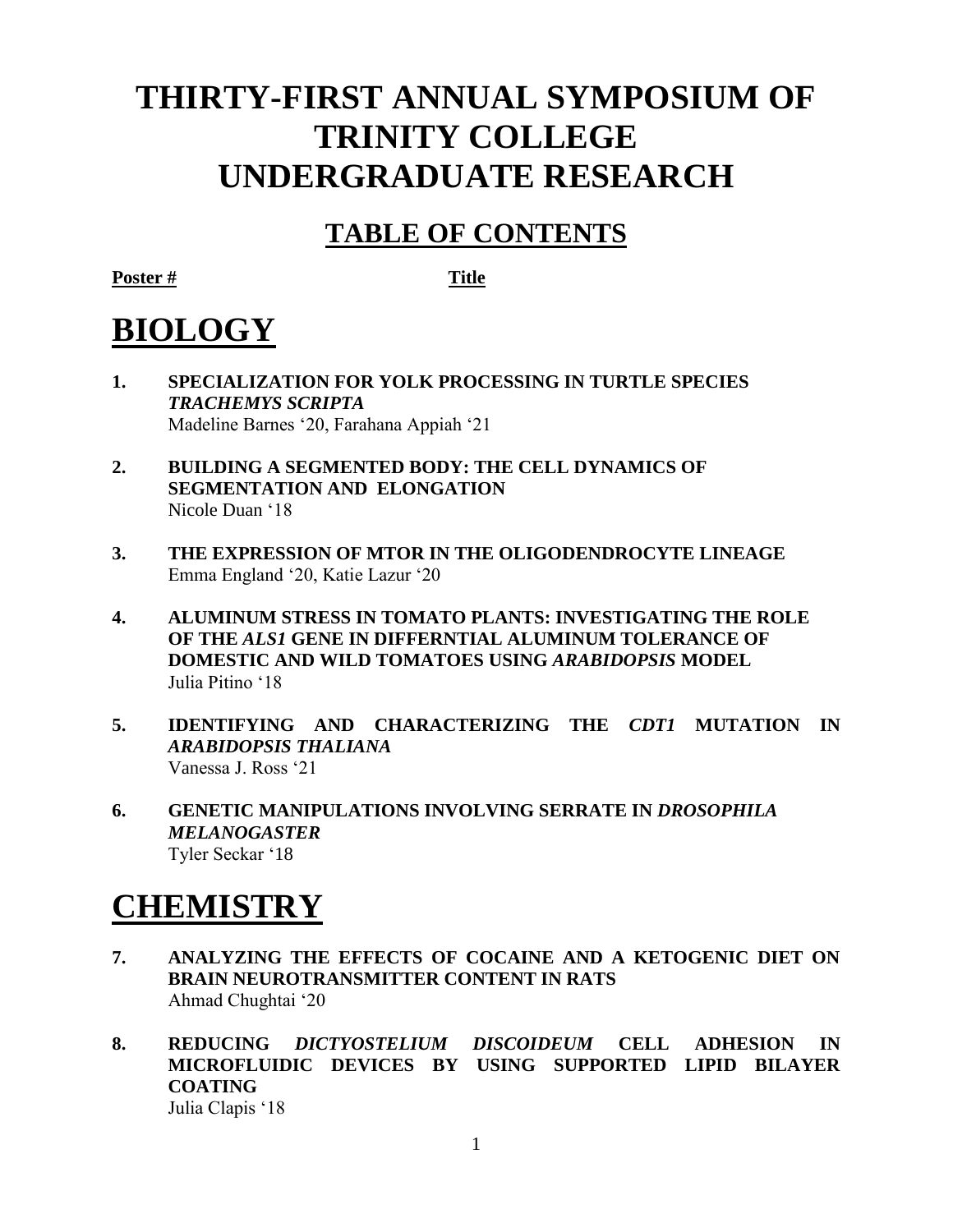- **9. ANALYSIS OF THE STRUCTURE AND SYNTHESIS OF (±)- PENTACYCLOANAMMOXIC ACID** Joshua Corbo '19, Vanessa Jones '19
- **10. SYNTHESIS AND CONFORMATIONAL ANALYSIS OF PEPTIDES LINKED TO A RIGID, BIMETALLIC RING SYSTEM USING AROMATIC SPACERS** Lauren M. Davidson '16, Niranjana Pokharel '15, Josephine Frempong '18, Michael L. Phillip '19, Cosmic B. Gober '18
- **11. A CUSTOM-BUILT SOFTWARE METHOD OF DATA ANALYSIS FOR SINGLE CELL ANALYSIS** Jason S. Deck '21
- **12. ANALYSIS OF R. B. WOODWARD'S TOTAL SYNTHESIS OF QUININE** Maxwell H. Furigay '19, Michael L. Phillip '19
- **13. SYNTHESIS AND CONFORMATIONAL ANALYSIS OF ALANINE PEPTIDE DERIVATIVES OF THE ALLISON LAWRENCE COMPLEX USING PHENYL SPACERS** Cosmic Gober '18
- **14. THE PSEUDOELASTICITY OF SPHERICAL GOLD NANOPARTICLES** Anika Harkins '21
- **15. KETOGENIC DIET INDUCED METABOLIC CHANGES INFLUENCING NEUROPROTECTION IN SH-SY5Y CELLS** Lucy Honeycutt '18
- **16. TRITYL CATION-CATALYZED COMPLEX MOLECULE SYNTHESIS** Vanessa Jones '19
- **17. COMPARING PEPTIDE SUBSTRATE REPORTER LOADING METHODS: HOW EXOGENOUS MOLECULES ENTER CELLS AFFECTS THEIR FATE** Grigorii Kalminskii '20, Rahuljeet Chadha '20, Allison J. Tierney '17
- **18. CANDIDATE BASED BIOMARKER DETECTION IN PARKINSON'S DISEASE** Eugene Miller '21

# **COMPUTER SCIENCE**

- **19. AN APPLICATION OF NEURAL NETWORKS TO CONTINUOUS AUTHENTICATION** Karishma Asthana '18
- **20. K.E.A TRAINER** Isabella Dahilig '18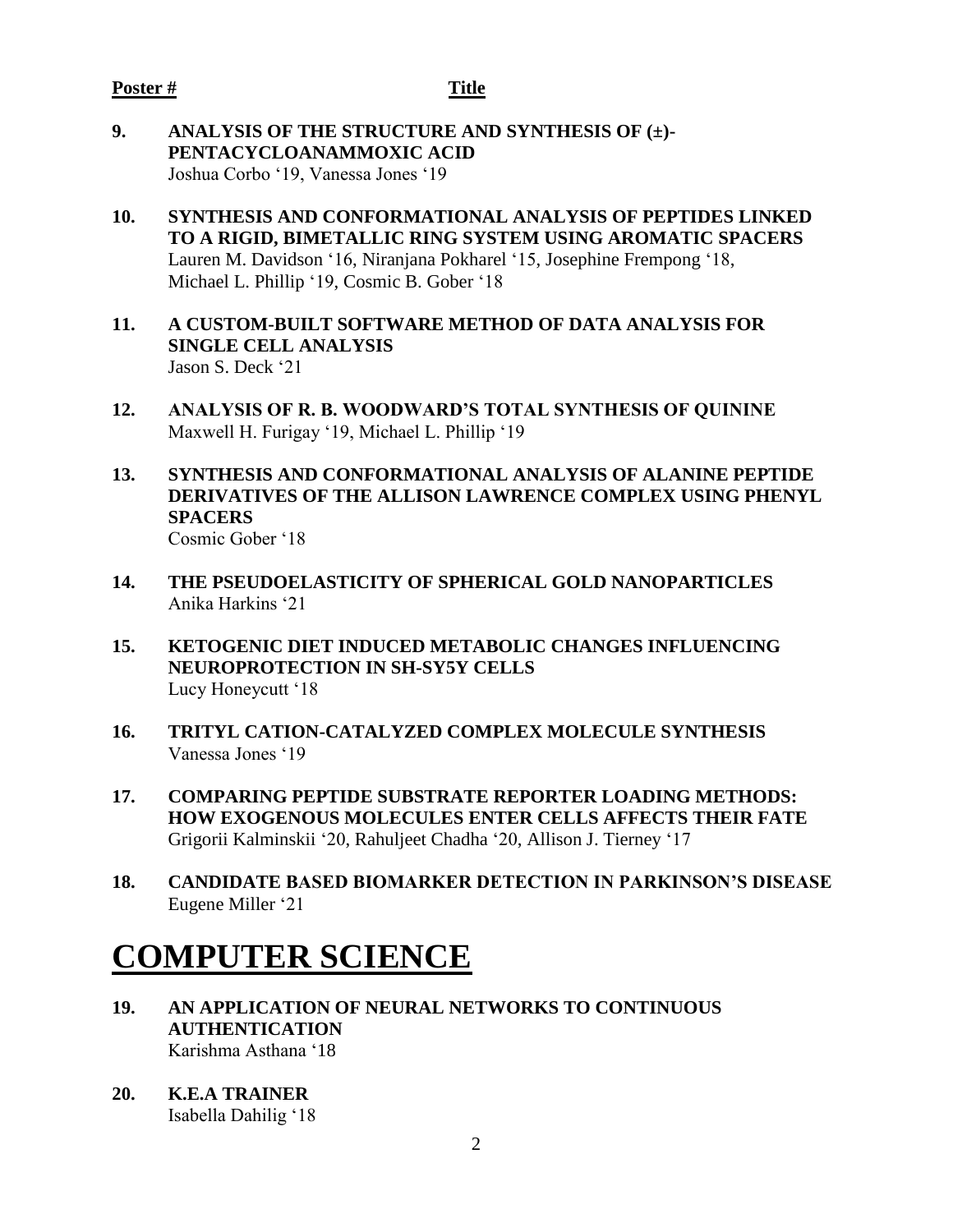### **Poster # Title**

- **21. ACCELERATING BLOCK-TRIDIAGONAL MATRIX INVERSION ON GPUS** Bemnet Demere '19
- **22. RAETHER MAP** Ngoc (Norah) Do '18
- **23. TRAUMA REGISTRY DATA ANALYSIS** Ebenezer Hormenou '18
- **24. DIMENSIONALITY REDUCTION TECHNIQUES FOR DATA VISUALIZATION** Ilya Ilyankou '18
- **25. TRINEVENTS - A HTML BASED SOLUTION TO TACKLE THE EFFECTIVENESS OF EVENT MANAGEMENT AT TRINITY COLLEGE** Alodie Iradukunda '18
- **26. RATEMYRESIDENT: A SECURE AND EFFORTLESS MEDICAL RESIDENT EVALUATION SYSTEM** Alex Johnson '18
- **27. ECONOMICS THE INTERACTIVE EXPERIENCE** Francis Maugeri '18
- **28. USING MACHINE LEARNING TO STUDY YOUTUBE COMEDY SLAM** Anastasija Mensikova '18
- **29. SENTENCE ANALYZER – A TOOL FOR STUDENTS LEARNING JAPANESE**  Anh Nguyen '18
- **30. COLLEGETHRIFT** Kalyan Parajuli '18
- **31. A DEEP LEARNING POWERED CHATBOT** Shufan Wang '18
- **32. POLICY NETWORK ON ATARI GAME** Yinghuan Wang, '18
- **33. PERSONALIZED FITNESS PROGRAM BUILDER** Weixi Zhang '18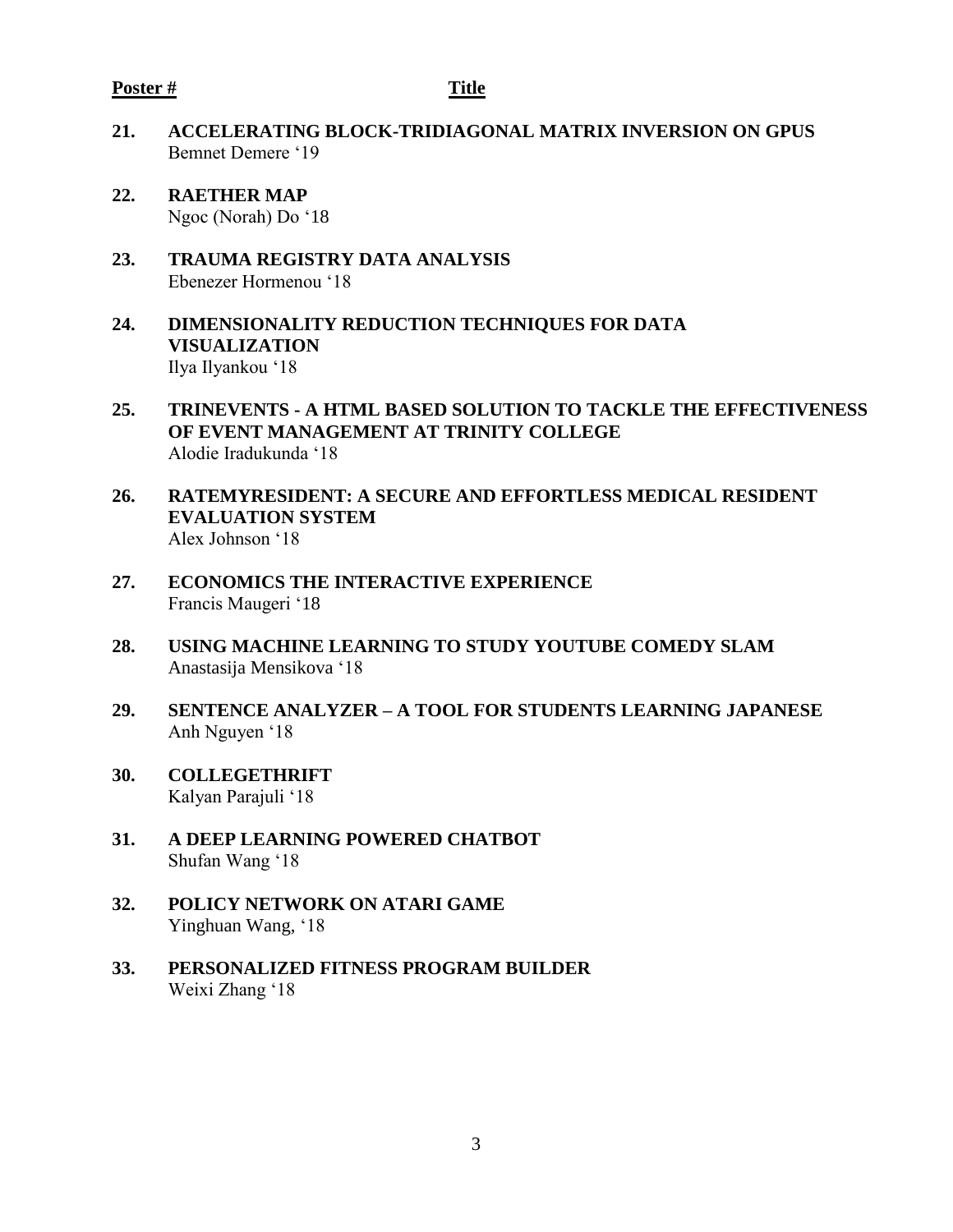# **ENGINEERING**

- **34. VIRTUAL REALITY MEDIATED ROBOT TELEOPERATION AND GRASPING** Kun Chen '18, Prawesh Dahal '18, Mariam Avagyan '18
- **35. KINETIC ENERGY CONVERTER AND CHARGER** Nicholas P. Constantine '18, Jack H. Stallman '18, Abigail L. McInerney '18, Eric C. Gendron '18
- **36. BIOMIMETIC AUTONOMOUS UNDERWATER VEHICLE** Sean Coughlan '18, Alex Laferriere '18
- **37. AUTOMATIC 3-AXIS CAMERA STABILIZING GIMBAL** Daniel Hughes '18, Daming Xing '18
- **38. ROBOT FIREFIGHTING USING CARBON DIOXIDE** Aedhan Healy '21, Hannah Zukowski '21, Rahul Mitra '21
- **39. INVESTIGATION OF CONTINUOUS FLASH SUPPRESSION THROUGH VIRTUAL REALITY** Evelyn Luciani '21, Logan Drescher '21, Patty Gaitan '19
- **40. UNDERWATER ROV** Aaron Porter '18, Brayan Duarte '18, Eduardo Murillo '18, Gregory McKinnon '18
- **41. BEAT PARKINSON'S (PD) TODAY** Hannah Shaievitz '18, Katharine Haghdan '18, Tasha Adams '18, Delaney Harrop '18
- **42. MORPHING AIRPLANE WING WITH VARIABLE LIFT FORCE** Raneem Sharaf '19, Yuriy Syromyatnyk '18
- **43. DESIGN AND IMPLEMENTATION OF A SMART DIGITAL STETHOSCOPE** Skyler Szot '21, Alisa Levin '21, Anthony Ragazzi '21
- **44. LIQUID NITROGEN PROPULSION SYSTEM** Dana Wensberg '18, Anthony Egeln '18, Louis Cappucci '18

# **ENVIRONMENTAL SCIENCE**

**45. A FIELD INVESTIGATION OF MERCURY IN SOILS ACROSS THE WHITE MOUNTAIN NATIONAL FOREST, NEW HAMPSHIRE: IMPLICATIONS FOR BOREAL FOREST ECOSYSTEMS** Kevin Oleskewicz '19, Joseph Ruggiero '19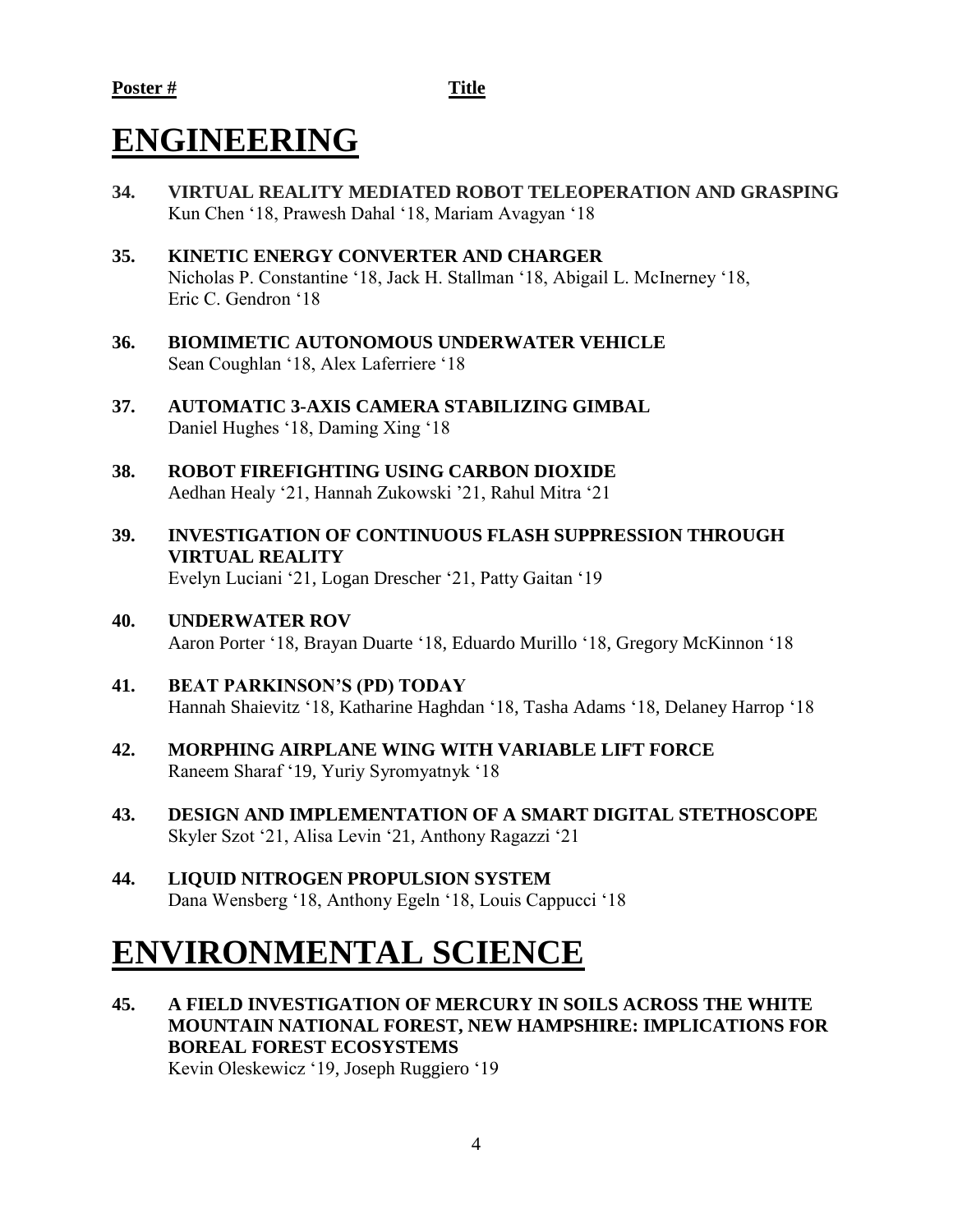- **46. X-RAY DEFRACTION ANALYSES OF SULFATE MINERALS RESPONSIBLE FOR CRUMBLING CONCRETE IN NORTHEASTERN CONNECTICUT**  Joseph Ruggiero '19, Lucian Cascino '18
- **47. INVESTIGATING PYRRHOTITE CONTENT IN METAMORPHIC ROCKS FROM NORTHEASTERN CONNECTICUT** Lexi Zanger '19, Sam March '21

# **HEALTH FELLOWS**

- **48. PRELIMINARY ASSESSMENT OF THE ACCURACY AND RELIABILITY OF THE ELITE BALANCE PROTOCOL IN MEASURING POSTURAL STABILITY FOR CONCUSSION DIAGNOSIS** Christopher LoBianco '19
- **49. THE EPIDEMIOLOGY OF PEDIATRIC WINDOW FALLS IN CONNECTICUT** Jay Moran '19
- **50. THE RELATIONSHIP BETWEEN PATIENT PORTAL ADOPTION AND HEALTH OUTCOMES** Phuong L. Nguyen '19
- **51. QUALITY IMPROVEMENT OF ADHD CARE IN PEDIATRIC PRACTICE** Jasmine Patel '19
- **52. EXAMINING THE PREVALENCE OF DEMORALIZATION AND SUBJECTIVE INCOMPETENCE IN PATIENTS WITH MOVEMENT DISORDERS** Molly Ryan '18
- **53. ASSOCIATION OF STRESSFUL LIFE EVENTS AND FREQUENT PREMATURE VENTRICULAR CONTRACTIONS** Dawei Wang '18

# **NEUROSCIENCE**

- **54. LONG-TERM BEHAVIORAL EFFECTS OF PRENATAL EXPOSURE TO THE KETOGENIC DIET** Amr Arqoub '18, Kiera Flynn '21
- **55. ADOLESENT AND ADULT INPATIENT PSYCHIATRIC NORMS FOR THE MONTREAL COGNTIIVE ASSESSMENT**  Lori Berger '18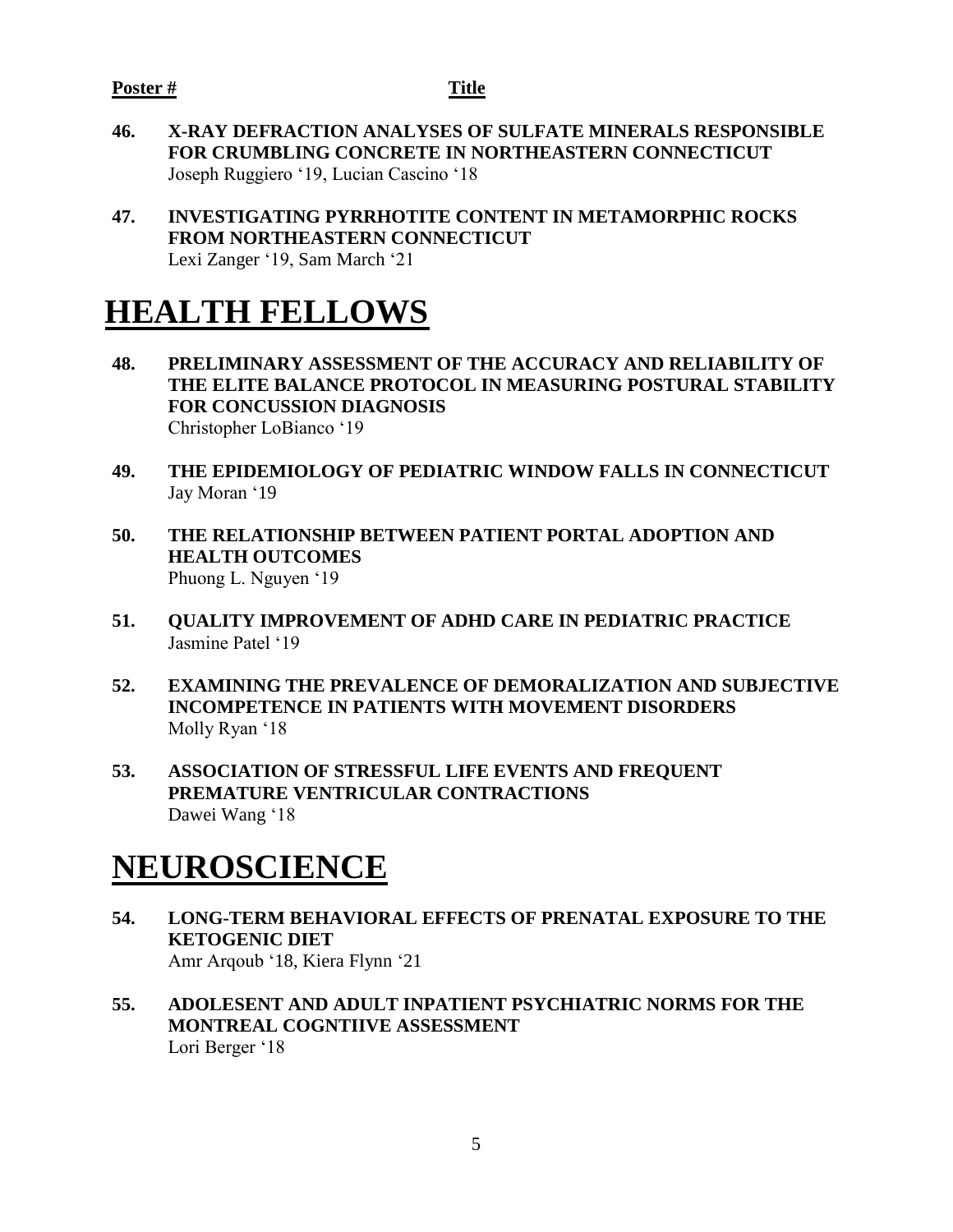**56. INFLUENCE OF ALCOHOL ON TIME-BASED PROSPECTIVE MEMORY AND ELECTROPHYSIOLOGICAL MEASURES IN COLLEGE-AGED INDIVIDUALS**

Christy Chan '18

- **57. KEEPING YOUR ATTENTION: LONG AFTER THEY'RE GONE, ABRUPT ONSETS REFLEXIVELY MODULATE VISUAL PROCESSING** Gabriela Christensen '21, John Albanese '21
- **58. THE PREVALENCE OF TRAUMATIC BRAIN INJURY IN ADULT FEMALE VICTIMS OF DOMESTIC VIOLENCE** Olivia DeJoie BS/MA '18, Anna Lee '20, Chloe Ouchida '21
- **59. HARMONIC SIGNALS WITHIN RESTING STATE fMRI** Rachel L. Fox '21
- **60. THE KETOGENIC DIET SHIFTS THE CEREBROSPINAL FLUID METABOLOME AND HAS DIFFERENTIAL EFFECTS IN RESPONSIVE VS. NON-RESPONSIVE PEDIATRIC EPILEPSY PATIENTS** Natalie Freedgood '18
- **61. THE EFFICACY OF COGNITIVE REHABILITATION IN IMPROVING PROSPECTIVE MEMORY OF INDIVIDUALS WITH ACQUIRED BRAIN INJURY** Lilla Kis '18
- **62. NEUROMUSCULAR PHYSIOLOGY OF THE ESCAPE WITHDRAWAL BEHAVIOR OF THE CHINESE MUD SNAIL,** *CIPANGOPALUDINA CHINENSIS* Ashley Kupferschmid '20
- **63. EFFECTS OF THE KETOGENIC DIET ON BEHAVIORAL RESPONSES TO COCAINE IN MALE AND FEMALE RATS** Meghan Lees '18
- **64. ASSESSING POST-CONCUSSION BALANCE USING THE ELITE BALANCE PROTOCOL (EBP) AND VALIDATING THE USE OF THE WII BALANCE BOARD TO TRACKING THE RECOVERY OF A CONCUSSION** Kathryn Marsden '21, Anna Hackett '20, Zachary C. Bitan M.A. '18
- **65. THE IMPACT OF THE KETOGENIC DIET ON REPETITIVE GROOMING IN MICE**

Jean Lewis Nikuze '21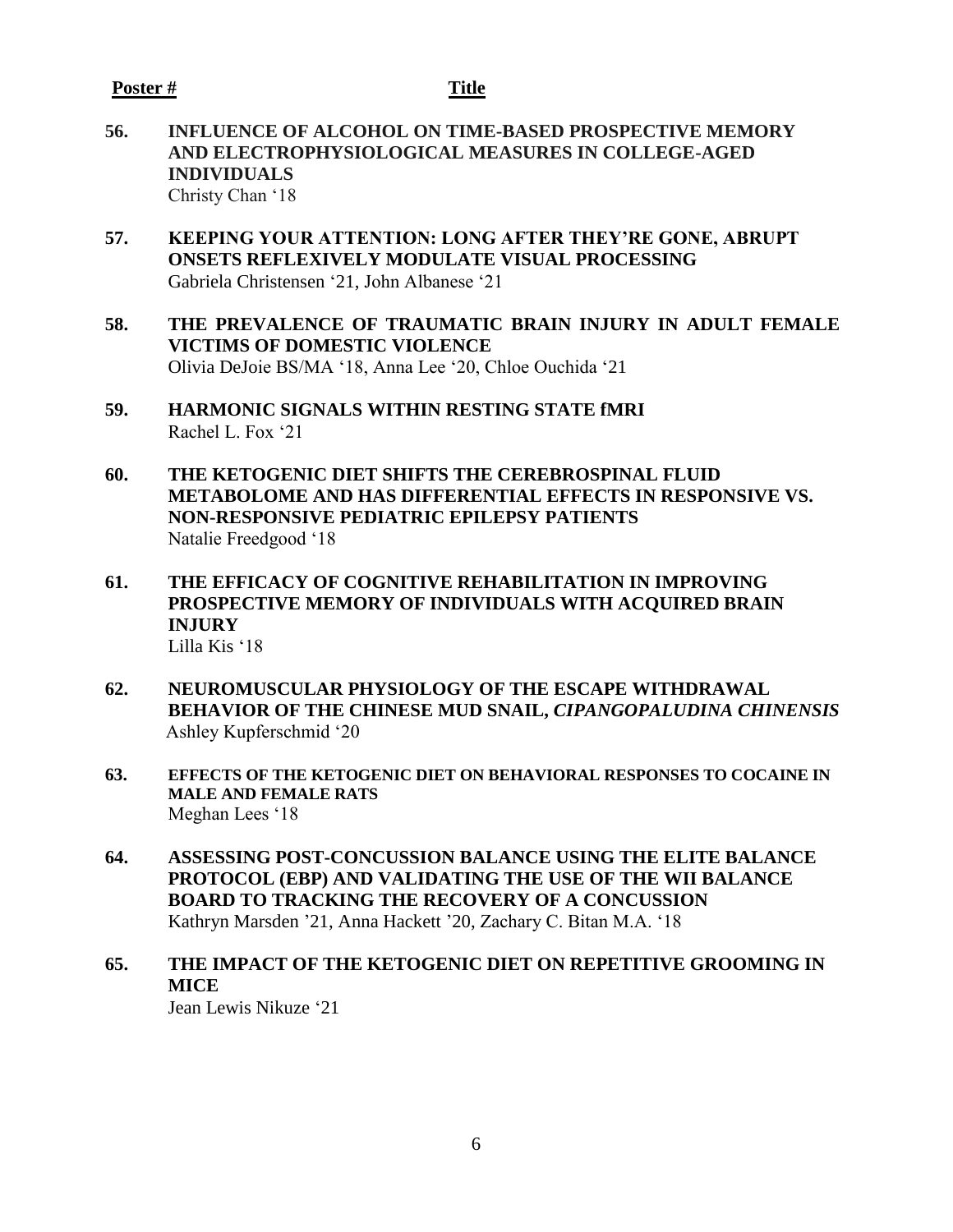# **Poster # Title**

- **66. THE USE OF FMRI TO INVESTIGATE PHYSIOLOGICAL FUNCTIONING ASSOICATED WITH PROSPECTIVE MEMORY PREFORMANCE BEFORE AND AFTER COGNTIVE REHABILITATION IN INDIVIDUALS WITH ACQUIRED BRAIN INJURY**  Meaghan Race '18, Lilla Kis '18, Sarah Vimini '19, Allie Bieling '19, Gianna Barbadillo '21
- **67. THE EFFECTS OF KETOGENIC DIET ON APOMORPHINE-INDUCED REPETITIVE MOTOR BEHAVIOR IN MICE** Lillian Russo-Savage '18
- **68. DISCRIMINATING COVARIATION BETWEEN IMPULSIVITY AND ALCOHOL USE AND ITS IMPACT ON REGIONAL HOMOGENEITY USING A MULTIMODAL FUSION APPROACH** Molly Ryan '18
- **69. DIFFERENTIAL DIAGNOSIS OF HIGH-GRADE OSTEOSARCOMAS USING BMPR2 AND CTSK ANTIBODIES** Molly Schineller '18
- **70. INCREASED CONTAGIOUS ITCH IN CHILDREN WITH AUTISM SPECTRUM DISORDER (ASD)** Molly Schineller '18
- **71. SYNTHESIS AND EVALUATION OF ACETYLCHOLINE MOLECULARLY IMPRINTED POLYMERS** Nathaniel Thiemann BS/MA '18
- **72. MEMORY FOR INTENTIONS TEST (MIST) AND DIAGNOSIS THREAT IN TRINITY COLLEGE STUDENTS WITH A HISTORY OF CONCUSSION** Clotilde White '18

# **PSYCHOLOGY**

- **73. ALTERNATIVE WAYS TO MEASURE METACOGNITION: OFFLINE VERSUS ONLINE ASSESSMENT** Michelle Treglia '18
- **74. DEVELOPMENTAL DIFFERENCES IN METACOGNITION AND MOTIVATION** Jillian Ramsay '18
- **75. GENDER DIFFERENCES IN METACOGNITION AND MOTIVATION** Adelaide Jenkins '18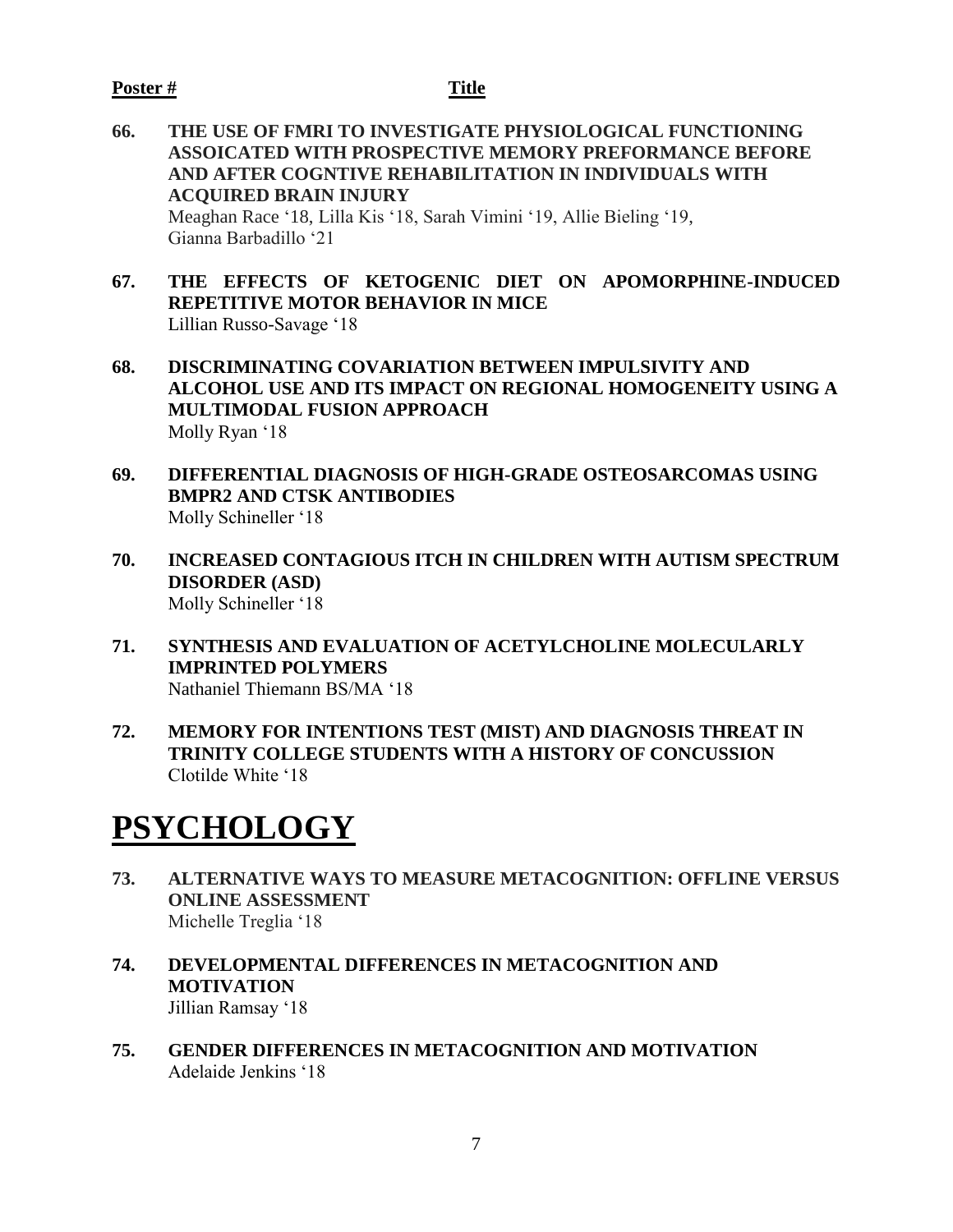### **Poster # Title**

- **76. WHAT DO YOU MEAN I GOT A D+? EFFECTS OF FEEDBACK TYPE AND QUALITY ON METACOGNITION, MOTIVATION, AND ACADEMIC PERFORMANCE IN HIGH SCHOOL STUDENTS** Daisuke Katsumata IDP
- **77. IMMIGRANT STATUS AND PSYCHOLOGICAL WELL BEING** Joanne Chambers '19, Isabella Chen '19, Stefania Ruibal '19
- **78. WHY SELFIES?**  Olivia Consoli '19, Jamie Dingus '19, Ally Slowe '19
- **79. INFANT MORTALITY AND MATERNAL HEALTH IN HARTFORD, CT** Chelsea Armistead '18
- **80. PERFORMANCE ON THE AFFECTIVE ODDBALL SILHOUETTE TASK IN PRESCHOOL-AGED CHILDREN EXPOSED TO INTIMATE PARTNER VIOLENCE** Caroline Howell '18
- **81. EXPLORING GENDER IDENTITY IN CISGENDER INDIVIDUALS** Jacob Vargas '18
- **82. AN EXPLORATION OF THE LINK BETWEEN FOOD TASTE PREFERENCES AND PERSONALITY** Ania Aliev '18
- **83. ASSOCIATIVE LEARNING ACCELERATES THE TEMPORAL DYNAMICS OF COVERT EXOGENOUS SPATIAL ATTENTION**  Devin Butler '19
- **84. LINGUISTIC BEHAVIORS IN TELEVISION INTERVIEWS** Esmé Douglas '18
- **85. AMERICANS' ATTRIBUTIONS ABOUT A MASS SHOOTING AND ITS PERPETRATOR: THE ROLE OF THE PERPETRATOR'S CULTURAL BACKGROUND** Zoe Ferguson '18
- **86. MIRROR MIRROR ON THE WALL: INFLUENCES ON SHORT-TERM VERBAL MEMORY** Brii Kuzmickaite '18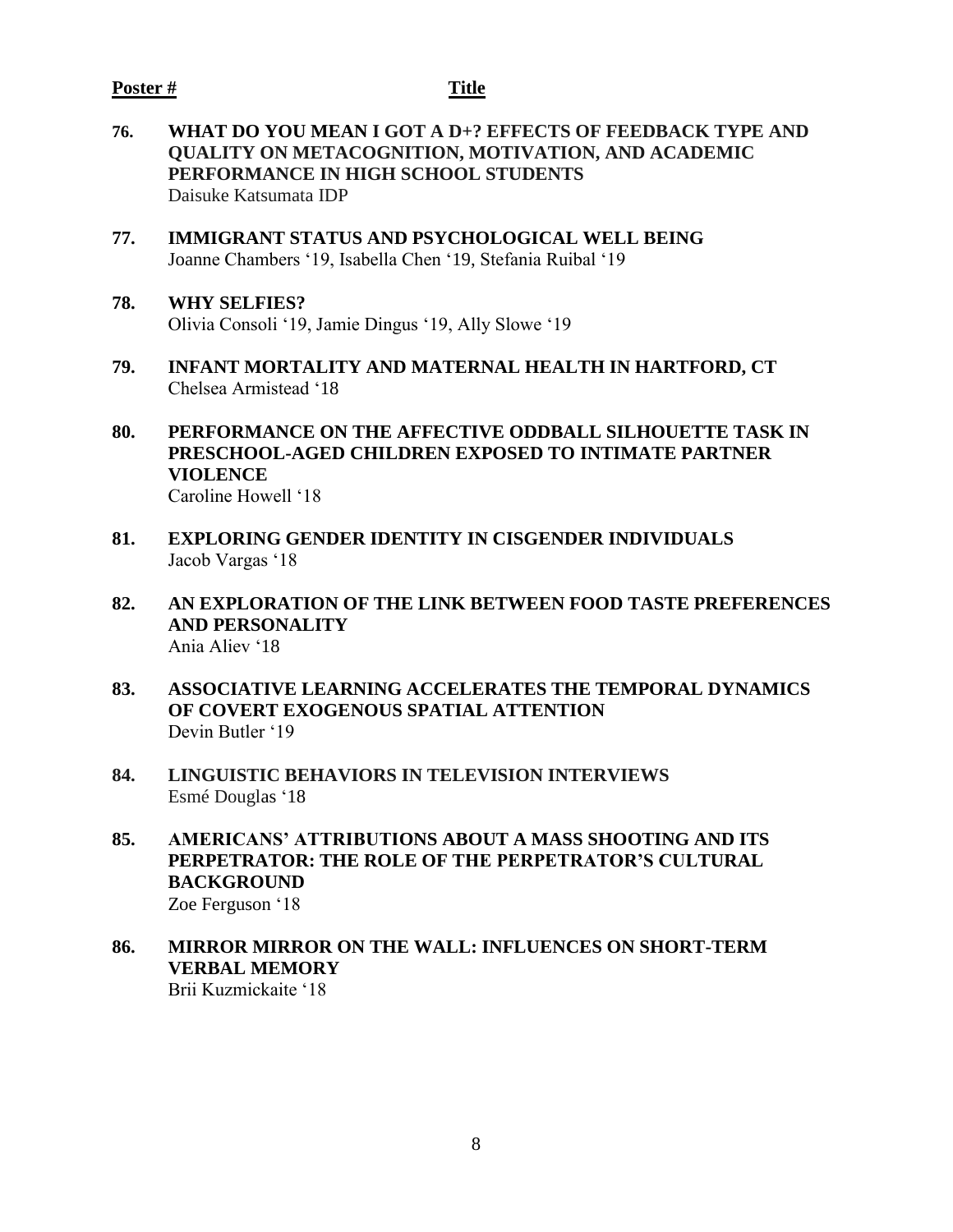- **87. WHY CAN'T YOU GUYS BE LIKE THEM? MODEL MINORITY MYTH SALIENCE HEIGHTENS WHITE AMERICANS' NEGATIVE PERCEPTIONS OF BLACK AMERICANS AND REDUCES SUPPORT FOR AFFIRMATIVE ACTION** Timothy Lee '18
- **88. EFFICACY OF DIFFERENT REFUSAL STRATEGIES FOR NON-MEDICAL PRESCRIPTION STIMULANT REQUESTS** Eliza Marsh '18
- **89. ATTIDUES ABOUT THE SELF, SOCIETY, AND CAMPUS LIFE AT TRINITY COLLEGE** Sam Muse '18
- **90. THE INFLUENCE OF PROTECTIVE BEHAVIORAL STRATEGIES AND COACH MANAGEMENT STRATEGIES ON STUDENT-ATHLETES' ALCOHOL USE: A MIXED METHODS STUDY** Kayla O'Connor '18
- **91. HOW THE BIRTH CONTROL PILL INFLUENCES WOMEN'S ATTITUDES AND EXPECTATIONS OF THEMSELVES**  Molly Santora '18
- **92. ALCOHOL USE IN STUDENT ATHLETES: THE INFLUENCE OF INJUNCTIVE NORMS, TRAIT URGENCY AND COMPETITIVENESS** Annabel Stanley '18
- **93. SENSORIMOTOR SPEECH CONTROL AND THE INTELLIGIBILITY OF SPEECH**

Jessica Thulin '18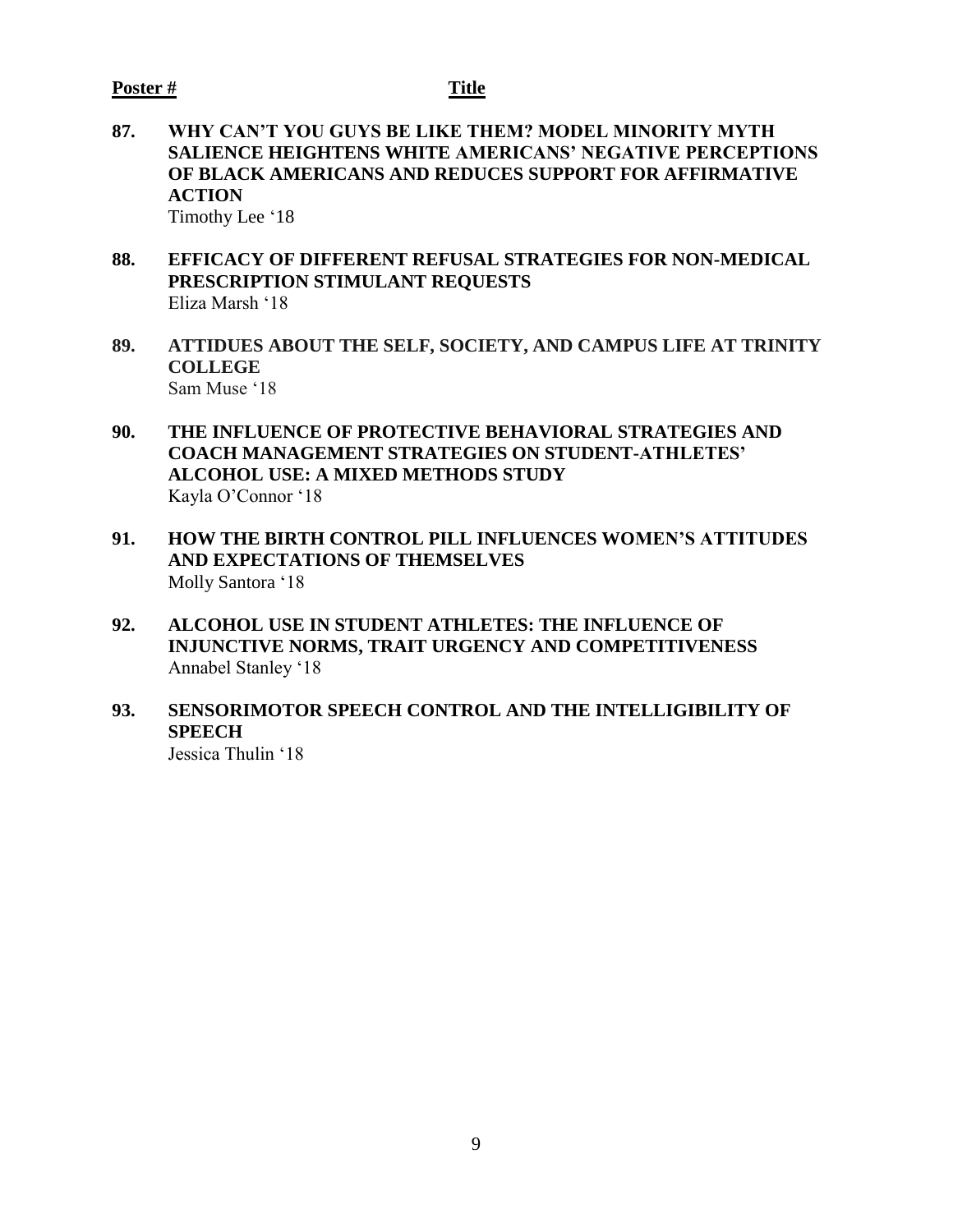# **BIOLOGY**

# **1.**

# **SPECIALIZATION FOR YOLK PROCESSING IN TURTLE SPECIES** *TRACHEMYS SCRIPTA*

Madeline Barnes '20, Farahana Appiah '21 Faculty Sponsors: Daniel G. Blackburn, Yumming Hu

Scanning electron microscopy (SEM) has allowed us to visualize and better understand the methods by which the turtle *Trachemys scripta* processes yolk in the egg and provides nutrients to the developing embryo. Using SEM, we examined yolk tissue at various developmental stages and were able to notice a pattern in yolk cellularization and the vascularization by blood vessels. In early stages, the yolk consists of free yolk spheres with few nutrient-rich, endodermal cells; these cells assist in yolk digestion. As development continues in the mid-stages, the endodermal cells proliferate, taking up large yolk spheres through phagocytosis and digesting them into smaller droplets within the cell. In late stage eggs, the yolk-filled endodermal cells proliferate around a network of blood vessels, forming "spaghetti strands". These strands provide an efficient means to transport nutrients from the yolk to the growing turtle embryo. This unique pattern of yolk transport and uptake was previously found in several snake species, the lizard species *Sceloporus undulatus*, and the turtle species *Chelydra serpentina*. We are currently examining turtle egg samples and in our ongoing research, we hope to further our study via alligator eggs to determine if this pattern is ancestral for all reptiles.

# **2.**

# **BUILDING A SEGMENTED BODY: THE CELL DYNAMICS OF SEGMENTATION AND ELONGATION**

Nicole Duan '18

Faculty Sponsors: Constantinou<sup>1,2</sup>, S., Nagy<sup>3</sup>, L., T. Williams<sup>1</sup>

<sup>1</sup> Department of Biology, Trinity College

<sup>2</sup> Department of Zoology, Michigan State University

<sup>3</sup> Molecular and Cellular Biology, University of Arizona

Segmentation is a key feature of arthropod diversity. Most arthropods add segments during development from a posterior region called "the growth zone", which is the site of elongation and segment patterning. While segment patterning is studied in diverse taxa, the cell behaviors underlying elongation are less well known. The prediction for the growth zone is that there is a posterior region of undifferentiated cells dividing continually to provide the tissue required for new segments. We tested this model by examining cell division patterns in the posterior growth zone in a crustacean, *Thamnocephalus platyurus,* that adds segments after hatching. Our findings do not support this model of growth zone elongation. By looking at cells undergoing either S phase or M phase, we find that the number of cells in mitosis in the growth zone is surprisingly low, and the cell cycle in the growth zone is slow but synchronized. Interestingly, our data show that DNA synthesis is spatially organized in the growth zone, with distinct anterior and posterior domains of cell cycling. Cells in the anterior growth zone undergo an apparent synchronization, resulting in all cells of the newly specified segment being in S-phase. The domains of S-phase suggest the cell cycle is compartmentalized in the growth zone. This idea is confirmed by discrete domains of expression of cell cycle regulators, *string* and *cyclin A.* The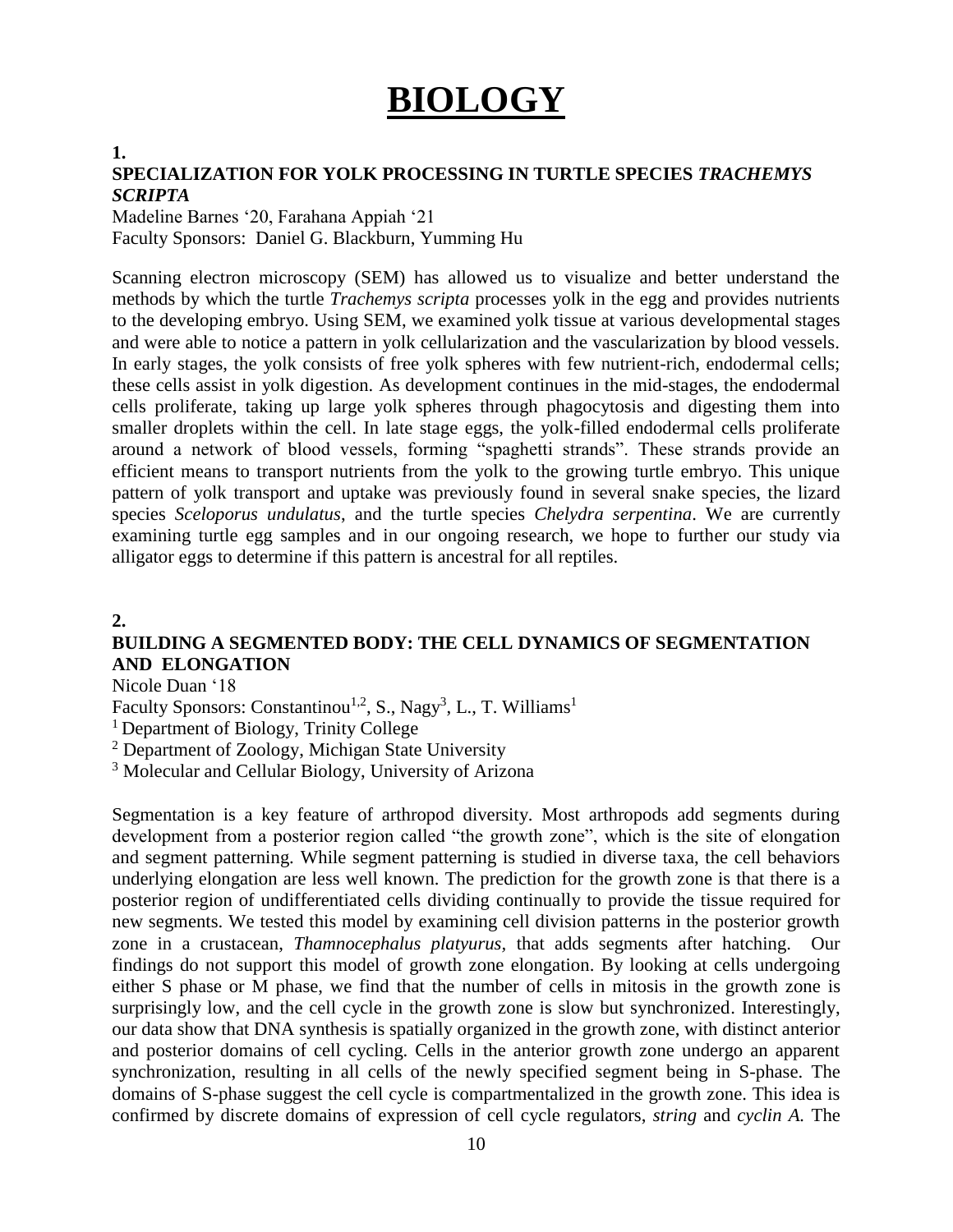cell cycle domains in the growth zone are correlated with expression of the segment patterning genes, *Wnt* and *caudal,* suggesting that cell cycle and segment patterning are tightly integrated. When cells are blocked in S-phase by hydroxyurea, segment addition is disrupted, confirming that cell cycle regulation is integrated with segment patterning in the growth zone. Overall in the growth zone, we find low numbers of cells in mitosis, and a slow but synchronized cell cycle that is tightly linked to segmental patterning.

# **3.**

# **THE EXPRESSION OF MTOR IN THE OLIGODENDROCYTE LINEAGE**

Emma England '20, Katie Lazur '20 Faculty Sponsor: Hebe M. Guardiola-Diaz

Oligodendrocytes (OL) are glial cells found in the central nervous system which myelinate the axons of neurons to speed up neuronal firing rates. These cells are important in nerve impulses because it allows the brain to run efficiently. The objective of this research was observe the expression of the gene mTOR in the lineage of development of oligodendrocytes. This was done by looking at cells with varying ages. Older cells would theoretically have more late OLs, while the early cultures should have primarily early progenitors. With this knowledge, cells were cultured from the brains of newborn rats that were 1-3 days old and then cultured in growth media for varying amounts of time. The cells were stained by using immunocytochemistry and then analyzed. The staining allowed the of OLs of different ages to be seen morphologically. The expression of mTOR was viewed by isolating RNA and inserting the appropriate primers marking the mTOR gene to create cDNA. Analysis of a control group using the actin gene was also conducted. The cDNA was quantified from 0, 2 and 4 day cells to determine the expression of mTOR in the different stages of the OL lineage. After the qPCR analysis, the control gene, actin was shown to be expressed more than the mTOR gene. The results indicate that there is no change in mTOR gene expression throughout the OL lineage.

**4.**

# **ALUMINUM STRESS IN TOMATO PLANTS: INVESTIGATING THE ROLE OF THE**  *ALS1* **GENE IN DIFFERNTIAL ALUMINUM TOLERANCE OF DOMESTIC AND WILD TOMATOES USING** *ARABIDOPSIS* **MODEL**

Julia Pitino '18

Faculty Sponsor: Susan M. Bush

Aluminum (Al) toxicity is a major limiting factor of crops in acid soils. Many plant Al tolerance mechanisms involve binding organic acids to Al ions to neutralize and detoxify them, also called chelation. *ALS1* is an Al tolerance gene in plants that codes for a transporter of chelated Al into root vacuoles. In the tomato genus *Solanum,* the domestic species *S. lycopersicum* and wild species *S. penellii* carry slightly different gene variants, or alleles, of *ALS1.* The two alleles differ by five conserved codon changes at the N-terminus protein coding region. Based on the reasoning that wild plant species face higher levels of toxicity and have evolved stronger stress tolerance mechanisms than their domestic counterparts, we hypothesize that the wild *ALS1* allele confers stronger Al tolerance than the domestic allele. The hypothesis can be tested by producing transgenic *Arabidopsis* carrying either *ALS1* allele and comparing their root sensitivity to aluminum. In this project, Al treatment growth experiments were performed with several *Arabidopsis* wildtype and *als1* mutant strains to characterize their Al sensitivity and find an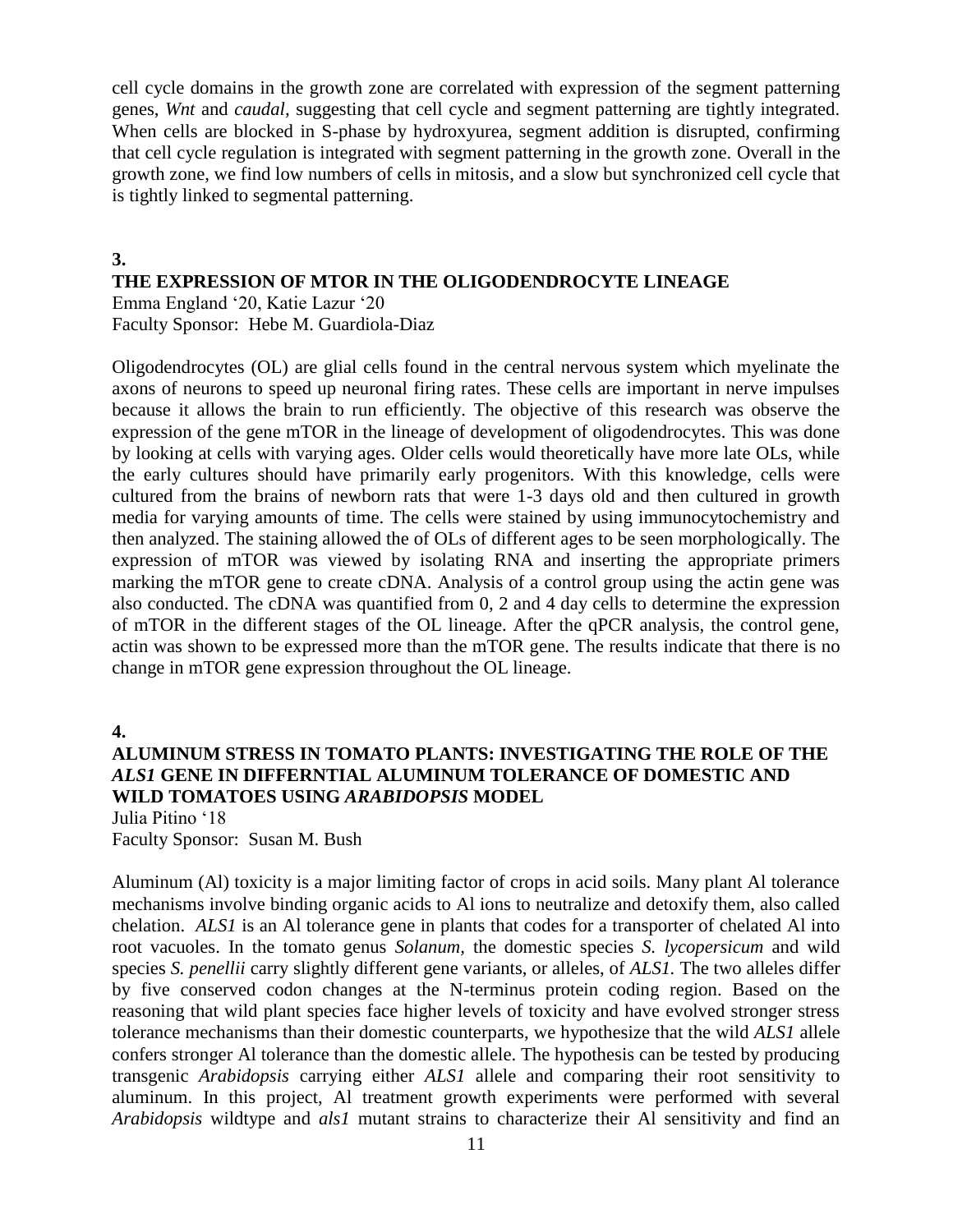optimal Al concentration to exhibit differential root growth between wildtypes and mutants. Successful ligation of the wild and domestic *ALS1* genes into a plasmid vector was completed and confirmed using an *E. Coli* transformation. The next step of the project is infecting *Arabidopsis* plants with *Agrobacterium* carrying the *ALS1-*vector plasmid to produce transgenic *ALS1 Arabidopsis* seeds for future Al treatment experiments.

# **5.**

# **IDENTIFYING AND CHARACTERIZING THE** *CDT1* **MUTATION IN** *ARABIDOPSIS THALIANA*

Vanessa J. Ross '21 Faculty Sponsor: Susan M. Bush

With climate change and all of its possible effects, it is predicted that there will be changes in soil and water sources; these changes have the potential to exacerbate the current stressful conditions of soil, such as high concentrations of aluminum. Because of this threat, there is a need to study these current conditions and their effects on crop species in order to prevent future crop losses. To address this, the *cdt1* mutation in the Salk line of Arabidopsis was looked at in relation to this gene's role in aluminum tolerance. DNA from both wildtype Columbia and *cdt1* mutant Arabidopsis leaves was extracted for genotyping, which was completed using PCR and gel electrophoresis. After the mutant plants were genotyped as homozygous for the *cdt1* mutation, seeds were harvested from the mature plants. Collected Col-0 and *cdt1* seeds were grown on ½ MS agar plates of pH 5.7 at room temperature before being transferred to plates of varying aluminum concentrations for root growth experimentation. Col-0 and *cdt1* seedlings were grown for 7 days on three plates of pH 4.2 media containing 0.0 mM AlCl<sub>3</sub> and 0.5 mM AlCl3. Results show that there was no significant statistical difference between the root lengths for each genotype ( $p = 0.05212$ ). Aluminum treatment had a significant effect on root growth within each genotype (p = 1E-16). Future work will focus on characterizing the *cdt1* mutation in the GABI-Kat line of Arabidopsis; root growth experiments with these plants will further knowledge about the gene's overall role in aluminum tolerance.

# **6.**

# **GENETIC MANIPULATIONS INVOLVING SERRATE IN** *DROSOPHILA MELANOGASTER*

Tyler Seckar '18 Faculty Sponsor: Robert Fleming

The gene *Serrate* encodes a ligand that can control the activity of the Notch cell-to-cell signaling pathway. Previous studies in the Fleming lab have demonstrated that our genetic constructs of Serrate, such as the Serrate mini-gene, can be expressed and translated into a viable protein ligand. However, for Serrate to interact with its receptor partner, Notch, it must be present at the cell membrane. In an effort to confirm that the Serrate constructs are accurately reaching the cellular membrane, a homozygous stock of *D. melanogaster* was set up with *ptcGal4* driving the expression of membrane bound mouse *CD8* gene product. Due to many unforeseen difficulties in obtaining this homozygous stock, a new scheme is being employed using an attached X chromosome in females crossed with homozygous *ptcGal4* males. The ultimate objective of this work is to secure a homozygous stock of *D. melanogaster* with *ptcGal4* driving the expression of *CD8* to help localize the cellular membrane when analyzing other Serrate constructs. Other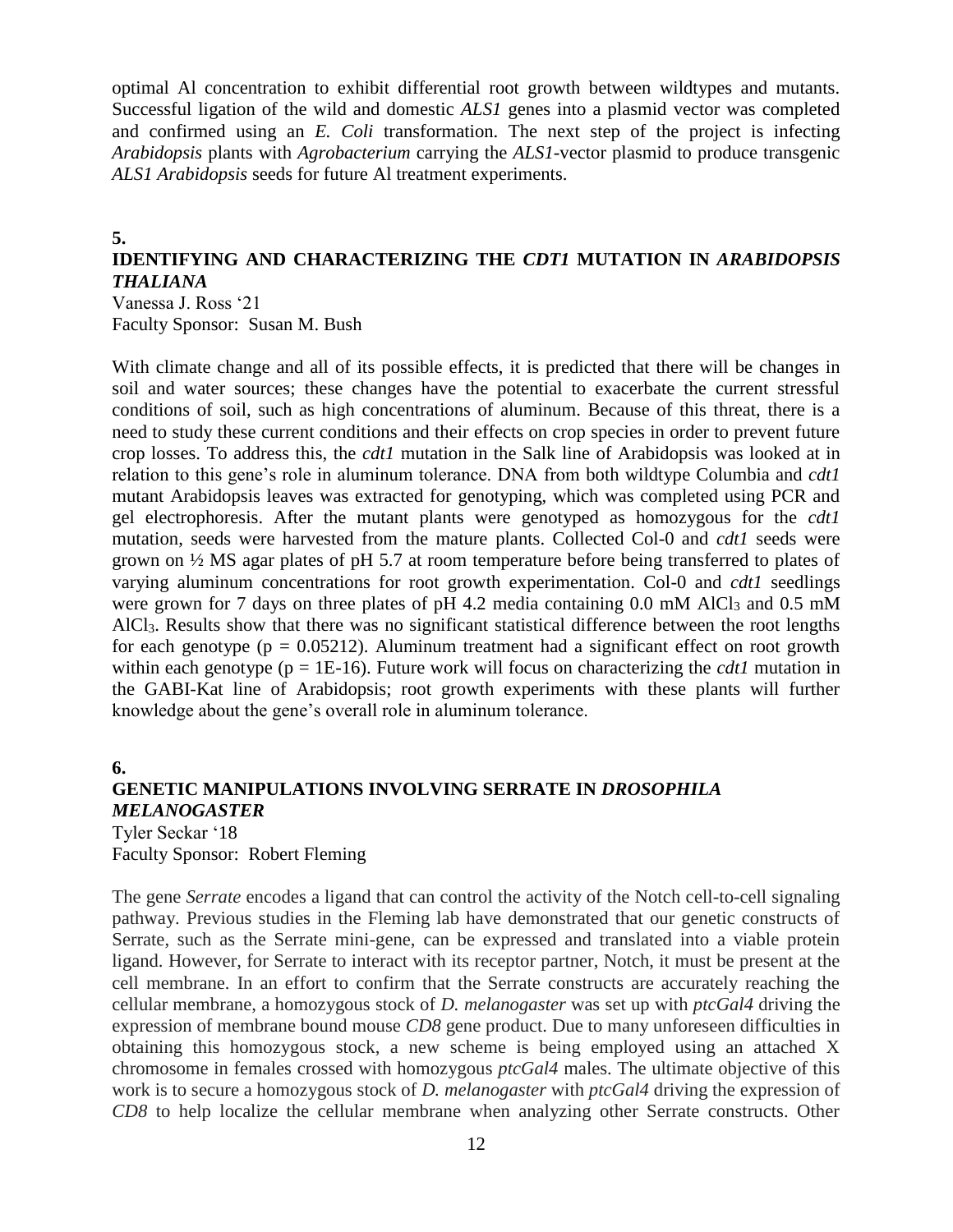previous studies by Fabiola Yun ('18) have discovered a mutation, known as *M23*, capable of correcting the loss of wing vein phenotype in the artificial *H2Ncleve* construct. The *M23* mutation has been mapped to the  $3<sup>rd</sup>$  chromosome and a series of crosses have concluded that it is not an allele of the Serrate or Delta ligands. To further localize where on the  $3<sup>rd</sup>$  chromosome *M23* resides, the mutation has been crossed with a marked *rucuca* strain. The ultimate objective of this work is to specifically map the *M23* mutation to an area of the 3rd chromosome of *D. melanogasoter* in order to better understand the role it plays in the Notch-signaling pathway.

# **CHEMISTRY**

# **7. ANALYZING THE EFFECTS OF COCAINE AND A KETOGENIC DIET ON BRAIN NEUROTRANSMITTER CONTENT IN RATS**

Ahmad Chughtai '20 Faculty Sponsor: William H. Church

Studies in the past have shown that the dopamine system is linked to the rewarding effects of drugs, and further, have demonstrated the presence of sex differences in behavioral and neurochemical responses to drugs of abuse such as cocaine. This study focused on investigating sex differences with respect to cocaine addiction and measuring how the ketogenic diet impacts the neurochemistry of behavioral reinforcement. Changes in the chemical dynamics of dopaminergic reward pathways were measured in male and female rats following chronic cocaine administration and used to compare animals given the ketogenic diet with animals given the control diet. The following brain regions were analyzed: cortex, nucleus accumbens, striatum, and midbrain. HPLC with electrochemical detection was used to quantitate NE, DA, DOPAC, HVA, 5HT, and 5HIAA in these areas. Results indicated that dopamine activity, as measured by the DOPAC/DA ratio, was altered by chronic cocaine and the ketogenic diet in female rats. These findings suggest that animals subjected to chronic cocaine while on the ketogenic diet have an enhanced response to an acute cocaine challenge.

**8.**

# **REDUCING** *DICTYOSTELIUM DISCOIDEUM* **CELL ADHESION IN MICROFLUIDIC DEVICES BY USING SUPPORTED LIPID BILAYER COATING**

Julia Clapis '18 Faculty Sponsor: Michelle L. Kovarik

Due to the small channel size, microfluidic devices are particularly susceptible to fouling by cells or biomolecules. Supported lipid bilayers are a convenient solution to this problem because they spontaneously form on the inside of hydrophilic channels and serve to reduce adhesion of sample components. Our research goal is to understand how the composition of a supported lipid bilayer affects its performance in a microfluidic device for single-cell analysis of the social amoeba *Dictyostelium discoideum*. To study the effect of net bilayer charge on adhesion of *D. discoideum* cells, the net charge of the bilayer was altered. *D. discoideum* cells have a slight negative charge, therefore when the negative character of the bilayer was increased, cell adhesion was expected to decrease. The effect of a positively charged bilayer was also studied. Bilayer compositions varied from 100% zwitterionic phosphatidylcholine (PC) to up to 30% negatively charged phosphatidylglycerol (PG), or up to 50% positively charged ethyl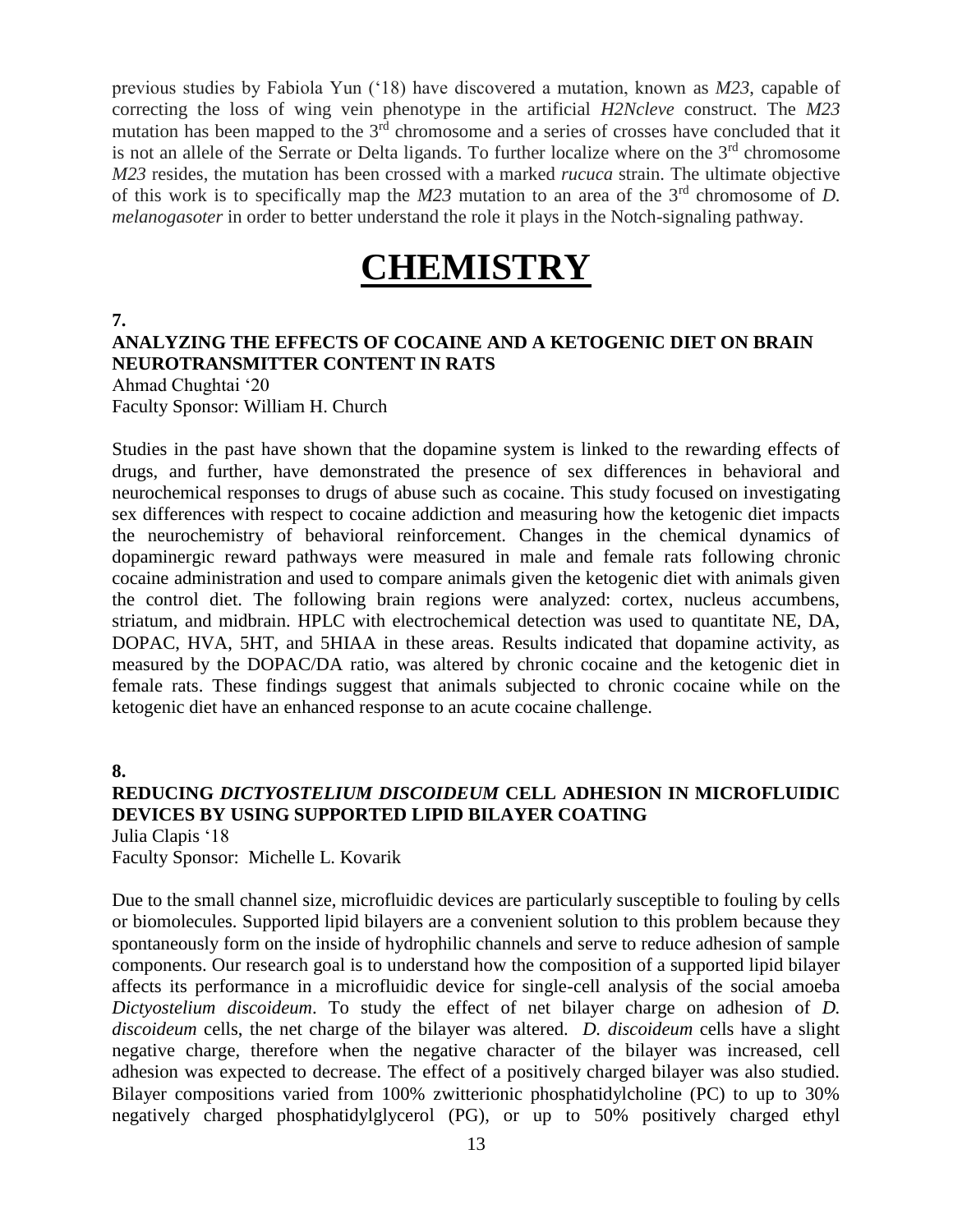phosphatidylcholine (ePC), with the remainder consisting of PC. Cell adhesion was measured by allowing cells to adhere to the channels for 15 minutes, then counting the cells before and after rinsing the channels. Cell adhesion was the lowest at 5 and 10% PG, and 30% ePC, but increases at higher concentrations of either positive or negative lipid in the bilayer. By better understanding how lipid composition influences failure by fouling, microfluidic devices can be optimized for single cell analysis.

**9.**

### **ANALYSIS OF THE STRUCTURE AND SYNTHESIS OF (±)- PENTACYCLOANAMMOXIC ACID**

Joshua Corbo '19, Vanessa Jones '19 Faculty Sponsor: Cheyenne Brindle

Elias Corey and Vincent Mascitti in 2004 published the synthesis for  $(\pm)$ -pentacycloanammoxic acid that is naturally produced by anaerobic ammonium-oxidizing bacterium. Key steps in the mechanism are discussed to show how this synthesis was achieved from an eight-member carbon ring, cyclooctatetraene. An analysis of the final product involved  ${}^{1}H$  and  ${}^{13}C$  spectroscopy (NMR) and computational chemistry are presented to understand the molecular structure.

# **10.**

# **SYNTHESIS AND CONFORMATIONAL ANALYSIS OF PEPTIDES LINKED TO A RIGID, BIMETALLIC RING SYSTEM USING AROMATIC SPACERS**

Lauren M. Davidson '16, Niranjana Pokharel '15, Josephine Frempong '18, Michael L. Phillip '19, Cosmic B. Gober '18

Faculty Sponsors: Timothy P. Curran, Joanne L. Stewart, Department of Chem, Hope College, Holland, MI

Recent investigations from this laboratory have shown that a novel, bimetallic ring system adopts and maintains a rigid conformation. This ring system possesses a ferrocene moiety at one end and a tungsten bis-alkyne complex at the other end. Although an X-ray structure of this molecule has proved elusive, DFT calculations indicate that the two alkynes are roughly parallel to each other and separated by a distance of approximately 3.5 Å. Since the peptide strands in a β-sheet are separated by 3.3 Å, it has been hypothesized that peptides joined to the two alkynes in this rigid organometallic ring will adopt a β-sheet structure. If these molecules do assume β-sheet conformations, then they have the potential to serve as model systems for studying the forces that maintain or disrupt β-sheets, information that would help biomedical researchers investigating diseases (like Alzheimer's disease) that appear to be mediated by formation of β-sheet proteins. This presents an opportunity for inorganic chemistry to possibly shed light on a biochemical problem related to a medical need. To test this hypothesis, molecules having the general structures 1 and 2 have been prepared and examined. In 1 the peptides are linked to the bimetallic ring system via an aniline moiety attached to the two alkynes, while in 2 the peptides are linked to the bimetallic ring system via a benzoic acid moiety attached to the two alkynes. This presentation will detail the preparation of these complexes, and information about their conformational behavior obtained using NMR spectroscopy and DFT calculations.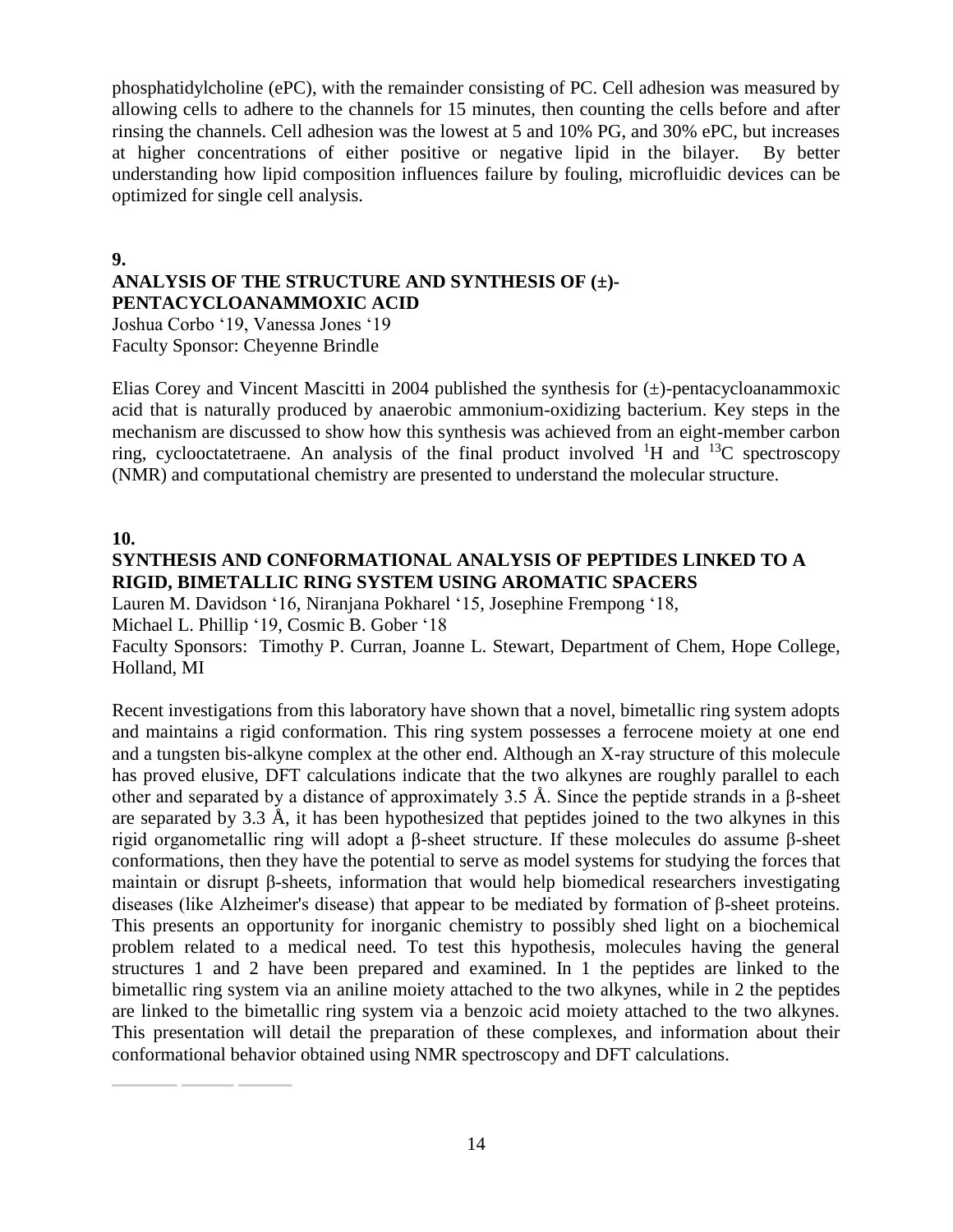

# **11. A CUSTOM-BUILT SOFTWARE METHOD OF DATA ANALYSIS FOR SINGLE CELL ANALYSIS** Jason S. Deck '21 Faculty Sponsor: Michelle L. Kovarik

Single cell analysis is necessary to understand cellular heterogeneity. As technology improves, and large quantities of data can be processed in a matter of seconds, it becomes increasingly crucial to measure and then process data from hundreds to thousands of cells in reasonable time frames to determine trends in heterogeneity. In chemical cytometry, single cell analysis begins with cells being funneled through and lyse inside a channel on a microfluidic chip. The lysate is then separated into its components using electrophoresis with detection by laser-induced fluorescence. To extract quantitative information from the resulting data, we plan to use the program MATLAB to organize, plot, and interpret our data from single-cell and subpopulation experiments. Beginning with basic code for plotting and analysis functionality, we modified previously written code to generate images of electropherograms, identify peaks, and calculate areas, widths, and migration times. Several data sets of 5-51 electropherograms were given to the program, and requirements for functionality, like data set size requirements, location of data sets, and number of data sets, were solved. Once the program could successfully plot and analyze data, it was necessary to validate the output. We compared results from running this MATLAB program to data that was previously analyzed through Cutter (v. 7.0) and to direct measurement of peak areas by weighing paper cut-outs of the peaks. It was found that the MATLAB code was incorrectly determining peak areas. Further investigation is required to improve the results of the MATLAB area analyses. Once this issue has been addressed, we will use this program to automate data analysis for research into cellular heterogeneity.

#### **12.**

### **ANALYSIS OF R. B. WOODWARD'S TOTAL SYNTHESIS OF QUININE**

Maxwell H. Furigay '19, Michael L. Phillip '19 Faculty Sponsor: Cheyenne Brindle

R. B. Woodward and W. E. Doering published a total synthesis of quinine, an antimalarial drug, in 1944, using a Claisen condensation to bring together key pieces of the molecule. An analysis of the mechanisms involved in the total synthesis is presented with emphasis on key steps in the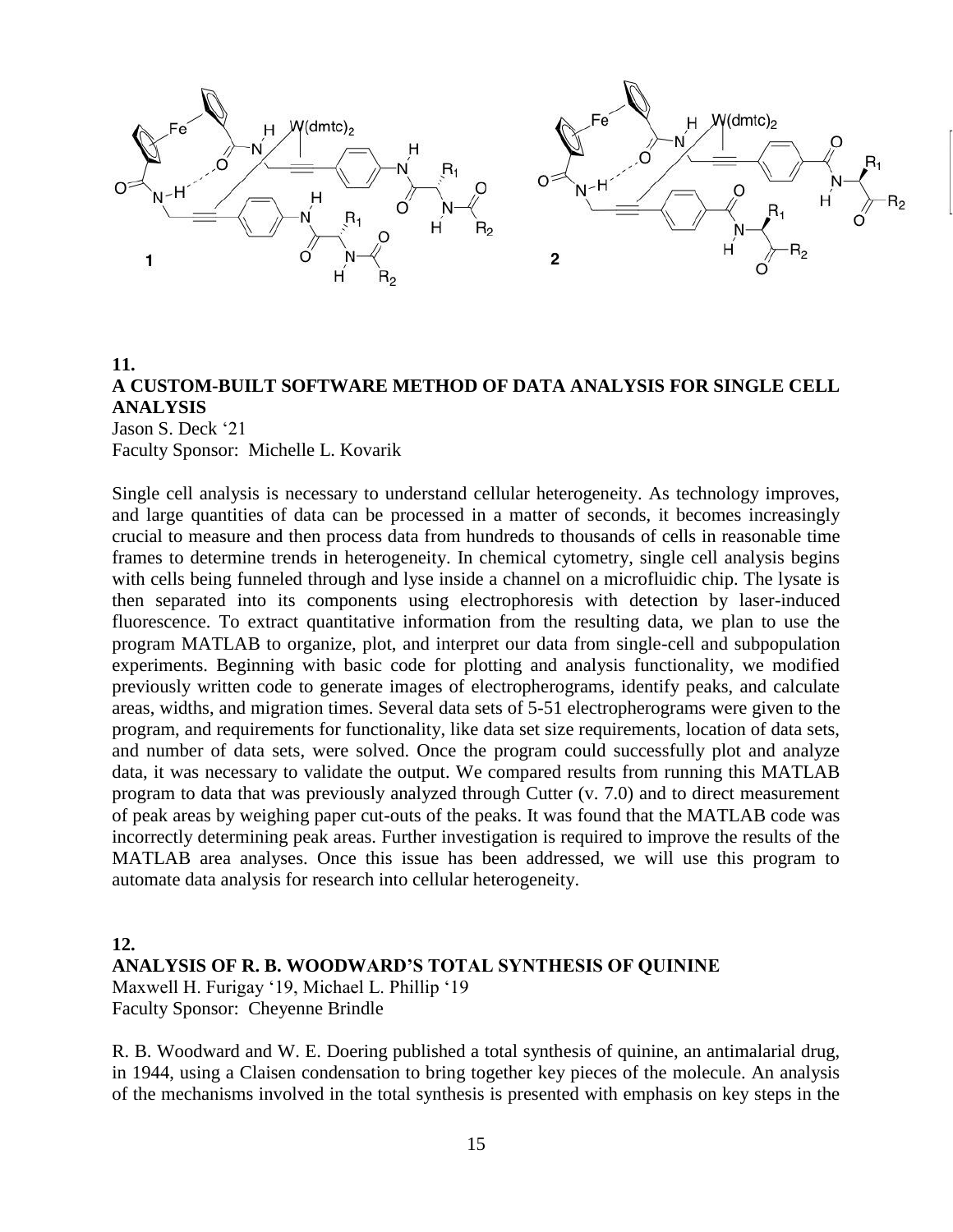reaction. The total synthesis was experimentally affirmed in 2008, and the product was confirmed using  ${}^{1}H$  and  ${}^{13}C$  NMR spectroscopy, an analysis of which is also shown.

**13.**

# **SYNTHESIS AND CONFORMATIONAL ANALYSIS OF ALANINE PEPTIDE DERIVATIVES OF THE ALLISON LAWRENCE COMPLEX USING PHENYL SPACERS**

Cosmic Gober '18 Faculty Sponsor: Timothy P. Curran

The objective of this project is to synthesize and characterize organometallic peptides that have the potential to adopt β-sheet conformations. The desired organometallic peptide contains a bimetallic ring system that has a ferrocene unit at one end, a tungsten bis-alkyne at the other end, and two peptide chains attached to the two alkynes. To synthesize this complex, we needed first to form a ferrocene diamide and an alanine derivative acylated with 4-iodoaniline. These two molecules are coupled together through a Sonogashira reaction. Finally, the resulting dialkynylpeptide is reacted with W(CO)3(dmtc)2 to produce the bimetallic ring system. The intermediate and final compounds were characterized for purity using TLC and HPLC. The identities of the intermediate and final compounds were established by 1H NMR, 13C NMR and MS. Whether the final product adopts a β-sheet conformation can be determined using NMR, Xray crystallography, and density functional theory (DFT) calculations. Details regarding this work, which is funded by an NSF grant, will be presented.

# **14. THE PSEUDOELASTICITY OF SPHERICAL GOLD NANOPARTICLES** Anika Harkins '21

Faculty Sponsor: Lindsey Hanson

Noble metal nanoparticles have unique electrical and optical properties because of their small size. Movement of electrons within the boundaries of the nanoparticle gives the nanoparticle its unique color, and changes in shape affect the color of the particle. As pressure alters the shape and thus the color of nanoparticles, it is important to study how quickly nanoparticles revert to their original shape after pressure is applied. An equation is found to predict the relaxation time of the nanoparticle with different radii of the nanoparticle or temperatures at which the nanoparticle is being studied. This equation is used to predict how long it will take for certain nanoparticles to revert to equilibrium at a specific temperature. The equation is modelled with Excel and can be used to make an estimate of the time scale on which to measure the nanoparticle's return to its equilibrium state. Then, COMSOL software is used to model the stresses that a nanoparticle will be subject to when pressure is applied. The function of these models is to understand the motion of the atoms during deformation, which will provide a timescale at which to measure the return to equilibrium of the particle. In order to experimentally test our predictions, batches of nanoparticles of several different sizes are synthesized, following the procedure from Jana, Gearheart, and Murphy. Size uniformity is measured in each batch. The next steps are to measure the deformation of particles and observe the return to the equilibrium state of the actual particles.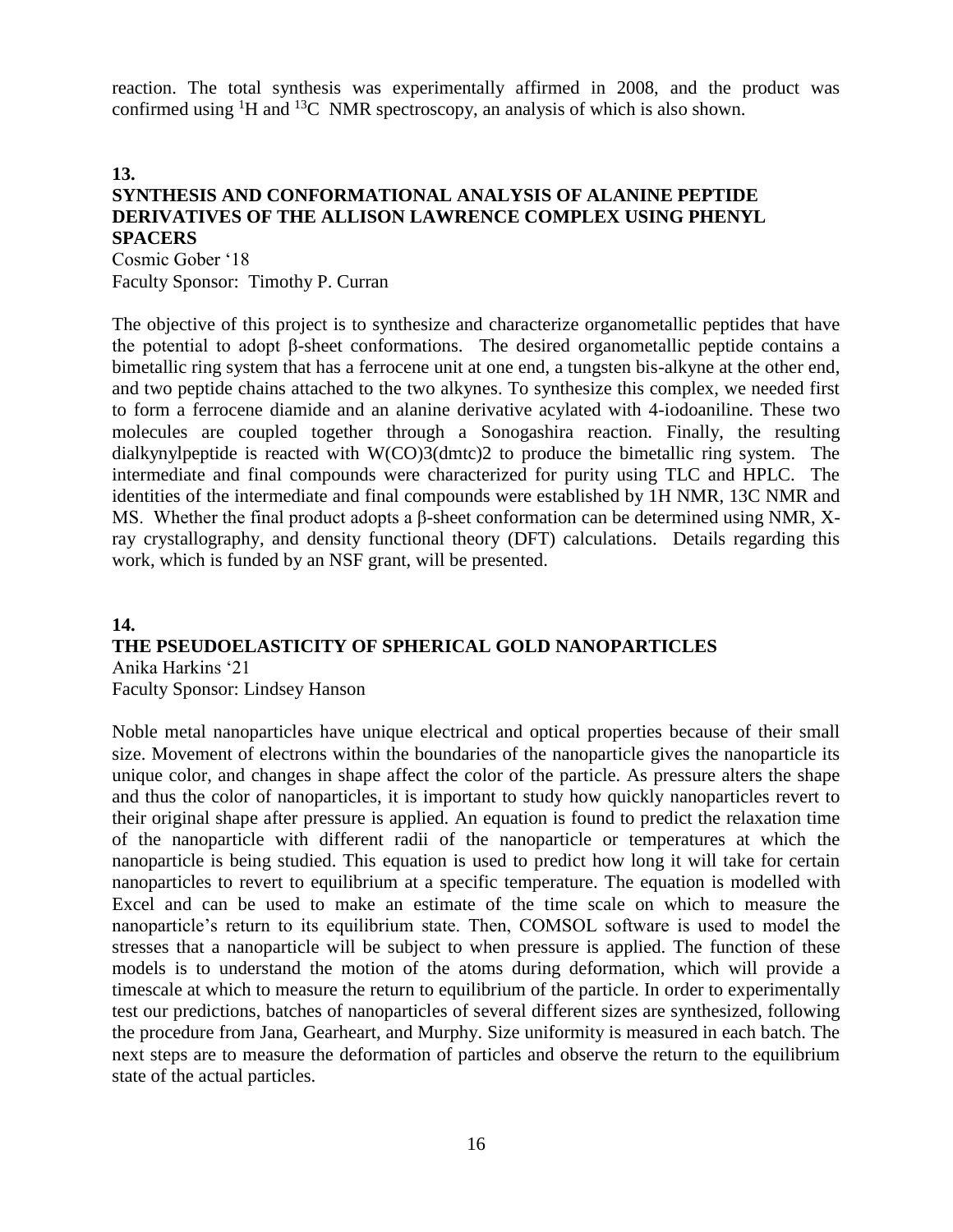# **15. KETOGENIC DIET INDUCED METABOLIC CHANGES INFLUENCING NEUROPROTECTION IN SH-SY5Y CELLS** Lucy Honeycutt '18

Faculty Sponsor: William H. Church

The ketogenic diet is a high-fat, low-carb diet that has been used widely and successfully for the treatment of seizures and has recently gained recognition for its neuroprotective effects against neurotoxins. However, the mechanism by which the ketogenic diet provides neuroprotection is still unknown, though it is thought to be a result of metabolic changes such as increased ATP stores and decreased reactive oxygen species (ROS) production. Previous work on this project has resulted in the development of a ketogenic diet-type cell culture media. The present work will investigate whether this media provides neuroprotection from rotenone toxicity, and, if so, what metabolic changes have occurred within the cells that may be influencing this neuroprotection. Undifferentiated SH-SY5Y human neuroblastoma cells were cultured in either normal media (LSFM), normal media with ketogenic diet added (LSFM KD), low glucose media (LG), or low glucose ketogenic diet media (LG KD). Following 48 hours of media treatment, cells were stressed with 500 nM and 1  $\mu$ M rotenone for 24 and 48 hours before being analyzed for ATP and superoxide (ROS) content. After 24 hours, cells treated with low glucose media types experienced a dose dependent decrease in ATP production in response to rotenone. A dosedependent increase was seen in superoxide concentration in ketogenic diet media types, and a decrease was seen in normal media types following 24-hour exposure. Only cells treated with LG experienced an increase in ATP following 48 hours of rotenone exposure.

#### **16.**

### **TRITYL CATION-CATALYZED COMPLEX MOLECULE SYNTHESIS** Vanessa Jones '19

Faculty Sponsor: Cheyenne Brindle

The use of multiple single addition reactions to produce a single large product is an important technique for building molecular complexity. However, reactions can also be one step if certain properties are altered to select for the correct product. We create large products from the sequential addition of two different indoles to an imine, using triarylmethyl cation catalysis. This requires the synthesis of imines from aldehydes. The imines are produced by adding different types of aldehydes to paranitroaniline. The solid produced from this reaction were then recrystallized to ensure purity. This step was then tested using nuclear magnetic resonance. The imine was then reacted with indole to produce a single addition product. This technique allows the complicated product to be produced that would otherwise be nearly impossible to synthesize. These first few steps still have to be perfected, the most successful temperature and concentration must be found for each reaction performed, in order to continue on. This reaction can also be conducted called a "two-step, one-pot" reaction which allows for a double addition product to be created. Future work will include more one-step, two-pot reactions to create more double addition products.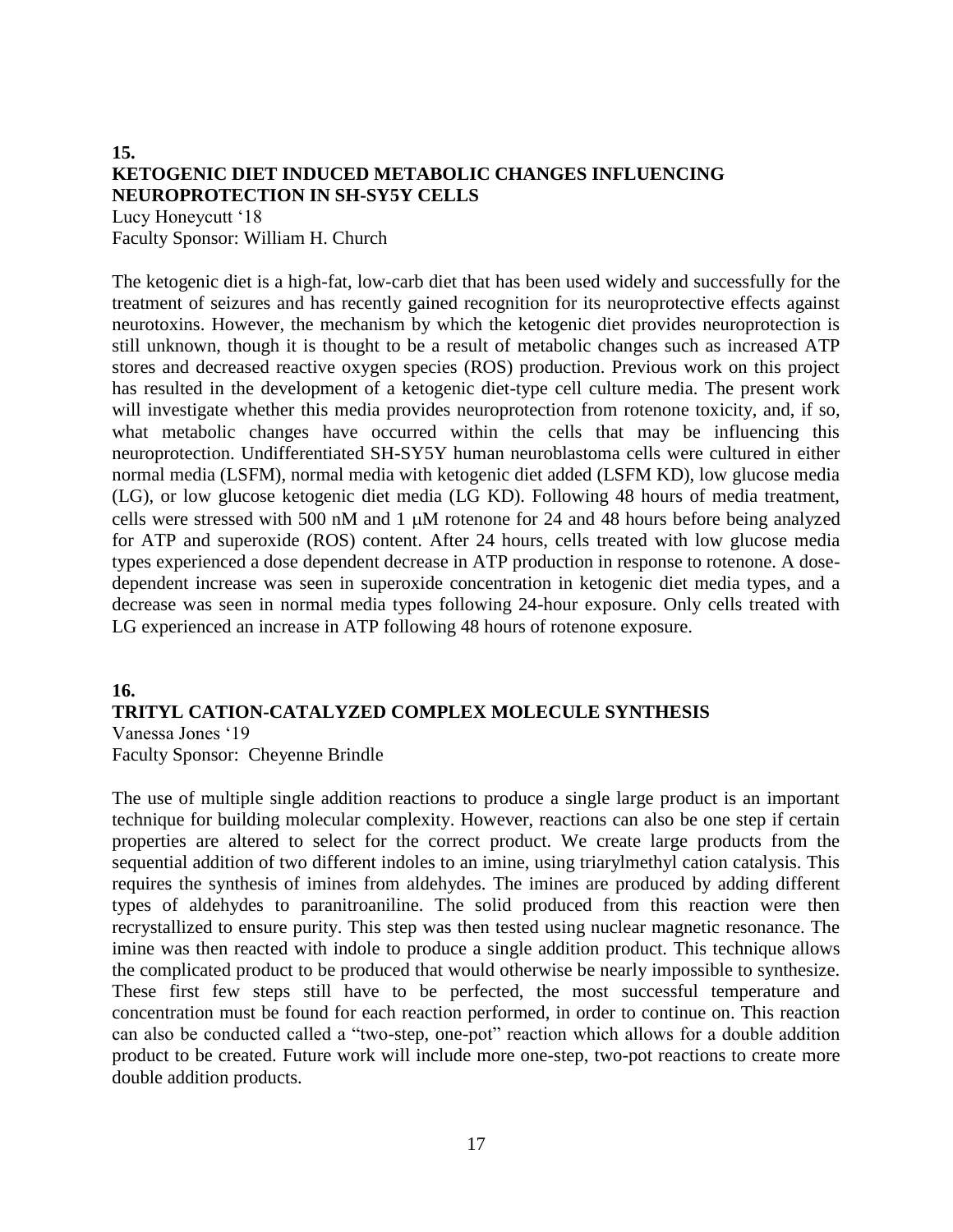# **17. COMPARING PEPTIDE SUBSTRATE REPORTER LOADING METHODS: HOW EXOGENOUS MOLECULES ENTER CELLS AFFECTS THEIR FATE**

Grigorii Kalminskii '20, Rahuljeet Chadha '20, Allison J. Tierney '17 Faculty Sponsor: Michelle L. Kovarik

The mechanism through which exogenous molecules enter intact cells of any type may influence the subsequent metabolism of these molecules. The purpose of this experiment was to investigate the metabolism of a peptide substrate reporter for protein kinase B loaded into intact cells of *Dictyostelium discoideum* via pinocytosis, electroporation and myristoylation. Loading methods were first optimized for *D. discoideum* to ensure the most efficient loading, without compromising the cells' viability. Other aspects such as loading time, loading uniformity and intracellular distribution were also characterized. The investigation of intracellular metabolism of the PKB peptide reporter revealed the highest stability after being loaded via electroporation (thalf-life=53+13 min), while loading via pinocytosis and myristoylation resulted lower stability  $(t<sub>half-life</sub>=19+2 min and t<sub>half-life</sub>=12+1 min, respectively).$  Kinase activity was the highest in electroporated cells, while only trace amounts of phosphorylated peptide were detected in cells loaded via pinocytosis and no peptide phosphorylation was observed in cells loaded with myristoylated peptide. Future work on this project will further study how loading methods affect the phosphorylation of the kinase reporter.

# **18.**

# **CANDIDATE BASED BIOMARKER DETECTION IN PARKINSON'S DISEASE** Eugene Miller '21

Faculty Sponsor: William H. Church

There are currently no biomarkers employed in the diagnosis of Parkinson's Disease (PD). Uric acid and reacts with different reactive oxidative species (superoxide, nitric oxide, and peroxynitrite) and the products of these reactions (allantoin, 6-aminouracil, triuret, respectively) could serve as biomarkers for neuronal degeneration prior to individuals becoming symptomatic. A liquid chromatography/mass spectrometry method of analysis was designed to quantitate these four analytes in plasma samples., The separation and quantitation of these compounds was investigated during this semester. Initial studies involved learning how to use the instrument, determining chromatographic separation conditions and evaluating quantitative strategies. Calibration curves were generated using a solution of 6-aminouracil Consistent measurement of triuret, allantoin, and uric acid was not obtained such that calibration curves could be created for them. Initial evaluation of the project suggests that this method will contribute to the diagnosis strategies for Parkinson's Disease. Standard analytical measurements of the method's rigor will be evaluated over the summer.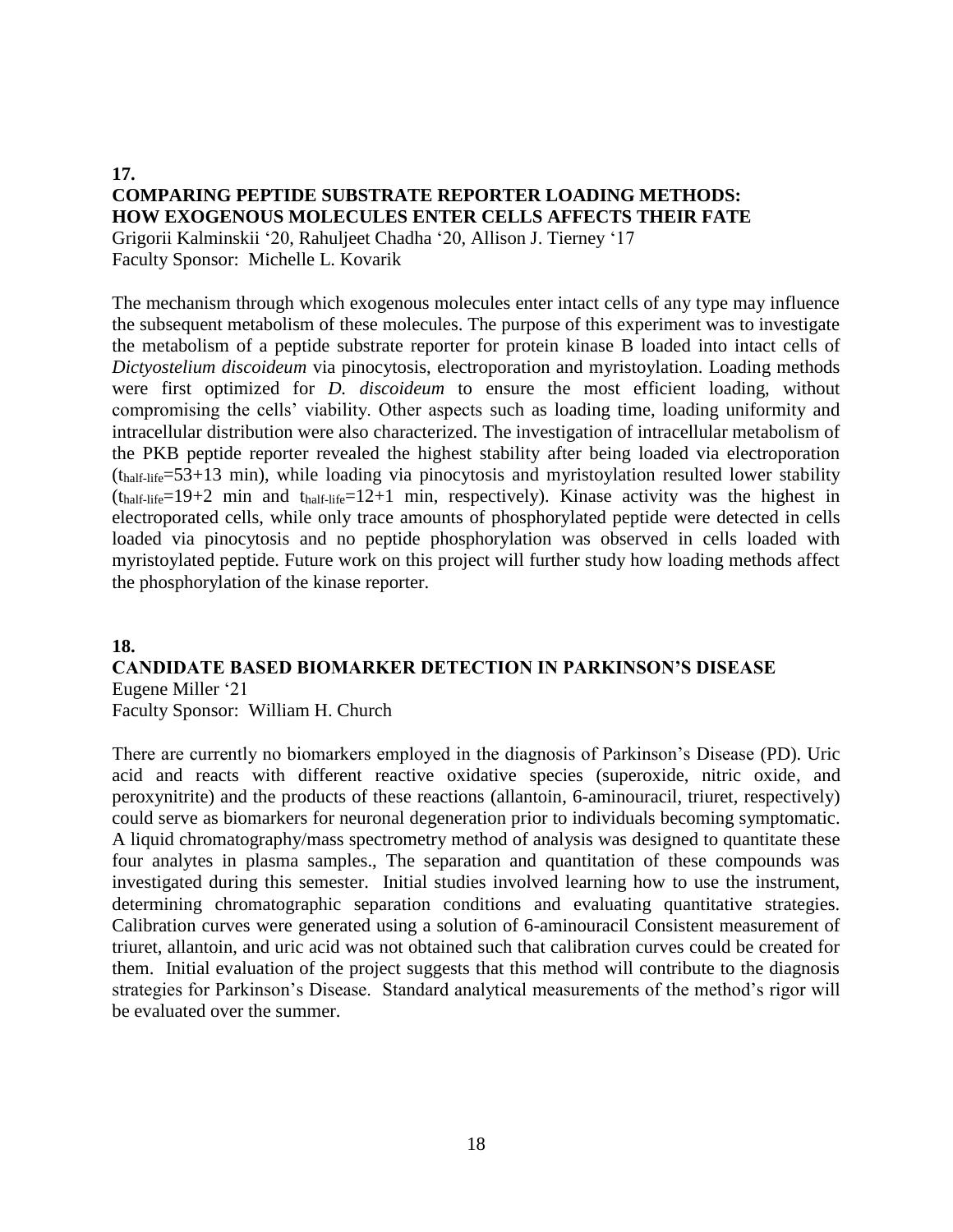# **COMPUTER SCIENCE**

#### **19.**

# **AN APPLICATION OF NEURAL NETWORKS TO CONTINUOUS AUTHENTICATION**

Karishma Asthana '18 Faculty Sponsor: Ewa Syta

Continuous Authentication (CA) is an important security mechanism which has far-reaching implications. It surpasses traditional authentication in that it works against "lunchtime attacks" and "masquerade attacks". However, beyond this, continuous authentication is applicable to more large-scale situations such as implementation in flight decks (in response to the 9/11 attacks) or large vehicles (in response to recent terrorist attacks using trucks). Although CA systems are a powerful security measure, they pose many challenges in terms of trading off between security and usability. In order to address this, we can look to Artificial Neural Networks (ANNs) for biometric authentication. Biometric traits allow for non-intrusive and passive authentication. ANNs are not "statically" programmed, so they can adjust well to different environments and work well with noisy data. The main goal of my project is to develop a proof-of-concept, powered by neural networks, which will continuously authenticate faces. The main scope of my prototype is for the workplace setting. It takes in as input an RFID card scan, which then triggers the authentication to begin. My neural network then looks to match the face found to the ID card scanned, such that the software does not have to compare the face against all faces in a database to determine if it is a valid person. It can instead have a very quick, binary decision of if it matches the scanned card. The neural network utilizes the Adam Optimization algorithm, an algorithm which works well with noisy data. With this algorithm, the neural network achieves 99% accuracy.

**20. K.E.A TRAINER** Isabella Dahilig '18 Faculty Sponsor: Peter Yoon

Kali Eskrima Arnis is a dying indigenous Filipino martial art, formed from self-defense and passed on from generation to generation; this martial arts specializes in weaponry combat, empty-hand fighting, and grappling. My goal is to create an authentic Kali Eskrima Arnis education through a web application of animated tutorials and training sessions for a technique called the "knife generator". Beginning with a model that can eventually be animated in the WebGL framework, I selected an open-sourced 3D male model and implemented a skeletal structure which enables movement in the model using Blender, an application used for threedimensional objects. In addition, I set up the WebGL framework to display the Blender object and installed the three.js library used for extensive animating techniques. Within the spring semester I was able to establish a proper scene in three.js and load the training models for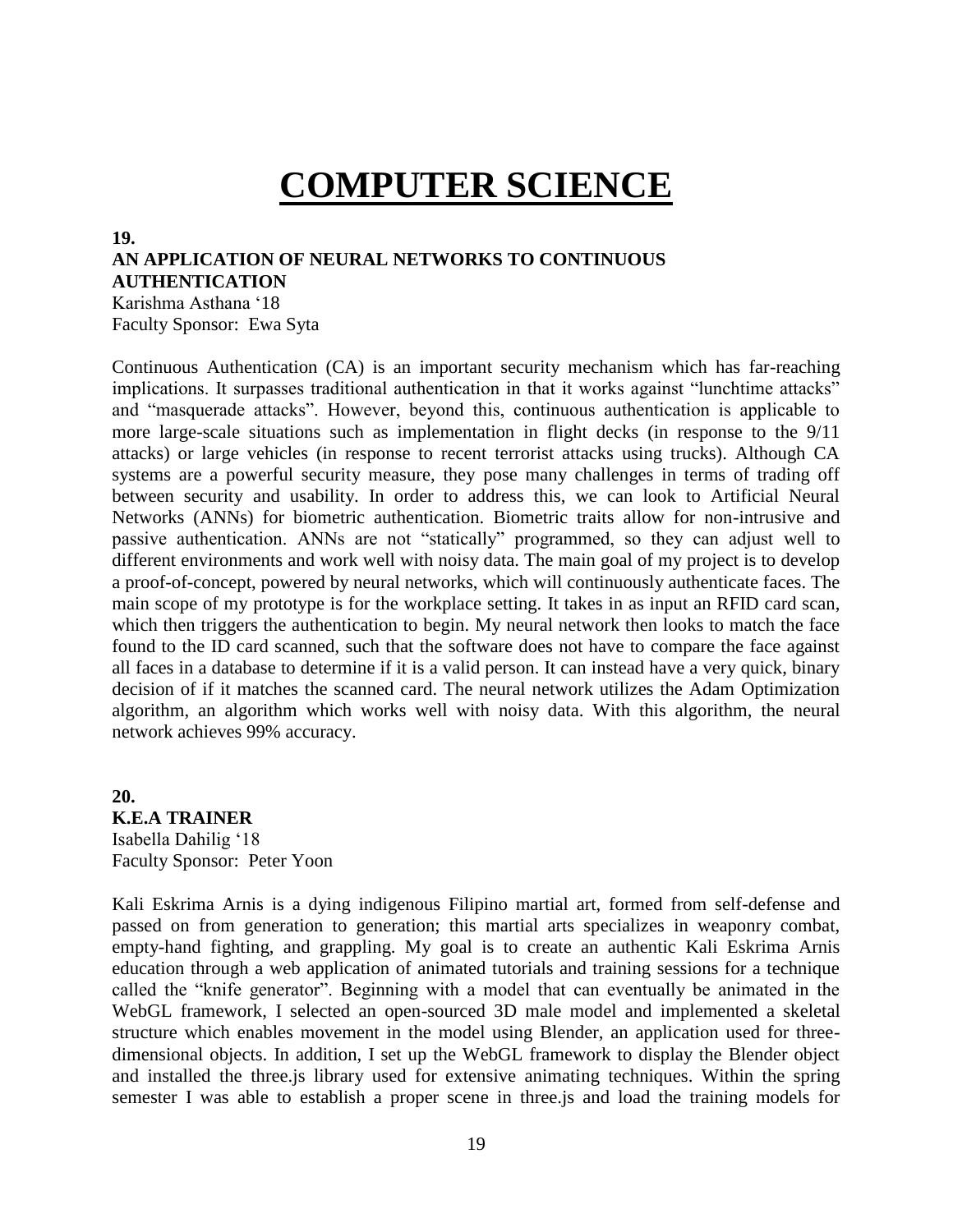animation. In addition, the models were animated in order to simulate the knife generator technique.

### **21. ACCELERATING BLOCK-TRIDIAGONAL MATRIX INVERSION ON GPUS** Bemnet Demere '19 Faculty Sponsor: Peter Yoon

Block tridiagonal matrices often arise in quantum physics. For example, the non-equilibrium Greens function involves repeated inversions of large blocks of tridiagonal matrices. Hence, given that those specific types of matrices are in the integral part of the mentioned algorithm and that they may also be of a large dimension, enhancement in the speed of the inversion algorithm of block tridiagonal matrices will have a significant value. The goal of this project is to research on and design strategies to parallelize the inversion algorithm described in Skelboe[1] using CUDA on NVIDIA GPUs. A preliminary experiment shows a speed up to 10x for moderate size block tridiagonal matrices.

*[1] Skelboe, Stig. "The Scheduling of a Parallel Tiled Matrix Inversion Algorithm." (2010).*

#### **22. RAETHER MAP**

Ngoc (Norah) Do '18 Faculty Sponsors: Ewa Syta, Travelers Insurance Company

Raether Map is an Android application that allows users to locate Trinity Library materials (books, DVDs, CDs) and resources (printers, scanners, study rooms). When working part-time at the Library Circulation Desk, I noticed that the staff members need to help many students with finding books and other library materials. On busy days, like those at the beginning of the semester, it is challenging for two Circulation Desk staff members to help a long line of students in a timely manner. Besides asking for help at the Circulation Desk, students can take advantage of the paper maps or Google Maps. However, there are certain drawbacks to using these maps. The paper maps are not very intuitive to many students and do not keep up with the frequent changes of library materials' locations. On the other hand, Raether is well-mapped on Google Maps. However, Google Maps only shows us where things are. It does not provide a direct search for book's location or flexible search of library materials, such as search by topic or author. My senior project aims to solve this problem. Raether Map is a combination of library catalog and indoor mapping. The application displays the floor plan image of the level its user is currently on. On top of the image is a blue dot updated in real time to represent the user's current location. The flexible search tool allows its user to search for any item whose fields contain the entered query as long as the item is physically available in the library. Once the user hits Enter, all relevant results are displayed in an expandable bar that enables the user to have a full view of the map and at the same time refer to the current item's information if needed. The search tool gets direct access to the library's database system, thus guaranteeing search results' accuracy. When an item is selected and the user is on the floor where the item is located, a blue path is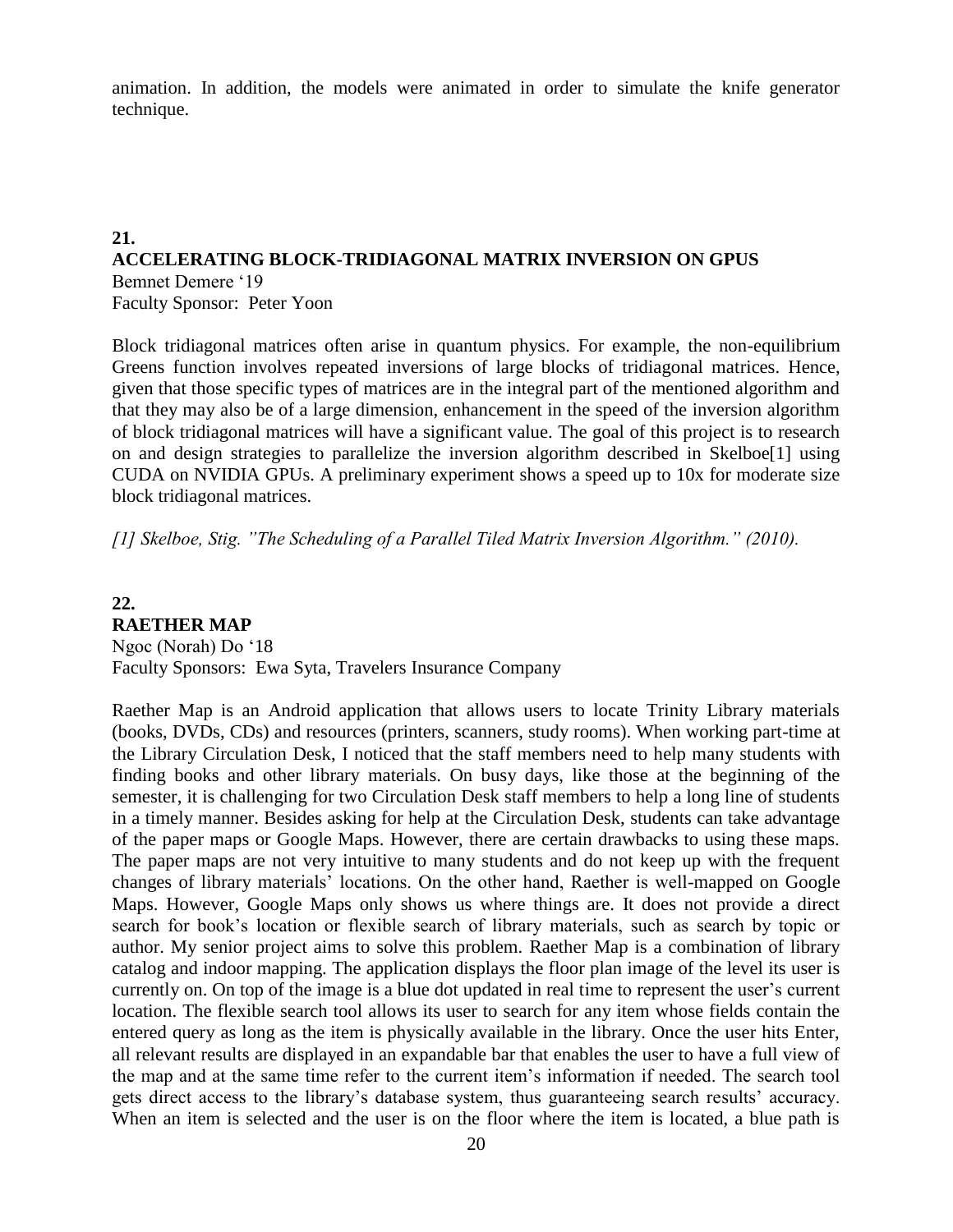drawn from the user's current location to the item's location, represented by a red marker. This path is also updated in real time. With these features, Raether Map will immensely reduce the workload for Circulation Desk staffs, give users a more personal and visual book search experience, and adapt to the frequently changing location details of the library materials.

# **23. TRAUMA REGISTRY DATA ANALYSIS**

Ebenezer Hormenou '18 Faculty Sponsor: Ewa Syta

Saint Francis Hospital and Medical Center has a busy trauma center that sees over 2000 patients a year. The hospital maintains a trauma registry that collects several variables about patient care in a programmed registry management tool. This software outputs the data as a predicable table with little or no analysis or organization. The trauma center staff currently spends many hours formatting and making visualization of the data into a report and would like a time efficient way to create the report. The goal this project is to design an analysis software that will take the raw data from the registry management tool and output a visualization and summary of the data in Microsoft Excel. The analysis software is written in python using statistics libraries such as pandas to manipulate the data, and XlsxWriter to create charts in Excel. This software is able to create a full Excel report with a simple click. Users can specify date ranges for the analysis and compare months or quarters. The output report contains visual summaries and statistical summaries of the key data points.

# **24.**

# **DIMENSIONALITY REDUCTION TECHNIQUES FOR DATA VISUALIZATION** Ilya Ilyankou '18

Faculty Sponsor: Peter Yoon

In my project, I explored the possibility of visualizing high dimensional data in 3D. I studied and compared popular dimensionality reduction algorithms—Principal Component Analysis (PCA), Multidimensional Scaling (MDS), and Sammon Mapping—and their ability to "shrink" any dataset into three dimensions while preserving as much information about the data as possible. As a result, I created a web application that can take any .csv dataset, analyze it, fill in missing values, and apply one of the above mentioned algorithms. By reducing the number of parameters from many  $(N > 3)$  to 3, values of three such parameters can be treated as x, y, and z coordinates, allowing each data point to be plotted in 3D. The application makes use of WebGL (Three.js JavaScript library) to create an interactive visualization where one can zoom and rotate the camera view. Through such interaction, users can better understand how data points are related in space, and find hidden patterns in the dataset. The computations are performed in the back-end using Python's numpy and other libraries.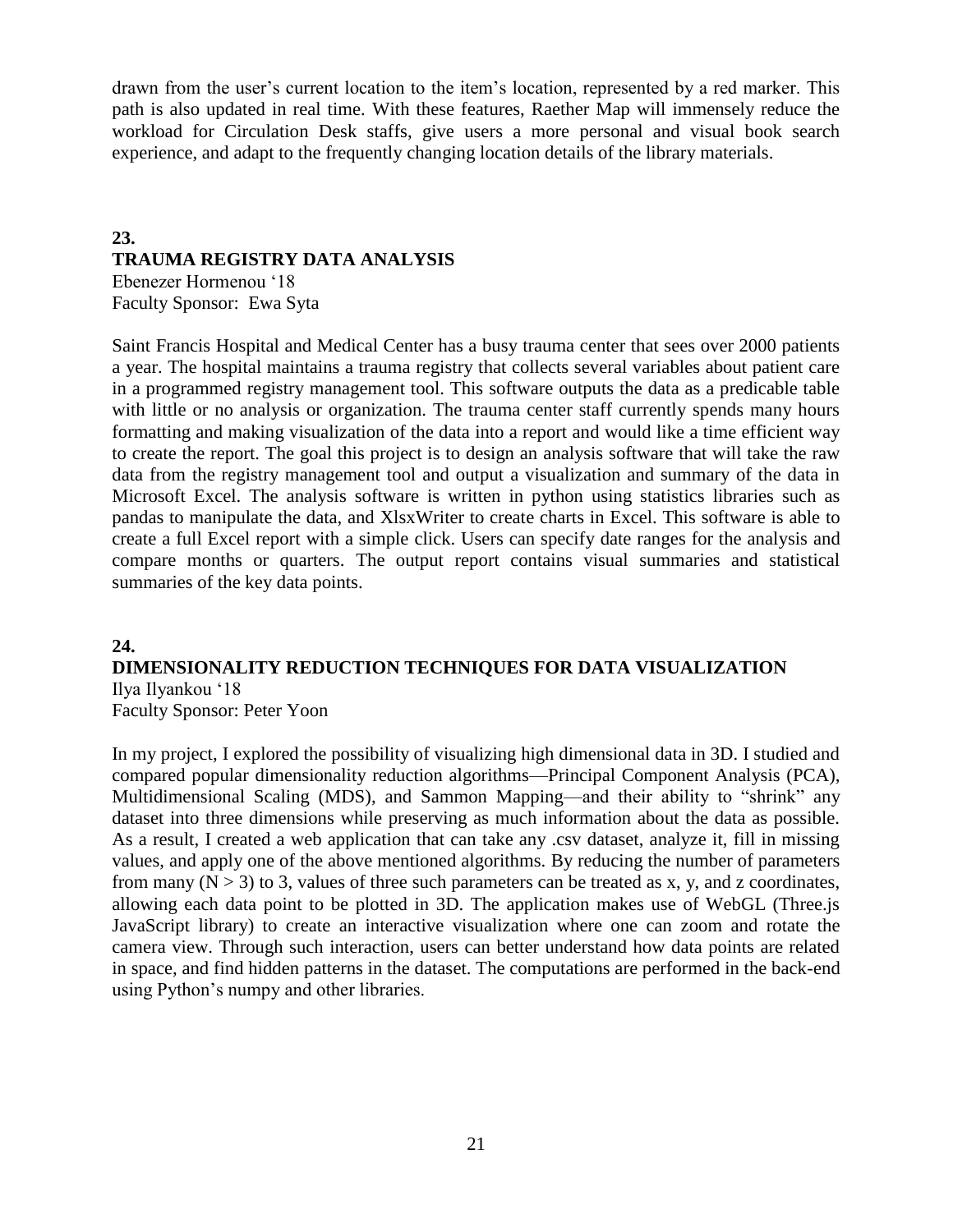# **25. TRINEVENTS - A HTML BASED SOLUTION TO TACKLE THE EFFECTIVENESS OF EVENT MANAGEMENT AT TRINITY COLLEGE**

Alodie Iradukunda '18 Faculty Sponsor: Takunari Miyazaki

TrinEvents- as its name suggests is a web platform that aims at tackling the problem of the effectiveness of the existing ways of managing events at Trinity College. It offers a way to consolidate all processes that one needs to undertake to set up an event, which are currently independent of each other.

Event management at Trinity College is run through the Student Advancement, Involvement and Leadership office which is responsible for handling the running of events notably the provision of event support if requested by an individual wanting to organize an event. This along with the calendar office which is responsible for scheduling events. However, the problem that arises is that there isn't any consolidating place where all these procedures can be found to facilitate the process. There is a lot of time that goes into setting up an event on campus, because there isn't a centralized method that has been put forth to aid the process. TrinEvents comes as a solution to that problem in bringing together those mentioned entities and simplifying that process.

The platform is comprised of two main spheres: event support and event scheduling. The event support portion regroups all the managerial needs to provide technical support for an event. More specifically, if one needs technical support such as projectors or microphones, the platform allows for students to sign up to provide that support as part of their campus jobs. On the other hand, event scheduling regroups all that's necessary to schedule an event based on time, place desired as well as the number of attendees for the desired event.

TrinEvents utilizes different tools to aid its HTML elements to flourish. It uses CSS, Javascript, and PHP to arrive at the final desired product. It also integrates a certain number of features provided by Firebase, a google web application development platform. The resulting product is hence a web application that is accessible from any device regardless of size because of its adaptability. TrinEvents also integrates an authentication feature to provide a level of security of the platform and to allow only use to the Trinity Community. The platform also includes a realtime database feature which allows for users to sign up or register events in real-time. Evidently, there is a need for this solution and will be deployed for use by the Trinity community soon.

# **26.**

# **RATEMYRESIDENT: A SECURE AND EFFORTLESS MEDICAL RESIDENT EVALUATION SYSTEM**

Alex Johnson, '18 Faculty Sponsors: Ewa Syta, Vijay Jayaraman, Saint Francis Hospital

Saint Francis Hospital in Hartford, Connecticut works with and trains medical residents from University of Connecticut's Medical School in 6-week rotations. Saint Francis Hospital is currently having a difficult time getting feedback for the residents from the faculty members with whom they interacted due to busy doctor schedules. My proposal to solve this problem was to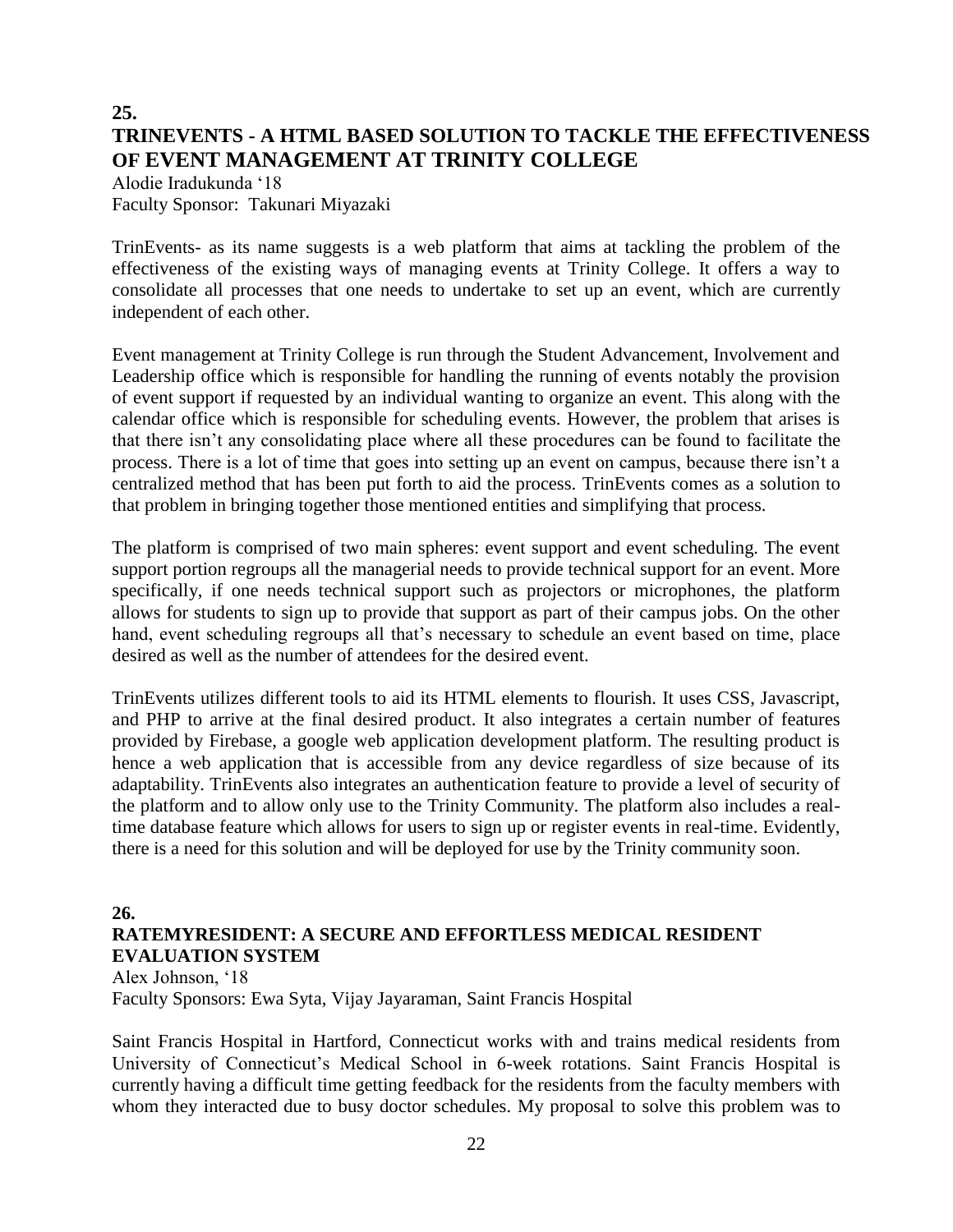develop website that allows the site director to request evaluations from the faculty members, and allows the faculty members to complete these evaluations on their own time. I used a webdevelopment framework called Ruby on Rails to accomplish this over the past two semesters. The current product is a secure and intuitive website that allows the site director at Saint Francis Hospital to submit evaluation requests, which causes secure links to an evaluation page to be emailed to the corresponding faculty members. Security was an extremely important part of the website from day one, as the information in these evaluations is protected under both FERPA and HIPAA. In the process of building in the security that was needed to protect both the residents who are being evaluated, and the medical information that may be referenced in the evaluations, I learned how difficult it is to identify all potential vulnerabilities in a software product and to remedy those vulnerabilities by adding the necessary security techniques. Since there is no such thing as "perfectly secure" software, Saint Francis Hospital's decision to move from their current system of obtaining resident feedback to the website that I have been developing will require more attention to security and privacy, but will overall improve the educational experience of the residents that the hospital works with.

# **27. ECONOMICS THE INTERACTIVE EXPERIENCE**

Francis Maugeri '18 Faculty Sponsor: Peter Yoon

Students have different learning preferences, and in every field of study shifting the mediums of teaching can be beneficial to all students. These mediums promote deeper understanding and superior recall. Economics the Interactive Experience serves to fill the medium of interactive visual models for beginner Economics students. The program consists of three major theoretical topics and corresponding models that are essential to introductory economics, The Production Possibilities Frontier, The Circular Flow Diagram, and Supply and Demand modules. Each contain an interactive version of the model. The program was created using Adobe Animate and ActionScript 3.0 and has been used to great success in Irvington Middle and High School in New York.

# **28.**

# **USING MACHINE LEARNING TO STUDY YOUTUBE COMEDY SLAM** Anastasija Mensikova '18 Faculty Sponsor: Takunari Miyazaki

The YouTube Comedy Slam Experiment was based around providing two videos side-by-side to the participants and asking them to select one that appeared to be "funnier" than the other. The goal of my research was to, first of all, determine the correlation between the "comedic" nature of the videos and their sentiment (the mood polarity), and second of all, to compare the classical Max Entropy Machine Learning (that builds a simple bag of words) to Deep Learning and how their results would differ for this specific research. To acquire the results for the first half of the experiment, where the focus was on examining Max Entropy, each video from the experiment was parsed to extract its title and comments (if any). A classifier was thereafter trained on  $\sim$ 11,000 videos to determine whether or not videos' titles, along with comments, within the remaining dataset of 434 elements could be deemed "funny". The results were compared to the results of analysing the sentiment of the same dataset ("positive" or "negative") using two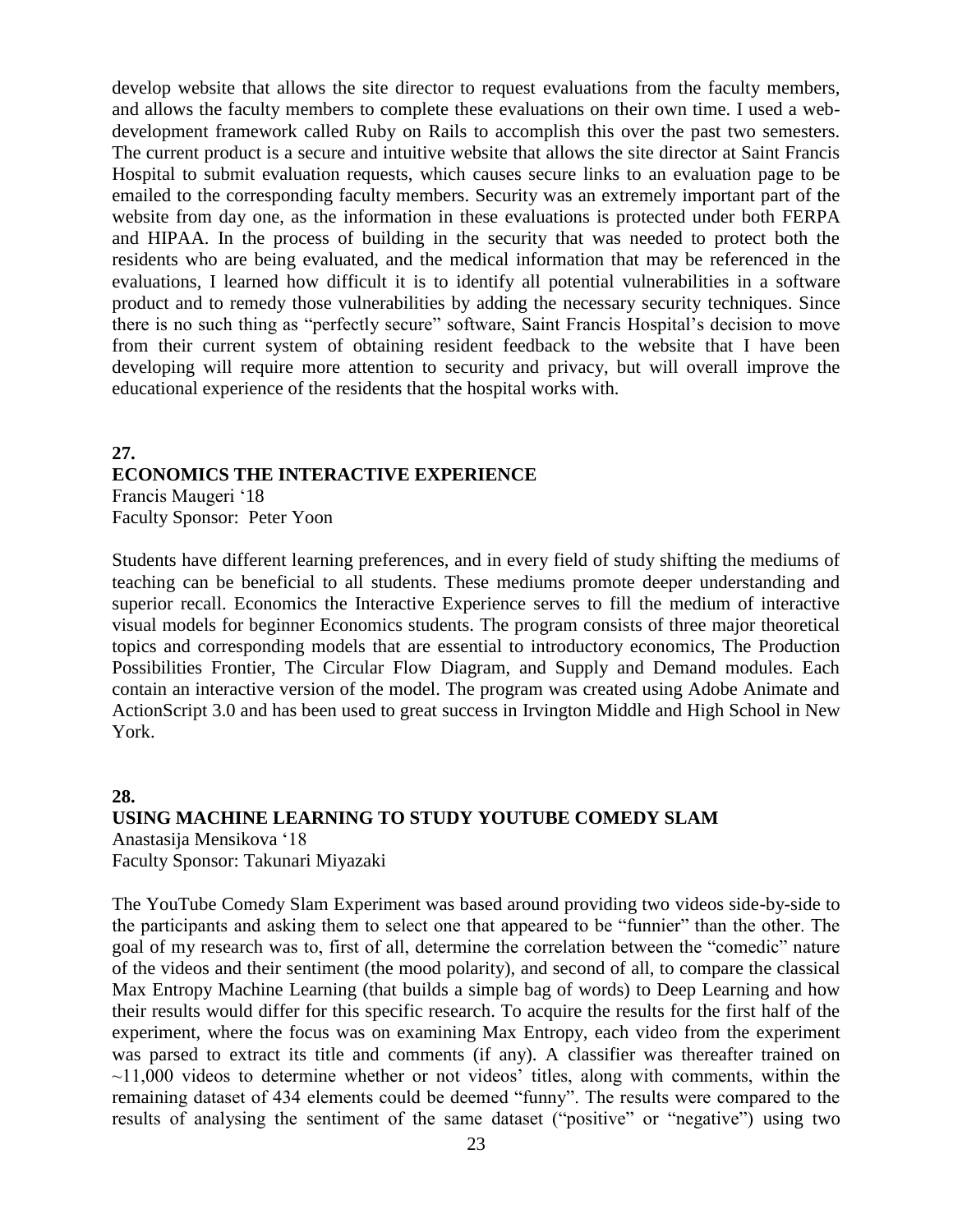classifiers - one trained on Netflix film reviews and one trained on tweets. After compiling all results, it could be gathered that "positive" videos are mostly classified as "not funny". The final training accuracy of all three classifiers was rather high. However, the "Comedy" model did not seem to perform greatly due to the small size and messy nature of the dataset. The latter half of the experiment involved doing the same kind of analysis, but this time using Recurrent Neural Networks. Recurrent Neural Networks are considered to be the best way to analyse text as they allow for consideration of context. In this case the result was opposite – most "positive" ads were classified as "funny", which certainly is more intuitive. Although the final accuracy in this case was slightly lower than that when using Max Entropy, it can be concluded that, if we are to experiment with parameters further and train models for longer on a server, we will achieve stellar results. It is therefore safe to conclude that funny videos from the experiment can also be classified as positive, and that Recurrent Neural Networks are generally better for analysing opinionated text extracted from the media.

### **29.**

# **SENTENCE ANALYZER – A TOOL FOR STUDENTS LEARNING JAPANESE**

Anh Nguyen '18 Faculty Sponsor: Takunari Miyazaki

Students learning Japanese face a unique challenge because there are no spaces between words in Japanese sentences, which makes it more difficult to understand the grammar, and name entities may be mistaken for other kinds of vocabulary. I've developed Sentence Analyzer as a tool to help students quickly recognize name entities, new vocabulary that appear in Japanese texts and improve their comprehension of the grammatical structure of Japanese sentences. Utilizing Dynamic Programming approach, I obtain the initial morphological analysis of a Japanese text from MeCab, a part-of-speech analyzer in Japanese, and process it with a corpus of over 20,000 Japanese last names that I've built and an algorithm that detects name entities that aren't recognized in the initial result. The final analysis can be displayed in either Japanese or English, together with the meanings of each word in the original text translated into English to further help with students' learning process. The primary focus of this project is to enhance human's name entity recognition ability, but it can also be extended to work with other kinds of name entities or name entities in different languages.

# **30. COLLEGETHRIFT**

Kalyan Parajuli '18 Faculty Sponsor: Ewa Syta

CollegeThrift is an online used goods portal implemented as an android application in which members of an academic community like Trinity College can list their used goods for giveaway, trade or sale. The users will be able to message each other within the app for inquiries and negotiations regarding the sale of items. They can also make and receive payment for the goods through Venmo which is integrated within the app. This app differs from other used goods selling portal available now like Craigslist, ebay, etc. because the users and interactions in this app will be local and limited to a certain particular institution the users are part of, rather than being world-wide or location wide. This app is designed to promote the reuse of goods and resale of books within a campus community.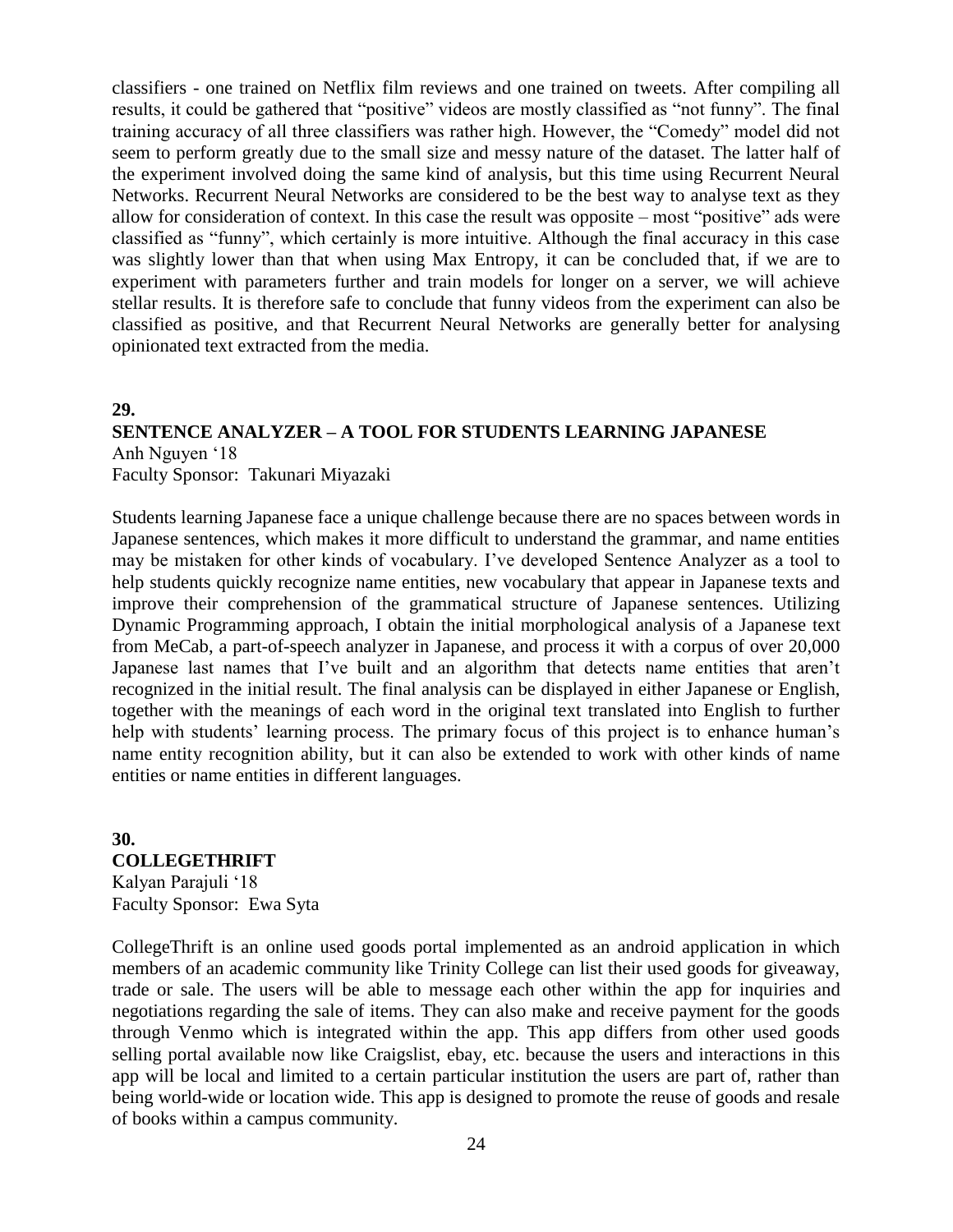# **31. A DEEP LEARNING POWERED CHATBOT**

Shufan Wang '18 Faculty Sponsors: Takunari Miyazaki, Travelers Co.

Many people nowadays use messaging applications such as Whatsapp, Facebook Messengers and are hence accustomed to the experience of communicating via a chat tool. Furthermore, for many business, much of the customer service requires an agent who communicates with the customer. Therefore, Chatbots can have wide applications in areas where interactions with humans are necessary.

Traditional Chabots (such as Siri) are "rule-based" (matching input message and output response by a pre-determined set of rules) and are therefore limited by the rules. For this project, we will attempt at a Chabot architype trained by machine learning for holding dialogues. Natural dialogue generation is a key area of artificial intelligence, which many consider to be the holy grail of artificial intelligence. As of today, it is still an unsolved open problem and a hot area of research.

Recent development in deep learning has encouraged new waves of attempts to design and train the Chatbots. We follow this direction of research and explores employing deep generative models ("artificial brain" of the Chabot) learn the language and held conversations with people. Specifically, we adopt the "sequence to sequence" encoder decoder architecture. By using a large dataset of movie dialogues, we train the recurrent neural network, which learns to generate responses to input messages. We demonstrate our result both quantitatively by showing the decreased cost function value during training and qualitatively by talking to our trained Chatbot.

# **32. POLICY NETWORK ON ATARI GAME**

Yinghuan Wang '18 Faculty Sponsor: Peter Yoon

Policy Gradient(PG) and Reinforcement Learning(RL) are the frontier of machine learning. PG can help RL solve problems with no immediate rewards which is a traditional puzzle for RL. PG + RL can be applied to Atari games, Go(AlphaGo), even helicopter control. I created the pipeline using numpy then I refactored the policy network using PyTorch which greatly improved learning speed. Initially I wrote the neural network using numpy with RMSProp but later I refactored the neural network using PyTorch framework with Adam and RMSProp. Moreover, the neural network using Adam and RMSProp learns significantly faster than the neural network using numpy and RMSProp.

**33. PERSONALIZED FITNESS PROGRAM BUILDER** Weixi Zhang '18 Faculty Sponsor: Takunari Miyazaki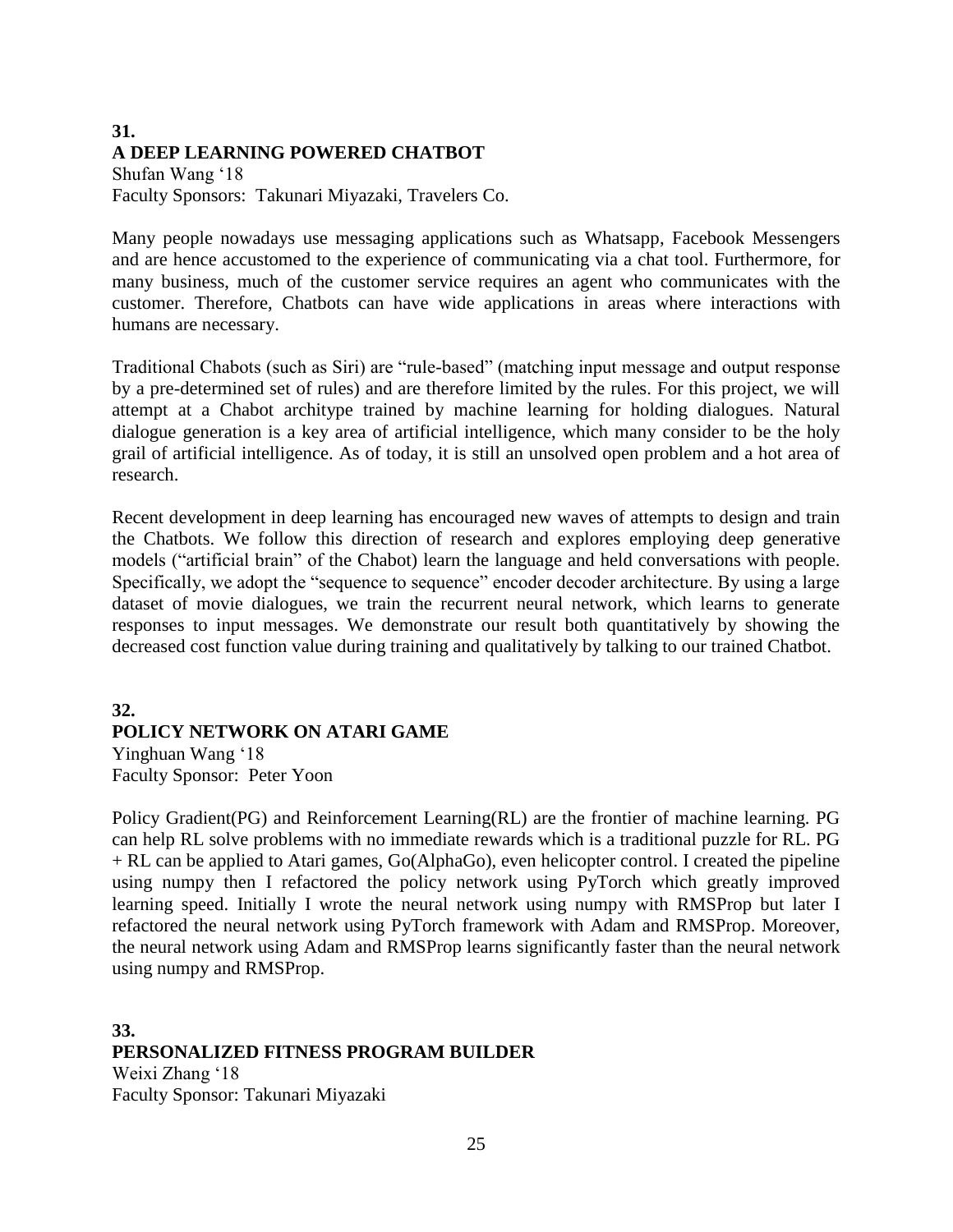Closely monitoring training metrics will allow people to compare results to training trends and use this knowledge to steer future training. Athletes will be able to answers questions like, what percentages do you respond well to? What amount of volume allows you to recover adequately and still progress? What has worked well and what hasn't? The project will centralize training data for athletes. Athletes and coaches should be able to build individual workouts using a variety of exercise types and track them. It should be easy to log workouts data, daily nutrition, track achievements. The final product will contain following features: single login across all devices, complete training and nutrition profile, easy to use analytics tools, training program builder (desktop only), personalize training program generator, and data sharing for coaches. The goal at the end of the spring semester is to finish building the platform for coaches and athletes. It should be a cross platform, easily accessible training log for easy data sharing among devices. After receiving a significant number of users in the future, personalized automatic program generator and coach finder will become live.

# **ENGINEERING**

**34.**

**VIRTUAL REALITY MEDIATED ROBOT TELEOPERATION AND GRASPING** Kun Chen '18, Prawesh Dahal '18, Mariam Avagyan '18 Faculty Sponsor: Kevin Huang

Teleoperation, or robotic operation at a distance, leverages the many physical benefits of robots while simultaneously bringing human high-level control and decision making into the loop. Poor viewing angles, occlusions, and delays are several factors that can inhibit the visual realism and usability of teleoperation. Furthermore, poor translation of human motion commands into resultant robotic action can impede immersion, particularly for architectures wherein the remote device and the local device are kinematically dissimilar. In this project, commodity virtual reality (VR) headsets and trackers along with high dexterity gloves are utilized to overcome these technical obstacles, and provide an enhanced, visually immersive, and realistic real-time operator experience. Using glove-like interfaces that provide additional ten degrees of freedom per hand, the user's natural grasping motion can be obtained, and resultant motion commands can be executed by the remote device, in this case the Rethink Robotics Sawyer 7DOF manipulator. The method is general and extendable to platforms with up to two dexterous manipulators, and has implications in use of telerobotics in manufacturing, disaster response and surgery to name a few.

# **35. KINETIC ENERGY CONVERTER AND CHARGER** Nicholas P. Constantine '18, Jack H. Stallman '18, Abigail L. McInerney '18, Eric C. Gendron '18 Faculty Sponsor: J. Harry Blaise

The overall goal of this project was to create a system that could harvest human kinetic energy to provide power to small electronic devices. Primary research was conducted to determine the best method of energy production. Three options were examined; piezoelectricity, rotational magnetic induction through the use of a gyroscope, and linear electromagnetic induction. Ultimately, the later was chosen due to its energy production ability, portability, and diverse functionality.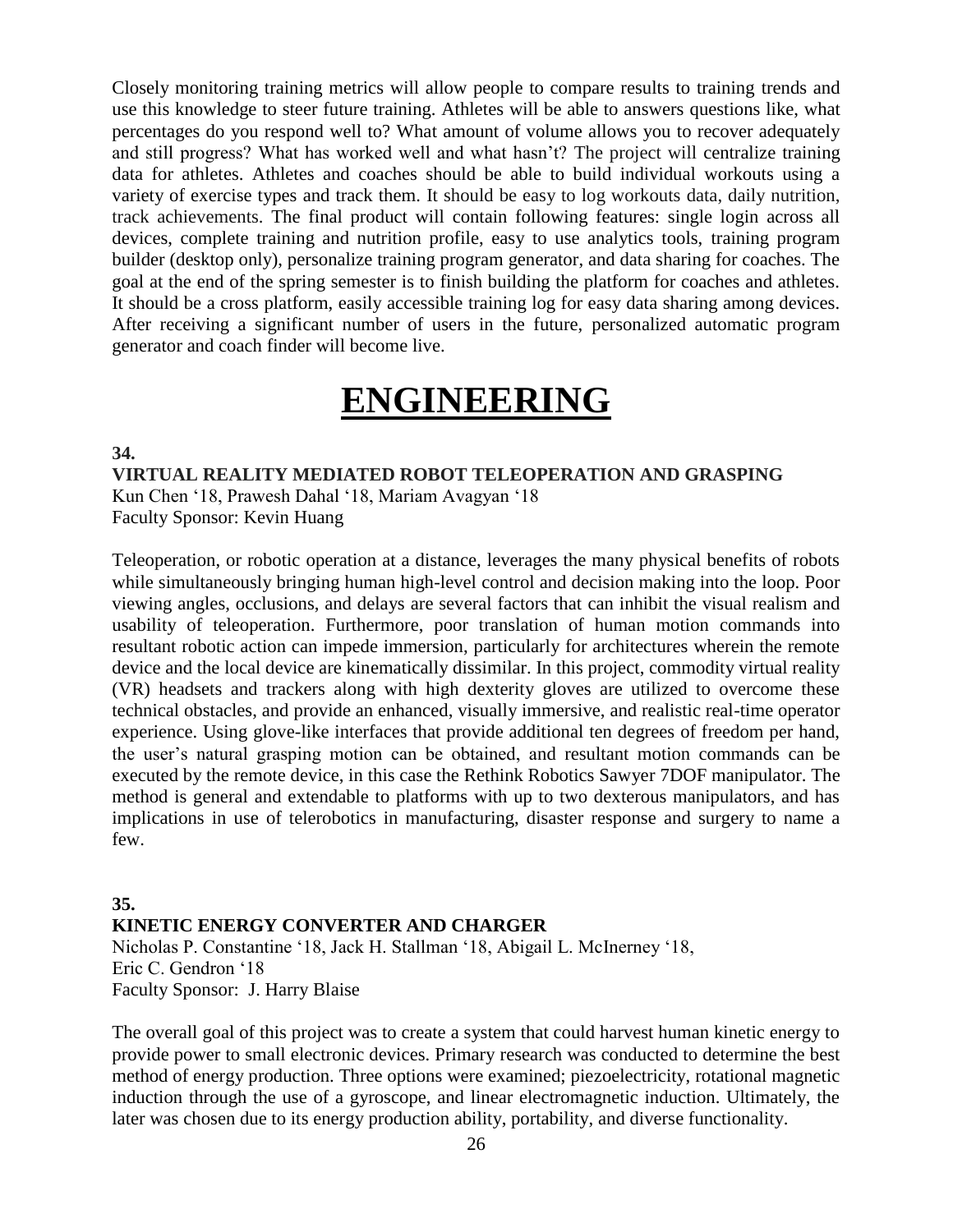By using a pair of induction coils with oscillating magnets, human motion is converted to an AC power source. This power is then converted into a DC power source that charges an internal battery. The internal battery is then used to charge a small external electronic device. A secondary design goal of this project was to be able to produce enough power to charge an iPhone battery. This proved to be impractical because the power produced from human motion would require an unrealistic amount of time to fully charge the battery. As a result, the design goals for this project were amended to focus on electronics smaller than an iPhone. Adding a wall charging feature for the internal battery was researched but not designed due to time constraints and the importance of developing the charging circuit. Another goal was to design and manufacture an enclosed, wearable housing for the system. The design was completed in Solidworks and 3D printed using ABS plastic to prevent magnetic field interactions. The overall goal to charge an internal battery by using solely kinetic energy was not met. Our coils were capable of producing the voltage necessary to charge the battery, however, the current produced through these coils was not large enough to charge the battery effectively. We were able to charge the battery using a waveform generator in place of the inductor coils, since it provided a large enough current. We considered using a series of transistors to increase the current, but that required using a separate DC power source to provide a supply voltage to the transistors. Overall, our goal to charge the internal battery with just kinetic energy was not met due to the insufficient power produced and the inability to boost the current without an external power source.

### **36.**

# **BIOMIMETIC AUTONOMOUS UNDERWATER VEHICLE**

Sean Coughlan '18, Alex Laferriere '18 Faculty Sponsors: Joseph Palladino, NASA Connecticut Space Grant Consortium

The goal of this project was to design an autonomous underwater vehicle (AUV) that takes inspiration from nature, specifically cephalopods., This AUV mimics the propulsion and motion of squid using a vectored water jet propulsion system, as well as forward diving planes. The biomimetic AUV is capable of autonomous motion in an aquatic environment, including selfstabilization and obstacle avoidance. This is accomplished through underwater ultrasonic sensors and a 9-axis inertial measurement unit, Additionally, this device includes the capability to monitor water temperature and record data for future analysis. The key design components of this project are: a waterproof and neutrally buoyant hull, the use of a Raspberry Pi microcontroller to program the AUV using the Python programming language, a water jet propulsion system that allows the thrust to be vectored by 15 degrees, and a navigation system that includes a sonar sensor and an inertial measurement unit. Results, so far, are that the AUV is capable of motion and self-stabilization in an aquatic environment, and is also able to react to and avoid objects in its forward field-of-view. Additionally, the biomimetic AUV is capable of monitoring its depth and record water temperature data. In its current state, the biomimetic AUV could serve as a platform for additional water-sampling equipment as well, such as the monitoring of pH.

# **37.**

# **ROBOT FIREFIGHTING USING CARBON DIOXIDE**

Aedhan Healy '21, Hannah Zukowski '21, Rahul Mitra '21 Faculty Sponsor: John D. Mertens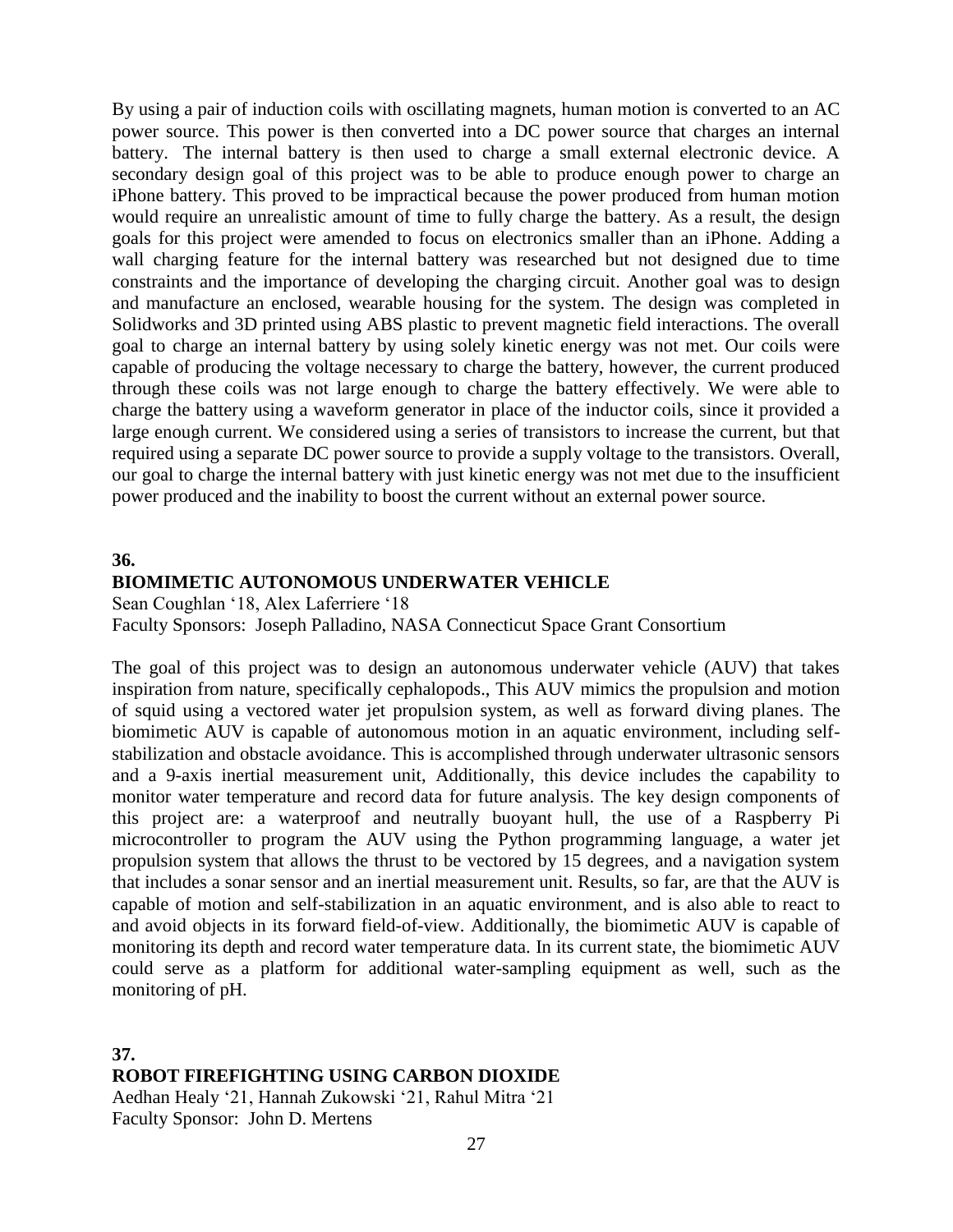The Trinity College Firefighting Robotics Contest is a two-day event organized annually by the school's engineering department. The ultimate purpose is to design an autonomous robot that is able to find and extinguish a candle in a maze. The team's robot, T.W.A.I.N., was designed using several different components, including an Arduino microprocessor, DC motors, infrared sensors, and a power distributor. The robot needed to efficiently navigate the maze and extinguish the candle using a burst of carbon dioxide. Carbon dioxide gas was stored in a canister attached to a specialized valve. The gas was released when a sensor used to detect the candle's flame read a certain value. Arduino, a programming language, was used to implement the wall following technique that enabled the robot to navigate the maze. An Arduino motherboard also allowed the robot to interface with the various sensors and motors present. Out of the five attempts given at the start of the competition, the team was able to successfully find the candle twice and extinguish it once. The failure of the aforementioned valve after the first two attempts resulted in the team having to modify the design of the robot to now include a fan instead of the valve for the second day of the contest. After conducting an in-depth failure analysis, the team came to a number of conclusions about flaws in the robot. Based on the analyzed technical errors, the team is confident in their ability to improve the entire system for future projects.

### **38.**

### **AUTOMATIC 3-AXIS CAMERA STABILIZING GIMBAL**

Daniel Hughes '18, Daming Xing '18 Faculty Sponsors: J. Harry Blaise, Kevin Huang

Camera stabilizing gimbals are highly specialized and extremely expensive pieces of photography and film equipment. The user base largely consists of industry professionals who demand stable footage on the move in spaces where cranes and other cumbersome devices are inaccessible. Ranging anywhere from \$500 to more than \$1000, there is a clear barrier into the market, especially for amateur film makers or hobbyists seeking an affordable yet effective selfstabilizing camera gimbal. Due to recent advancements in mobile film technology, stabilizing gimbals for small video devices are in particularly high demand. The aim of this project is to design, manufacture and test a small mobile camera stabilizing gimbal. The device is capable of stabilization about the pitch, roll and yaw axes and is controlled by an Arduino Uno microprocessor. Furthermore, the camera orientation stabilization is actuated via three commodity servo motors mounted to a custom 3-D printed ABS frame, thus affording an economic alternative entirely manufactured for under \$300. Beyond everyday applications, this project has potential impact in the realms of professional film-making, aerospace, and defense.

#### **39.**

# **INVESTIGATION OF CONTINUOUS FLASH SUPPRESSION THROUGH VIRTUAL REALITY**

Evelyn Luciani '21, Logan Drescher '21, Patty Gaitan '19 Faculty Sponsors: Kevin Huang, Michael A Grubb

Virtual reality (VR) technology affords several improvements to some traditional visual psychophysical test setups. If a researcher aims to present separate visual information to each eye of a human observer, traditional methods require cumbersome hardware, including split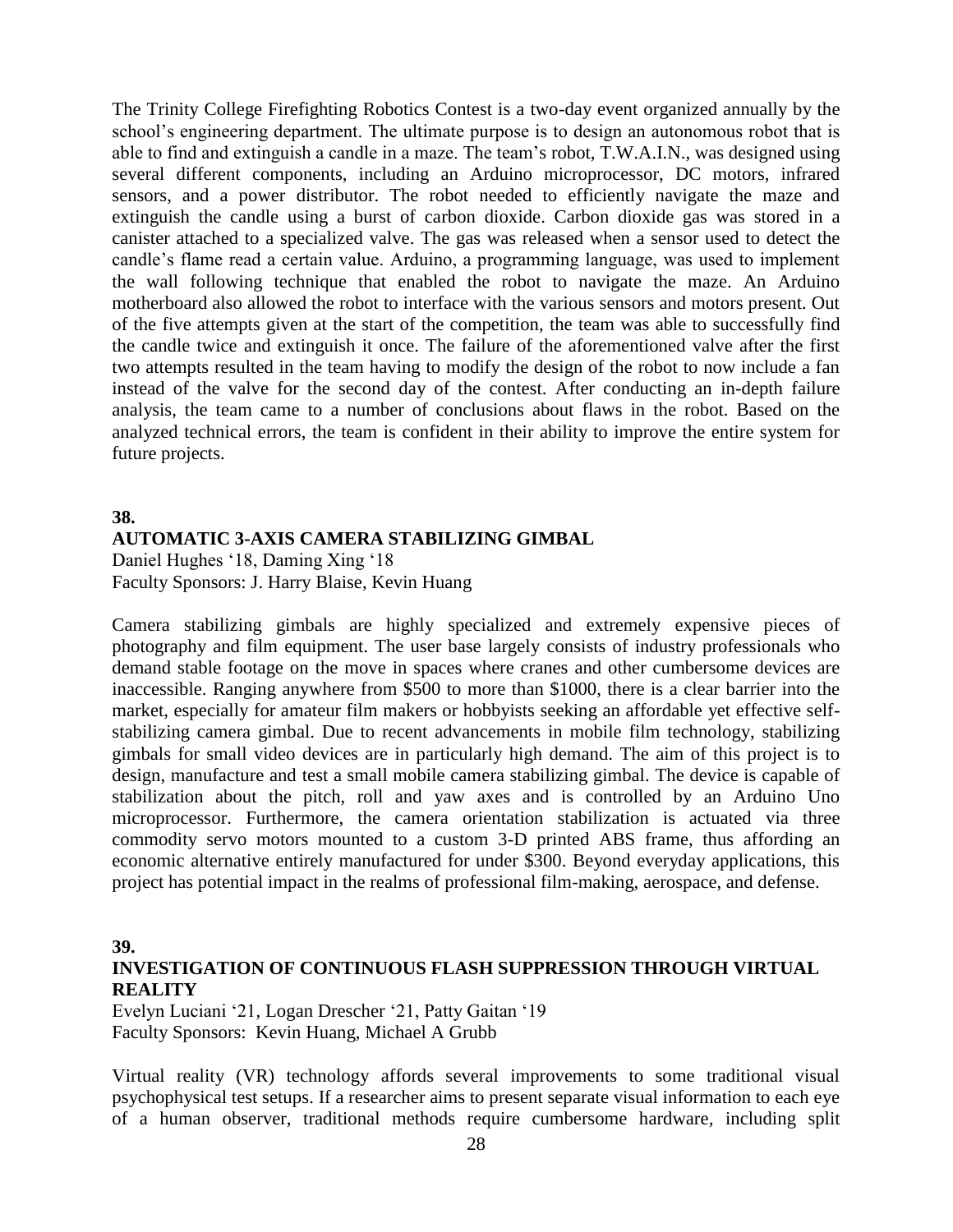computer screens and four-mirror stereoscopes, in order to precisely and selectively deliver visual images. By making use of a VR headset, Oculus Rift CV1, this work aims to increase portability, decrease specialized equipment, and reduce the barrier of entry into visual psychophysical research. In order to validate this method, a well-known effect is replicated via continuous flash suppression, in which visual information is hypothesized to travel through the brain without fully reaching awareness. The approach consists of simultaneously presenting each eye with different stimuli: a dynamic, color-filled noise patch to one eye, and an upright or inverted smiley face emoji to the other eye. The effect should render the smiley face stimulus completely invisible. The aim is to test whether the visual information reached awareness based on the participant's response of the face's orientation. We are just starting user testing and each participant will complete 400 trials in which there are equal amounts of suppressed and unsuppressed trials. We expect the participants to display 100% accuracy during visible trials and 50% accuracy during suppressed trials.

# **40.**

# **UNDERWATER ROV**

Aaron Porter '18, Brayan Duarte '18, Eduardo Murillo '18, Gregory McKinnon '18 Faculty Sponsor: Kevin Huang

The goal of the project was to design an underwater Remotely Operated Vehicle (R.O.V) that has high maneuverability and ease of use all while being cost efficient. After researching current designs, we've come across a handful of systems that already tackled the improvement of maneuverability. However, these designs tend to be expensive. One of our main goals was to design a low cost underwater R.O.V, while still maintaining its full functionality.

The R.O.V is composed of a total of six motors: four motors placed one the corners of the R.O.V. to aid in pitching and rolling, and two motors on the side to provide forward thrust and yaw. The system was also made to be neutrally buoyant and equipped with a ballast system, which gave the user control of the systems buoyancy. The R.O.V was designed for the user to control the vehicle with a wired Xbox 360 controller. The controller layout was setup to closely resemble the same controls that are found in most racing video games. The controller needs to be connected to a computer which has certain software installed used to connect to the Raspberry Pi powered system. Through the use of an ethernet tether, it also provides minimal delay for operating the R.O.V.

The second, and possibly most complex goal we worked to accomplish was to implement the ability for the R.O.V to self stabilize, while allowing 180° viewing via an onboard camera. Using two servo motors, we were able to assemble a camera systems that allows for 180° viewing on two axes while the R.O.V is stable, which is a feature that most other designs lacked at the time of this project. An IMU was used to provide input to the R.O.V's control system in order for the R.O.V. to to correct its error in position so that it can reach stability.

Due to time and financial restrictions, the components box waterproofing was not effective which stopped any possibility of dunking the R.O.V due to safety concerns. It is hopefully that future capstone teams will consider take over this project in order to build on the progress that has been made in the last two semesters.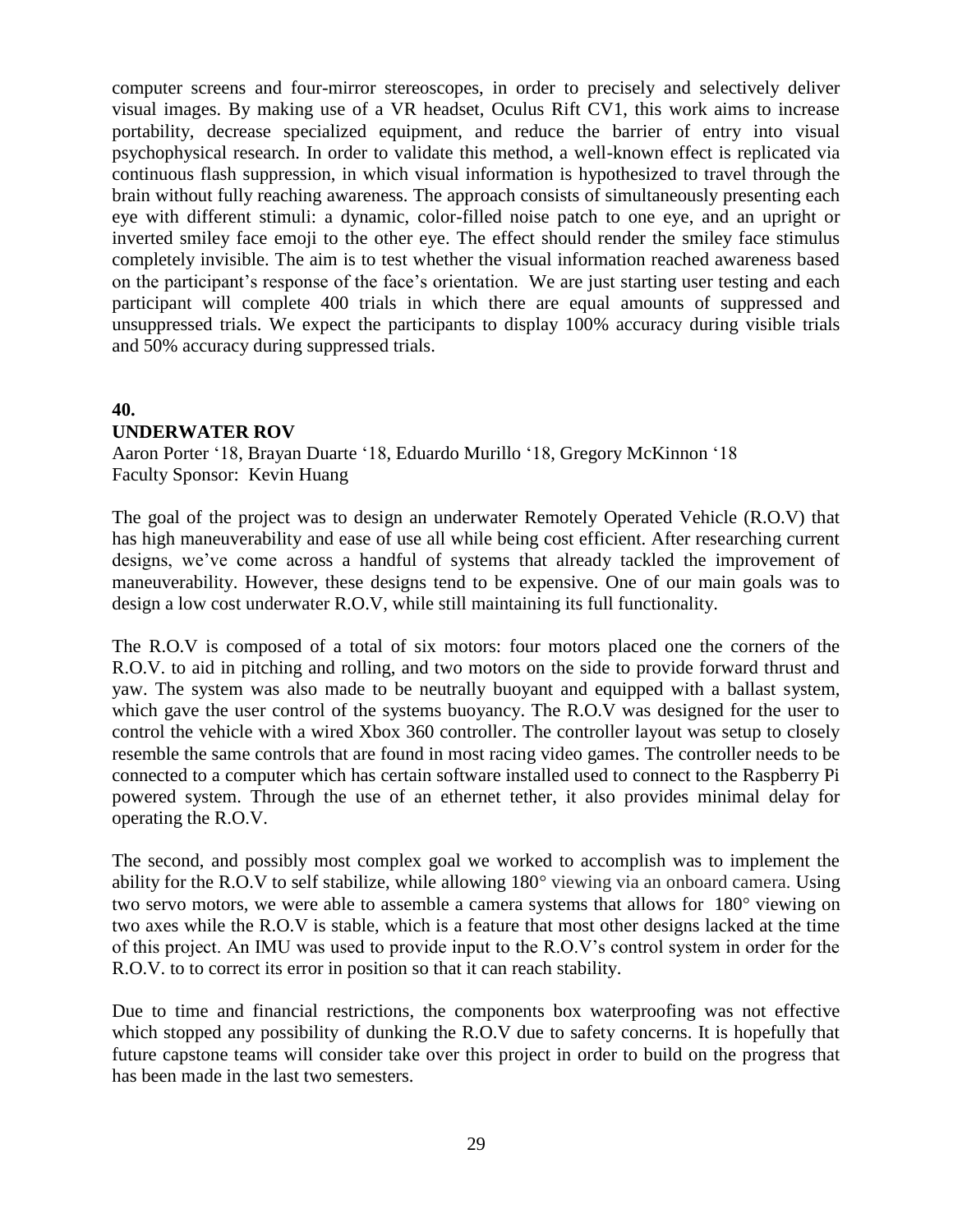# **41. BEAT PARKINSON'S (PD) TODAY**

Hannah Shaievitz '18, Katharine Haghdan '18, Tasha Adams '18, Delaney Harrop '18 Faculty Sponsors: J. Harry Blaise, William H. Church

This poster details the two-semester capstone research and design of the Beat Parkinson's Disease (PD) Pro system. The project was introduced to the team by Professor William Church in the Trinity College Neuroscience Department. Professor Church knew of Ms. Michelle Hespeler, a Parkinson's patient who had started a boxing rehabilitation program, Beat PD Today, for individuals suffering from the disease. Ms. Hespeler was looking to quantify the progress of her participants in order to disseminate the program and to get it accepted by insurance companies for them to cover the high cost of class for participants. Because of this, our goal is to develop a system to quantify the progress of PD patients in the Beat PD Today program. PD is a neurodegenerative disorder characterized by a decline in motor function overtime, but exercise has been proven to decrease this rate of decline. The problem definition includes developing a system to quantify the progress of Parkinson's Disease patients in the Beat Parkinson's Disease Today boxing therapy program. The system measures various motor functions in order to show that the program is indeed beneficial to its participants. In order to make the most compact and efficient system, our team decided to break up the system into four subsystems to evaluate four different motor related functions: punch force, arm range of motion, punch pullback speed, and foot position for balance. The punch force design includes one load cell in the center of the system used to extract the maximum force. The balance system uses four load cells to identify the users center of pressure. The range of motion and pullback speed subsystems use two inertial measurement units (IMU) each to extract position and speed respectively. Data collection is important for Beat PD Today because it will allow this alternative therapy method to have quantitative results to ensure progress and affirmation and acceptance from insurance companies.

# **42.**

# **MORPHING AIRPLANE WING WITH VARIABLE LIFT FORCE**

Raneem Sharaf '19, Yuriy Syromyatnyk '18 Faculty Sponsor: Joseph L. Palladino

An airplane wing model capable of changing shape in-flight was designed, built and tested in a sub-sonic wind tunnel. The goal was to see if the airfoil shape could be changed sufficiently so that lift force could be dynamically controlled. One application would be to decrease lift during landing without the need for spoilers.

The bottom surface of the wing was changed using two stepper motors that move an internal frame, deforming the wing skin and increasing the wing's thickness. A motorized system to change the angle of attack of the airfoil in the wind tunnel was also designed and built., and lift and drag forces on the wing were measured using a force transducer which was incorporated with the motorized mounting system. The forces on the wing were measured for different speeds and angles of attack. Lift and drag forces were calculated twice, with and without expansion of the lower surface. Both results were compared to each other and to the Clark Y airfoil to see the effects of increasing the thickness of the airfoil on the lift and drag coefficients.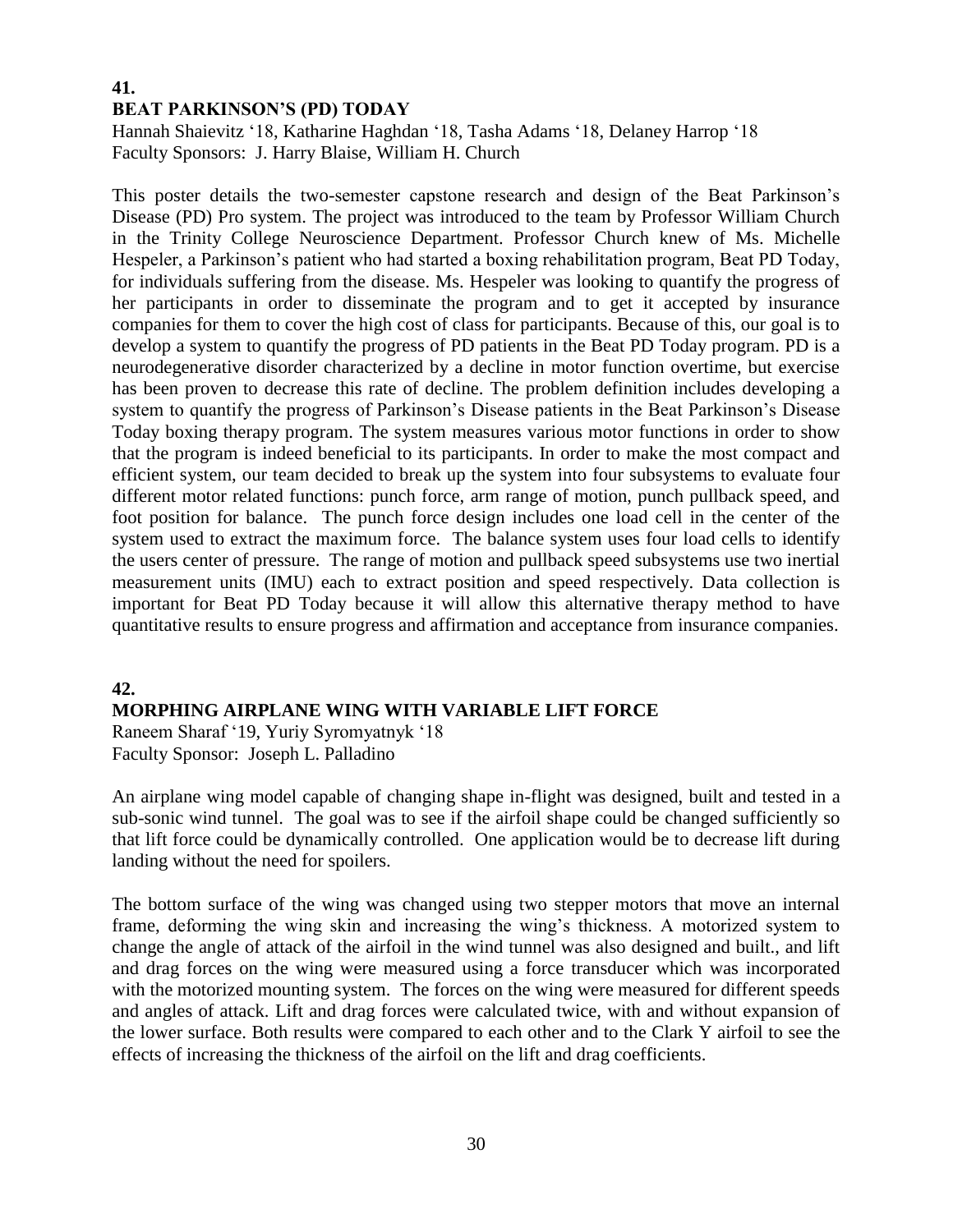Measurements show that moving the bottom wing surface a mere of 0.5 inches was sufficient to decrease lift by 15% . These results show that an internal structure is capable of morphing the wing shape so that lift force can be varied in flight.

#### **43.**

# **DESIGN AND IMPLEMENTATION OF A SMART DIGITAL STETHOSCOPE**

Skyler Szot '21, Alisa Levin '21, Anthony Ragazzi '21 Faculty Sponsor: Taikang Ning

The stethoscope was first invented more than 200 years ago and, to date, the practice of auscultation still follows the same original design and inevitably is subjective to the hearing ability and experience level of an individual medical practitioner. Heart diseases are of primary concerns for patients of all ages, and cardiac auscultation has been the most commonly utilized bedside diagnosis to detect heart murmurs caused by abnormal cardiovascular alternations. Our goal is to develop a smart digital stethoscope with modern electronics and computing technologies to provide accurate information to assist cardiac auscultation and significantly reduce misdiagnoses. Our solution to this involves an amplifying circuit which collects an analog voltage signal from an electronic stethoscope, converts this signal to digital in Arduino, sends it via Bluetooth to an android device, and an android app which stores and processes the data. On the hardware side, the signal collected from the stethoscope is amplified with an OP297 with a gain of 100, sampled on Arduino as digital, and sent to a Bluetooth 2.1 slave module at a frequency of 2kHz. On the software side, our solution has the capacity to graphically display heart sounds, toggle the display of indicators like systole and diastole generated through artificial intelligence, and store and replay previously generated data. The additional smart/AI component is implemented with an in-house developed a peak detection algorithm. The target app provides the framework to implement further signal analysis in the future. With this mobile implementation, physicians can now utilize an additional visual aspect to make more accurate heart murmur diagnoses. The Bluetooth mobile app will help to make accurate automatic cardiac auscultation more accessible to medical professionals, and potentially more data sharing capabilities for ease of second opinion.

#### **44.**

#### **LIQUID NITROGEN PROPULSION SYSTEM**

Dana Wensberg '18, Anthony Egeln '18, Louis Cappucci '18 Faculty sponsor: John D. Mertens

The primary goal of a propulsion system is to generate thrust. Expelling mass at high speeds creates thrust. Propulsion systems usually start with a reservoir of propellant, and these systems accelerate these propellants to very high speeds through the use of combustion reactions. These combustion reactions add tremendous heat energy to the working fluid, and this excess heat energy is translated into increased velocity, and thus more thrust, very frequently through the expansion of the working fluid into a gaseous phase. This expansion into a gaseous phase causes a large increase in specific volume, requiring a proportional increase in fluid velocity to maintain the principle of continuity. In this project, we expand nitrogen from its liquid phase into a gaseous phase using the transfer of heat from heated pipes into the working fluid. The transfer of heat from the pipes into the working fluid facilitates a phase change, and thus a large increase in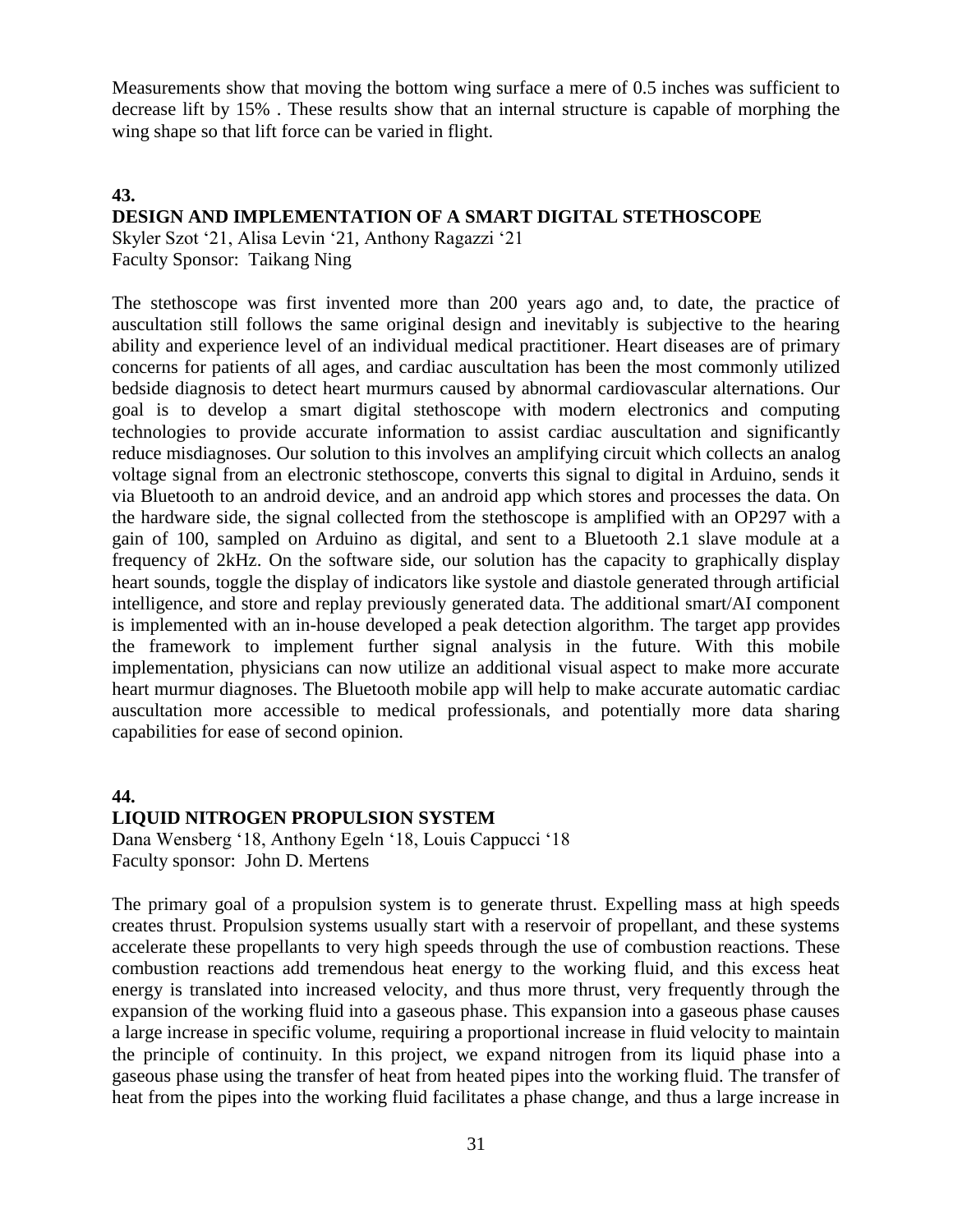velocity. Using this technique, we measured varying thrusts of up to 22 N corresponding to flow rates between 0.25 kg/s and 1.8 kg/s.

# **ENVIRONMENTAL SCIENCE**

### **45.**

# **A FIELD INVESTIGATION OF MERCURY IN SOILS ACROSS THE WHITE MOUNTAIN NATIONAL FOREST, NEW HAMPSHIRE: IMPLICATIONS FOR BOREAL FOREST ECOSYSTEMS**

Kevin Oleskewicz '19, Joseph Ruggiero '19 Faculty Sponsors: Jonathan Gourley, Andy Colter, U.S. National Forest Service

Airborne mercury (Hg) deposition across higher altitudes within New England mountain ranges has been linked to increased Hg levels in the blood of the threatened Bicknell Thrush. We hypothesize that mercury in mountain soils will be maximized within the sub-alpine, boreal forests across the White Mountain National Forest. Precipitation totals generally increase with elevation and one might expect the highest levels of Hg to be found in the soils near the highest peaks across the range. However above tree line, the combination of high run-off and the lack thick organic soil development prohibits Hg accumulation. Boreal forests just below local treeline (4000-4500 ft) are often wet due to frequent cloud cover and provide an organic rich soil that is ideal for Hg sorption. The presence of abundant organic matter in boreal forests also increases the potential for Hg-methylation. We sampled eight vertical profiles across the White Mountain National Forest to investigate the distribution of Hg in mountain soils. We use a Milestone DMA-80 to quantify the total mercury in each sample and the results in general support our hypothesis. Hg concentrations increase as elevation increase and values plateau just below local tree line between 3500-4500 ft.

# **46.**

# **X-RAY DEFRACTION ANALYSES OF SULFATE MINERALS RESPONSIBLE FOR CRUMBLING CONCRETE IN NORTHEASTERN CONNECTICUT**

Joseph Ruggiero '19, Lucian Cascino '18 Faculty Sponsors: Jonathan Gourley, Christoph Geiss

Pyrrhotite (Fe<sub>1-x</sub>S) is a structurally complicated and reactive sulfate mineral that is believed to responsible for the premature deterioration of concrete. Often referred to as internal sulfate attack, the transformation of pyrrhotite to expansive minerals (e.g. ettringite and thaumasite) can lead to structure failure. In northeastern CT, quarry aggregate containing significant pyrrhotite  $(21%)$  was used to build hundreds (if not thousands) of new construction projects from the early 1980s to as recently as 2016. Current methods to identify pyrrhotite have not been effective in providing quantitative results. Consequently, there is not an established standard for the minimum concentration of pyrrhotite in concrete structures. Petrographic analyses via polished section observations are time consuming and not reliable for samples that may contain very low  $(\langle 1\% \rangle)$  concentrations that could still be susceptible to degradation. X-ray diffraction  $(XRD)$ analysis is a method that can be useful to identify pyrrhotite, ettringite and thaumasite, but since concentrations are often low, XRD should be combined with other complementary independent analyses including direct sulfur and magnetic susceptibility measurements. With high enough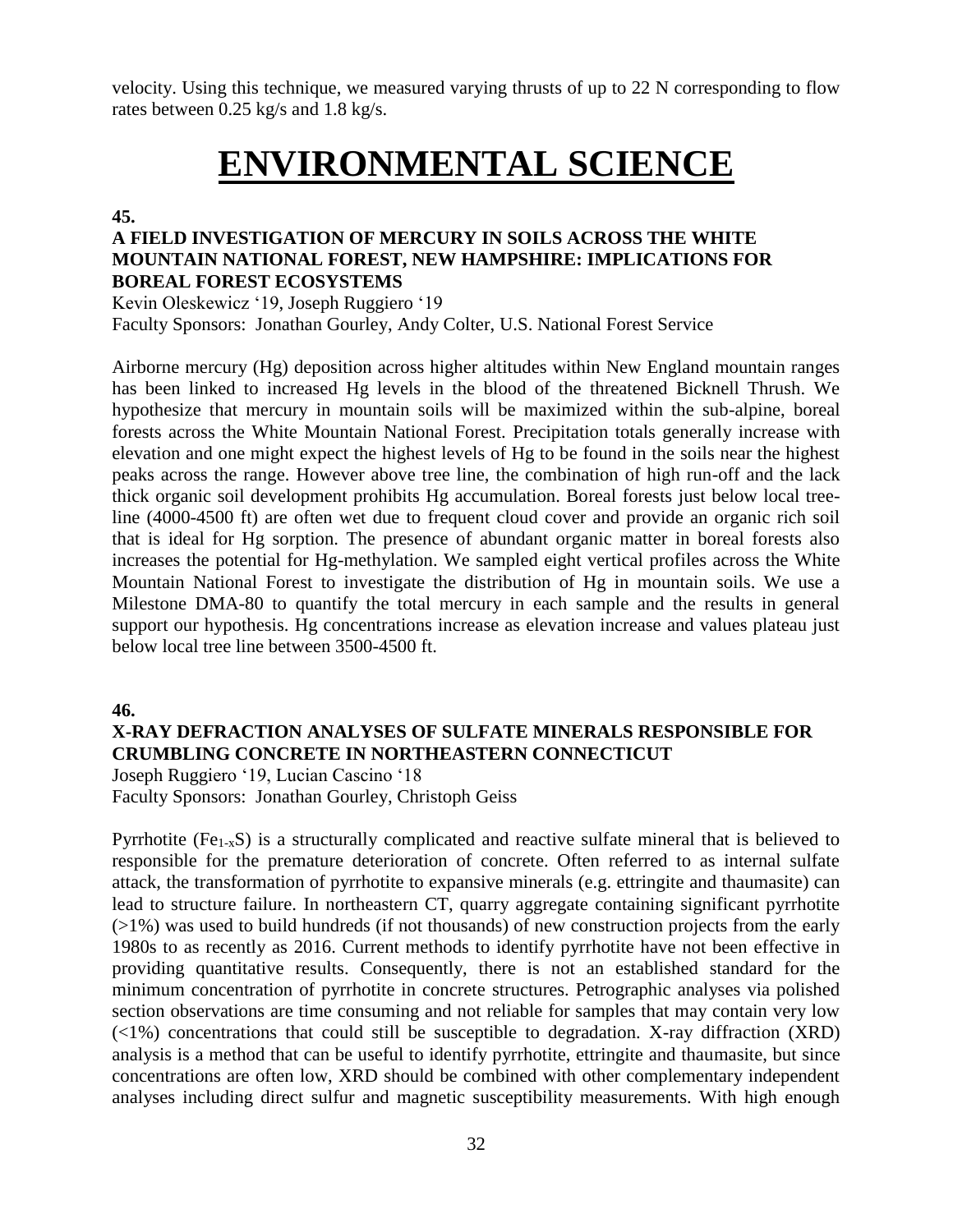resolution, it may be possible to use XRD scans to subtract out non-pyrrhotite sulfate minerals and attempt to precisely quantify pyrrhotite concentrations in afflicted concrete.

**47.**

# **INVESTIGATING PYRRHOTITE CONTENT IN METAMORPHIC ROCKS FROM NORTHEASTERN CONNECTICUT**

Lexi Zanger '19, Sam March '21 Faculty Sponsor: Christoph Geiss

In recent years, basements across northeastern Connecticut have failed prematurely do to internal sulfur attack. This issue is found in foundations that were poured with a pyrrhotite containing aggregate. In this project, we will conduct a detailed investigation of pyrrhotite content in the metasedimentary rocks of northeastern Connecticut, specifically the variability of pyrrhotite in a geologic formation known as Brimfield schist. After collecting bedrock samples from outcrops, we analyzed the magnetic properties and sulfur content. To do this we measured magnetic susceptibility between room-temperature and 700°C, which identified the magnetic minerals present in the sample. Pyrrhotite is ferromagnetic at room temperature and turns paramagnetic at 325°C. The associated change in magnetic susceptibility is semi-quantitative and highly diagnostic of pyrrhotite. We complimented the magnetic analyses by determining the total sulfur content of each sample through purge-and-trap chromatography. By identifying the presence of pyrrhotite we can create a detailed map of pyrrhotite content. Preliminary results show pyrrhotite is present in varying quantities in Brimfield schist and absent from adjacent geologic units.

# **HEALTH FELLOWS**

#### **48.**

# **PRELIMINARY ASSESSMENT OF THE ACCURACY AND RELIABILITY OF THE ELITE BALANCE PROTOCOL IN MEASURING POSTURAL STABILITY FOR CONCUSSION DIAGNOSIS**

Christopher LoBianco '19 Faculty Sponsors: Maryann McGuire RN, MPH, Matthew Solomito, PhD, Connecticut Children's Medical Center

As a functional rather than structural brain injury, a concussion is diagnosed using a series of qualitative and quantitative tests that measure deficits in cognitive, somatic, and emotional performance. One area of assessment is postural stability, or balance control, which is currently measured using either force plate analysis or clinician assessments of balance. A new protocol, the Elite Balance Protocol, was created using custom built software and the Wii Balance Board. This new system incorporates a novel piece of hardware, the Wii Board, and improved assessment methodology that measures both static (standing) and dynamic (motile) stability. The main purpose of this research study was to evaluate the accuracy and reliability of the new system. Clinical data was collected at both the Center for Motion Analysis lab (CCMC) and the Ferris Athletic Center (Trinity College) using concussed patients and athletes as test subjects. For each subject, three trials were conducted for both the static and dynamic tests of the Elite Protocol. Three statistical tests were conducted based upon this data: an ICC analysis of intertrial reliability, a linear correlation analysis to identify any "learning effect" linked to improved performance over time, and a calculation of descriptive statistics for the sample. Based upon these preliminary results, the Elite Balance Protocol (1) has a high degree of accuracy that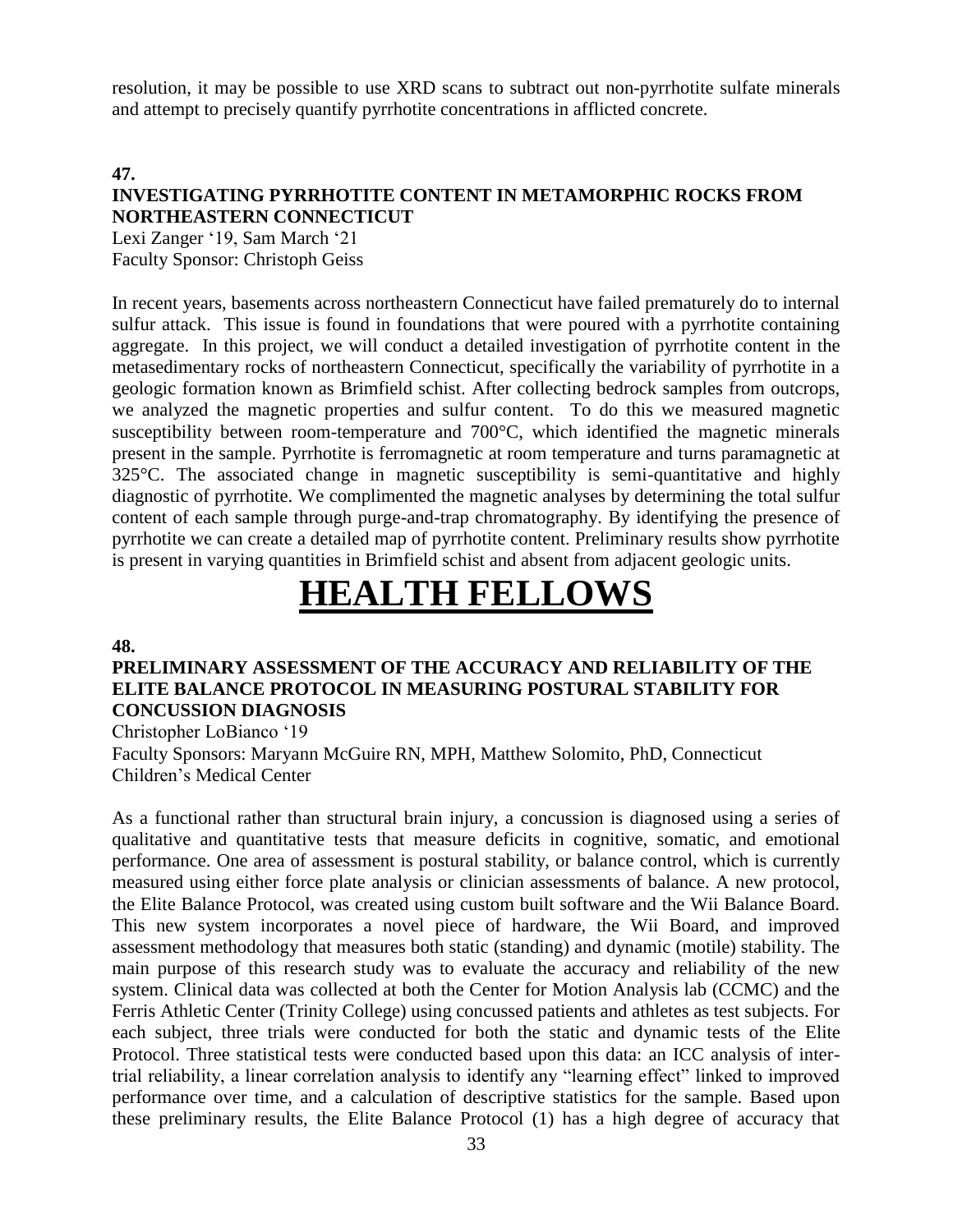prevents a traditional inter-trial reliability analysis, (2) has no identifiable "learning effect" and (3) has no "normative performance range" characteristic of healthy patients. These results indicate that further data collection is needed to identify differences between concussed and control (healthy) patient populations.

# **49.**

### **THE EPIDEMIOLOGY OF PEDIATRIC WINDOW FALLS IN CONNECTICUT** Jay Moran '19

Faculty Sponsors: Maryann McGuire, RN, MPH, Brendan Campbell, MD, MPH, FACS, Pediatric Trauma Surgery, Connecticut Children's Medical Center

Approximately 2.2 million children are treated annually for fall related injuries and more than half of these injuries occur in children between the ages 0 to 4. In fact, 12 children will die annually from window falls. Research conducted by Cincinnati Children's Medical Center (CHMC) found that minority males were at the greatest risk to fall out of a window. The objective of the study is to describe the epidemiology of pediatric window falls seen at Connecticut Children's Medical Center (CCMC) over a 10-year period. Demographic data was collected from the CCMC Trauma Registry and the EPIC database. Approximately 131 cases were pulled from the Trauma Registry at CCMC and variables included location of fall, age, sex, ethnicity/race, fall height and type of injury. Fall height included 3 ft.  $-15$  ft. or  $>15$  ft. Geographic locations of the window falls were mapped using street addresses and zip code data via ArcGIS mapping analysis. 66% of the cases were males and the average age was 5.5 years old. The most common body parts injured were the extremities (34.3%) and the head/face (42.8%). Additionally, the most common injuries were fractures (45.6%) and lacerations (25.2%). In Hartford, more children fell out of single-family households (62%) compared to apartment complexes (38%). Prevention should target single families households with children all throughout Hartford and implement a protocol to educate future tenants with children about injury prevention in relation to window falls and safety. The most effective prevention methods includes implementing policy on window regulation, educating parents on window safety, and softening the surface outside of each window to decease the severity of potential injuries.

#### **50.**

# **THE RELATIONSHIP BETWEEN PATIENT PORTAL ADOPTION AND HEALTH OUTCOMES**

Phuong L. Nguyen '19

Faculty Sponsors: Maryann McGuire R.N., M.P.H, David Finitsis, PhD., Hartford Healthcare Cancer Institute

Electronic patient portal is a powerful tool for patients to monitor their health and actively engage in their treatment. However, the relationship between portal adoption and health outcomes such as self-efficacy, patient empowerment, and health status has not been wellestablished in the existing literature. This study aimed to fill in the gap of knowledge by looking into the correlation between portal usage, patient satisfaction, and self-efficacy. Seventy patients (with multiple diagnoses) receiving infusion treatment at community hospital infusion center were interviewed about their experience using patient portal or their reasons for not using the patient portal. Patients were then given a survey that asked questions about level of self-efficacy and satisfaction with the quality of healthcare. An independent samples T-test was performed.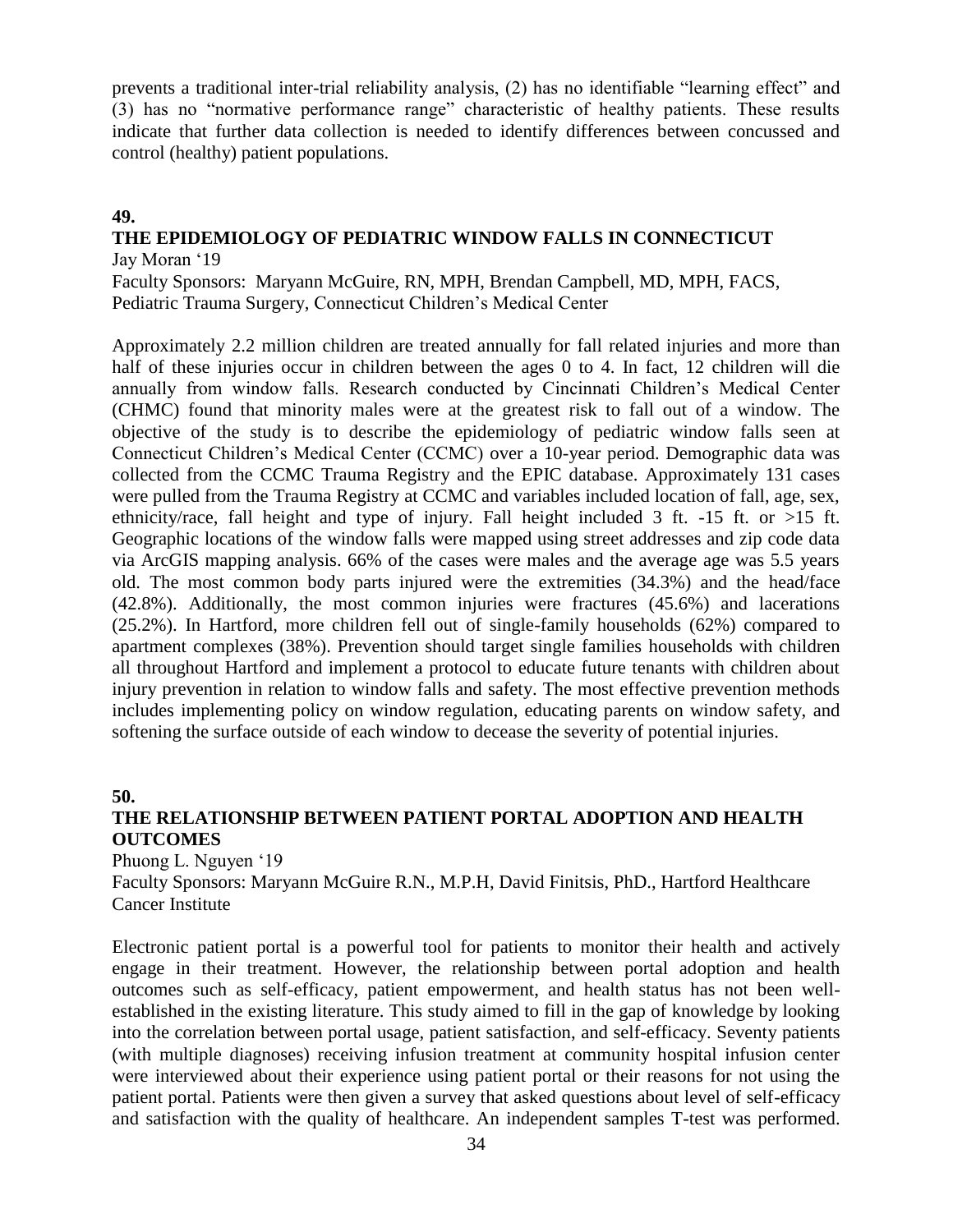Portal users were not significantly different from non-users in terms of their self-efficacy. However, they experienced higher satisfaction with the healthcare service than did the non-users. The statistical power of the analysis indicates that this study is underpowered and would benefit from a greater sample size. Because of the cross-sectional design of the study, the direction of the relationship between portal adoption and patient satisfaction could not be inferred. Therefore, the next logical step would be to have a longitudinal study with a multivariate analysis to establish causality between variables and the contributing effect of other factors.

### **51.**

# **QUALITY IMPROVEMENT OF ADHD CARE IN PEDIATRIC PRACTICE**

Jasmine Patel '19

Faculty Sponsors: Maryann McGuire R.N., M.P.H, Catherine Wiley M.D., Connecticut Children's Medical Center and Community Health Center

Attention-deficit/hyperactivity disorder (ADHD) is the most common neurobehavioral disorder developed during childhood and is characterized by core symptoms of inattention, hyperactivity and impulsivity. The American Academy of Pediatrics (AAP) has published six clinical recommendations for the evaluation of ADHD in children and adolescents. The guidelines relevant to the project include diagnosing ADHD as it meets the criteria of the DSM-IV, identifying potential co-morbidities in accordance with ADHD and appropriate behavioral management of children with ADHD. Aims of this quality improvement project are to determine the number of patients with completed Vanderbilt ADHD Diagnostic Rating Scale and address how the practice might alter current approaches in order to increase this overall percentage, in addition to identifying the co-morbidities and behavioral managements of all patients. There were 90 patients with an ADHD diagnosis between the ages of 4 and 18 belonging to the East or West Hartford primary care clinic. Data was collected by individually reviewing patient charts with the intention of finding Vanderbilt assessments and inputting scores into EPIC. An ADHD report was created and included the patient's date of diagnosis, identified co-morbidities and behavioral management. Out of 86 patients included in the data analysis, 18 patients had an easily accessible diagnosis date and 61% of these patients were diagnosed before the age of 12, while 39% were diagnosed past the onset age of 12. Demographic data shows that Vanderbilt distribution differed across sex and location of the primary care clinic. The data also presented the mean age and type of informant completed out of the 18 patients with Vanderbilt's. The presence of psychiatric co-morbidities and use of behavioral management services for all 86 patients were also revealed. Based on the results, there is a delayed diagnosis of ADHD, comorbidities comparable to national findings and lack of behavioral managements services within the practice. The challenges of a paper based system stress the importance of moving forward into using electronic records and future work depends on whether these changes will ultimately increase rates of Vanderbilt completion.

**52.**

# **EXAMINING THE PREVALENCE OF DEMORALIZATION AND SUBJECTIVE INCOMPETENCE IN PATIENTS WITH MOVEMENT DISORDERS**

Molly Ryan '18

Faculty Sponsors: Maryann McGuire R.N., M.P.H., Duarte Machado, M.D., Hartford Healthcare Movement Disorders Center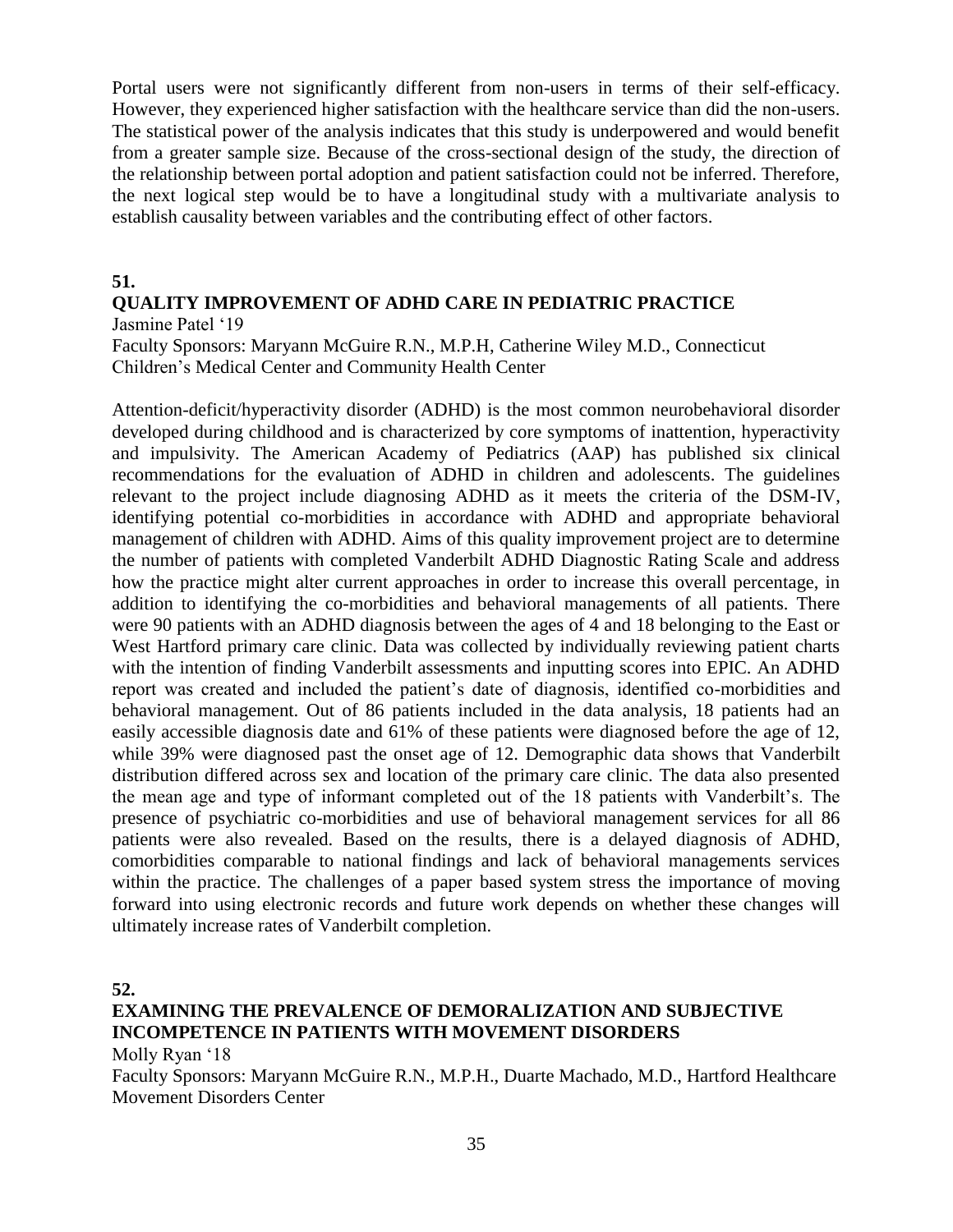Demoralization has been described as the state of mind of an individual deprived of spirit or courage; experiencing feelings of hopelessness and uncertainty about the future. The cooccurrence of subjective incompetence (SI), the clinical hallmark of demoralization, and distress leads to the development of demoralization. Although demoralization has been observed in other clinical settings, however, it has not been studied exclusively in movement disorders and clinical observations strongly suggest that demoralization is a common problem among this patient population. A prospective cross-sectional survey consisting of several validated survey tools were used to assess the prevalence and impact of demoralization and subjective incompetence in patients diagnosed with movement disorders, as well as caregiver burden and demoralization. Participants were patients, and their caregivers, seen by Dr. Duarte Machado at the Movement Disorders Center at Hartford Healthcare. Participants provided written informed consent and completed the survey tools as part of an office visit; all patient responses were answered directly on an iPad using the REDCap online database. Although data collection is not yet complete, the preliminary results include 40 patients and 12 caregivers (n=52) and indicate between a 10- 42.5% prevalence of demoralization among movement disorder patients, as scored by the DCPR-D and Kissane Demoralization Scale, respectively. Of the 40 patient responses collected thus far, 26 patients had moderate levels of SI, 10 reported moderate levels of depression, and 19 indicated at least a mild degree of anxiety. In general, 50% of all patients, compared to 66.6% Parkinson's disease patients, reported a moderate level of functional impairment. This study will continue until the sample is large enough for statistical power  $(n=160)$ , however, these preliminary results indicate that the presence of demoralization is likely to adversely affect a patient's quality of life, and further complicating successful treatment of these disorders and contributing to caregiver stress.

#### **53.**

# **ASSOCIATION OF STRESSFUL LIFE EVENTS AND FREQUENT PREMATURE VENTRICULAR CONTRACTIONS**

Dawei Wang '18

Faculty Sponsors: Maryann McGuire, RN, MPH, David M O'Sullivan, PhD, Edmond Cronin, MD, FHRS, CCDS, Cardiac Electrophysiology Department at Hartford Hospital

Objective: It has been noticed that stressful life events may occur prior to the onset of Premature Ventricular Contractions (PVCs). The aim of the present study will investigate any association of stressful life events and frequent PVCs by surveying a cohort of participants who have had PVCs and another cohort having had supraventricular tachycardia (SVT, control). Methods: Patients with minimum occurrences of 1,000 PVCs on standard 24-hour Holter monitoring were considered to have frequent PVCs. The potential participants ( $n = 150$  in each of the two cohorts) who have been referred to Hartford Hospital's Cardiac Electrophysiology service for evaluation of frequent PVCs or SVT will be retrospectively identified from the electronic medical record over the most recent five years. The participants will be prospectively surveyed using the Questionnaire version of the List of Threatening Experiences (LTE-Q) regarding the occurrences of their stressful life events prior to the symptoms. Data from returned surveys will be evaluated; the impact of stressful life events on patients with frequent PVCs and SVT will be compared by performing chi-squared tests, and any results yielding a p value of  $\langle 0.05 \text{ will be deemed}$ statistically significant. Hypothesis: The frequency of stressful life events between patients with frequent PVCs and those with SVT will be different; specifically, patients with frequent PVCs are more likely to have experienced stressful life events compared to patients with SVT.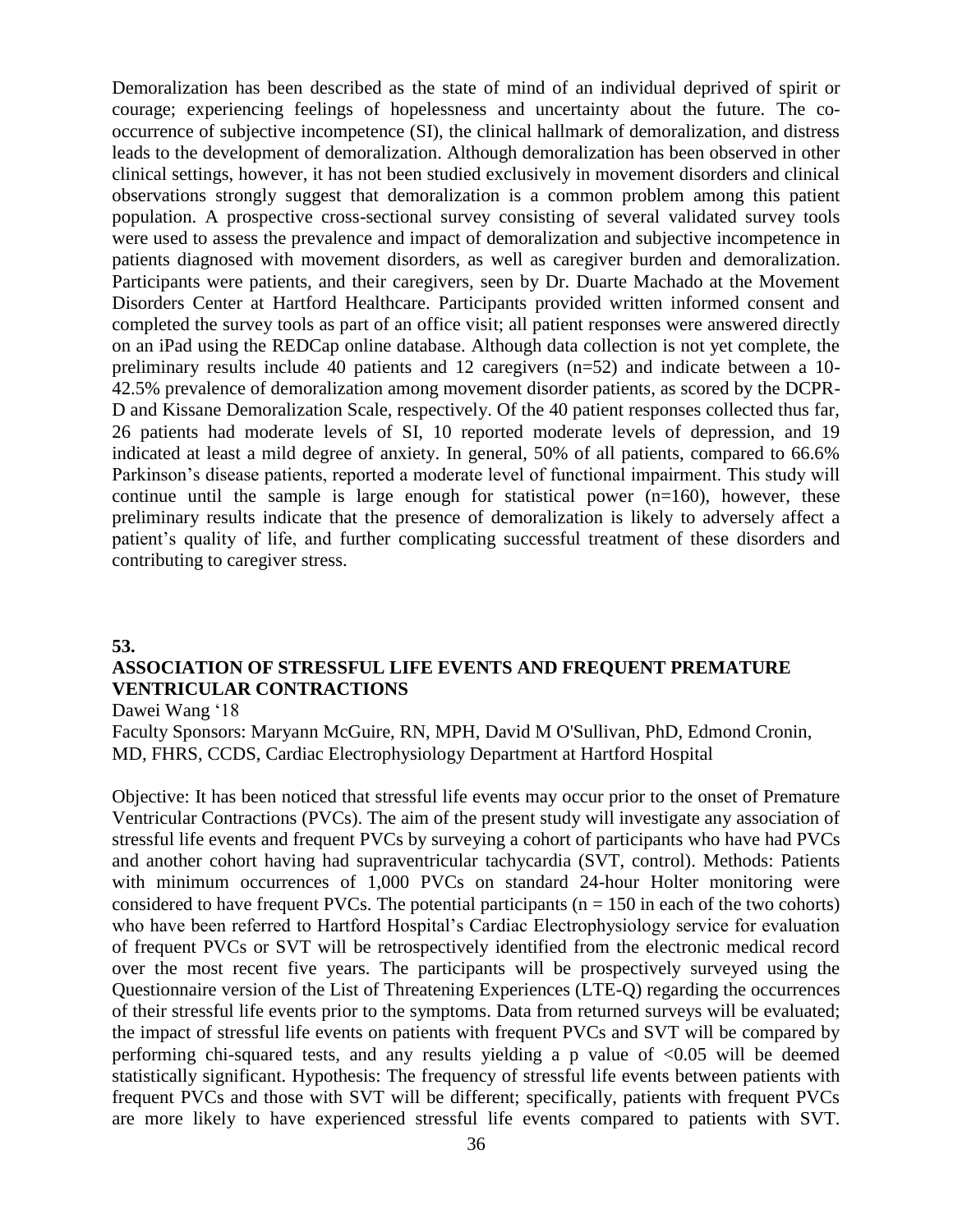Discussion: Frequent PVCs are currently of obscure etiology. Efforts to identify the causative factors will be useful and may lead to new treatment options.

# **NEUROSCIENCE**

**54.**

# **LONG-TERM BEHAVIORAL EFFECTS OF PRENATAL EXPOSURE TO THE KETOGENIC DIET**

Amr Arqoub '18, Kiera Flynn '21 Faculty Sponsor: Luis Martinez

For women with epilepsy, the decision of which treatment options to pursue during pregnancy has critical implications both for their own health as well as their developing fetus. Fetal exposure to specific anti-epilepsy drugs (AEDs) confers a great risk for congenital malformations. The ketogenic diet (KD), a diet composed of mainly fats and low but varying levels of proteins and carbohydrates, is a non-AED therapy shown to be highly effective in treating epilepsy. However, this therapy's effectiveness as an alternative to AEDs during pregnancy has not been tested. The present study aimed to investigate the lasting effects of prenatal exposure to the KD on social and anxiety-like behaviors in mice. In this study, adult female and male CD1 mice were randomly assigned to either a KD or a control diet (CD) and then mated with an individual of the opposite sex from the same diet treatment. The young adult offspring of these mice were assessed for sociability and anxiety-like behaviors. We found that KD prenatal treatment did not cause negative effects on sociability. Moreover, we found gestational exposure to KD to show significant improvements in depressive-like behaviors. With this knowledge, mothers will be able to make more informed decisions when considering KD as an alternative treatment to AEDs during pregnancy.

# **55.**

# **ADOLESENT AND ADULT INPATIENT PSYCHIATRIC NORMS FOR THE MONTREAL COGNTIIVE ASSESSMENT**

Lori Berger '18

Faculty Sponsor: Sarah A. Raskin, Kevin Young PhD, ABPP

The Montreal Cognitive Assessment (MoCA) is a brief cognitive screening test designed to measure the cognitive decline of individuals suffering from mild cognitive impairment (MCI), but has also shown sensitivity to Alzheimer's disease, Parkinson's disease, and schizophrenia. This screening instrument is used as a tool in cognitive assessments in inpatient psychiatric institutions, however, there is no normative data established for individuals with psychiatric diagnoses. Cohort specific norms are critical in interpreting cognitive test findings, and the effects of ethnicity, age and education need to be considered to maximize utility. A retrospective chart review of 635 inpatients at the Institute of Living in Hartford Connecticut was performed. Each individual had been given the MoCA as part of a standard inpatient workup. Statistical analysis was performed on individuals with psychiatric diagnoses, with groups separated by ethnicity and psychiatric diagnosis. Results showed that while ethnicity predicted performance, psychotic disorders was the only diagnosis that demonstrated poor performance. Results indicated that there may need to be separate normative data by ethnicity for the MoCA, and that further studies need to be performed in order to determine the diagnostic utility of the MoCA.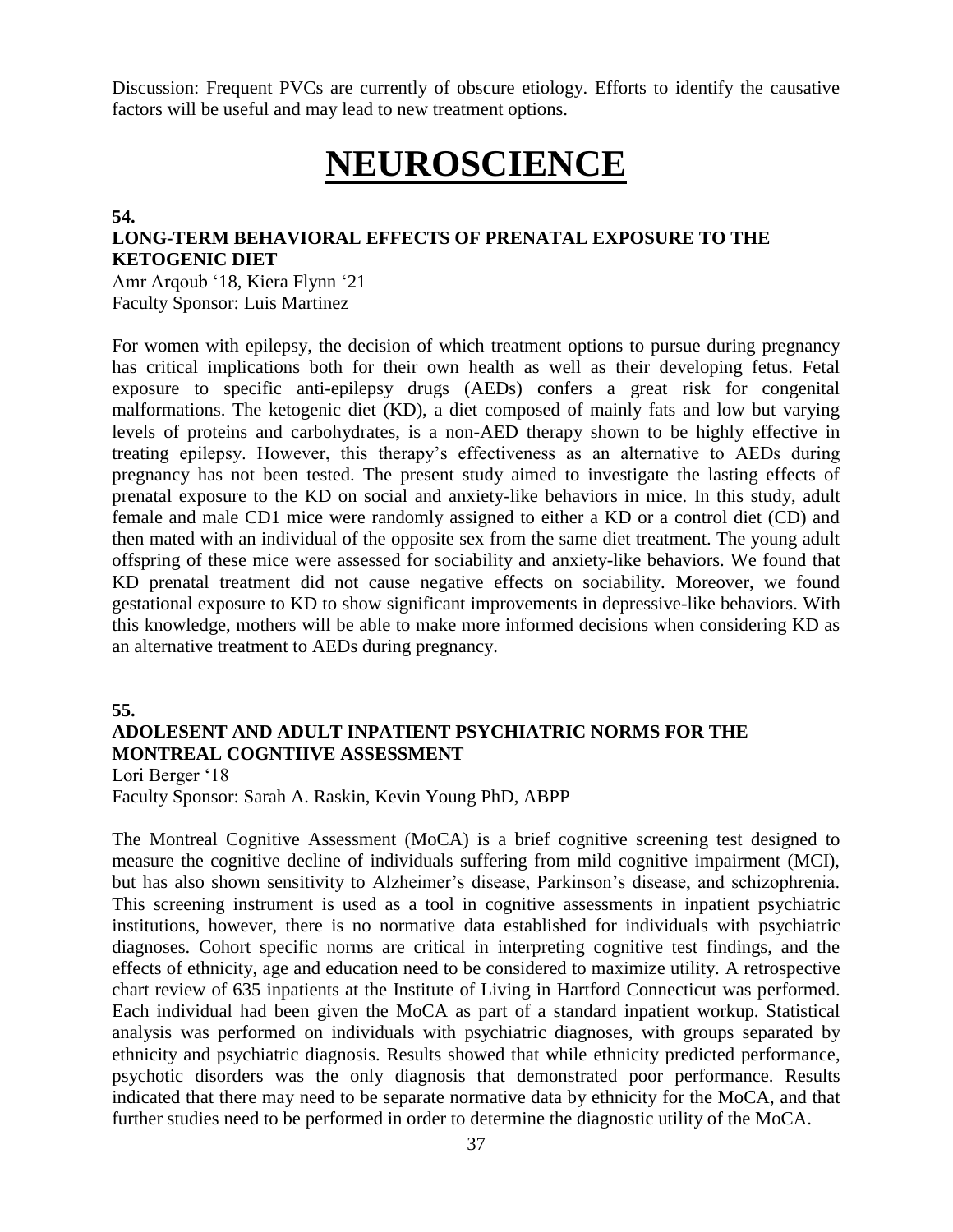# **56. INFLUENCE OF ALCOHOL ON TIME-BASED PROSPECTIVE MEMORY AND ELECTROPHYSIOLOGICAL MEASURES IN COLLEGE-AGED INDIVIDUALS** Christy Chan '18

Faculty Sponsor: Sarah A. Raskin

College students have higher rates of alcohol-use disorders (AUDs) than that of same-aged noncollege students, with an estimated 31% of U.S. college students meeting the diagnostic criteria for alcohol abuse (Borsari *et al.*, 2007; Knight *et al.*, 2002). College age is also a critical period for brain development, including regions responsible for the development of prospective memory (PM), making the brains of college students vulnerable to the effects of alcohol. This study investigated the influence of alcohol on the underlying brain activity associated with PM in lightand heavy-alcohol-drinking college students. PM was measured with the Memory for Intentions Screening Test (MIST), which assesses both time- and event-related PM. The physiological measure was administered via computer and electroencephalography (EEG) in a time-based PM paradigm. Levels of alcohol use were measured with the Alcohol and Drug Use Survey. Participants were divided into three alcohol consumption categories – nondrinkers, light drinkers, and heavy drinkers. We found a relationship between these alcohol use classifications and PM, such that participants who were classified as light drinkers were less likely to perform well in comparison to that of non- and heavy drinkers. Participants' ability to recall the retrospective memory (RM) tasks suggested that the PM items were successfully encoded even though they may not have been carried out, and we did not observe a relationship between alcohol use classifications and RM.

#### **57.**

# **KEEPING YOUR ATTENTION: LONG AFTER THEY'RE GONE, ABRUPT ONSETS REFLEXIVELY MODULATE VISUAL PROCESSING**

Gabriela Christensen '21, John Albanese '21 Faculty Sponsor: Michael A. Grubb

In a complex environment, it is impossible for the brain to process all information; therefore, attention is appointed to certain stimuli, specifically those which maximize goal-directed action. Attentional control is typically classified as either voluntary or involuntary; however, a third category called selection history challenges this traditional dichotomy, in that it is not necessarily goal-driven or physically salient. Moreover, a selection history formed in one task can cause attentional biases that disrupt the voluntary allocation of attention in a future task. In order to examine whether a selection history, created by exogenous cues that once grabbed attention involuntarily, can affect the allocation of attention in a future task where the cues themselves are nonexistent, a two-alternative, forced-choice task was utilized, in which observers decided the apparent orientation of one of two gratings. Each trial in the first half of the experiment contained an exogenous cue, used to draw covert spatial attention, with the cue appearing equally near the location of the target grating (valid) or the distractor grating (invalid), yet twice as often on one side of the screen than the other. In the second half of the experiment, exogenous cues were removed entirely, thus permitting the study of selection history's impact on decisions made in the second half. Evidence suggests that exogenous attentional cues successfully draw attention. Also, evidence shows a selection history effect in the second half of the study, as accuracy increases on the side where the cue was more frequently present, even though the cue was no longer currently there. Finding the connection between exogenous cues and selection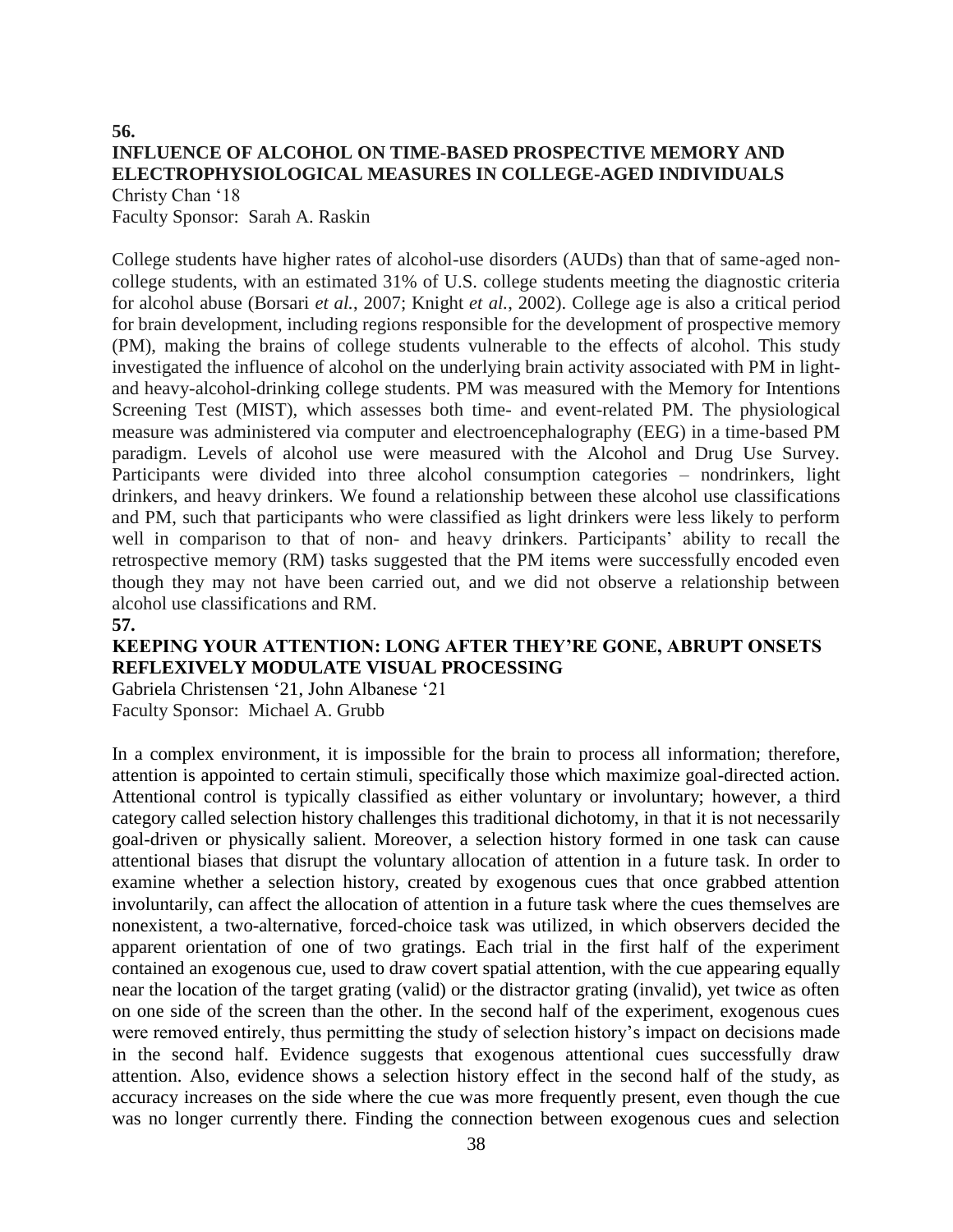history can give further insight into the reasoning behind a person's decisions, based upon how their past experiences manipulate attention. Further work seeks to replicate these results and determine the longevity of this selection history.

# **58.**

# **THE PREVALENCE OF TRAUMATIC BRAIN INJURY IN ADULT FEMALE VICTIMS OF DOMESTIC VIOLENCE**

Olivia DeJoie BS/MA '18, Anna Lee '20, Chloe Ouchida '21 Faculty Sponsor: Sarah A. Raskin

Domestic violence (DV) often includes blows to the head and strangulation. As a result, traumatic brain injury (TBI) can be a result of DV. Individuals who have experienced TBI may present with a variety of symptoms, such as impaired memory and attention, emotional instability, and sensitivity to visual or auditory stimuli. This study was done to determine 1) the percent of DV survivors who screen positively for TBI, 2) whether healthy participants perform better on cognitive measures that DV survivors, and 3) whether depression, anxiety, and quality of life differ between the two groups. A battery of cognitive, mood, quality of life, and PTSD measures was administered to 52 participants (28 DV survivors and 24 healthy participants). Fifty-seven percent of DV survivors screened positively for TBI, and commonly reported symptoms including fatigue and headaches. Measures of depression, chronic stress, and environmental quality of life were significantly different between the DV survivors and healthy participants. Verbal fluency was also found to be impaired in DV survivors. This study highlights the major risk of TBI from DV, as well as the various cognitive and mood differences between DV survivors and healthy age-matched participants. **59.**

# **HARMONIC SIGNALS WITHIN RESTING STATE fMRI**

Rachel L. Fox '21 Faculty Sponsor: Dan Lloyd

Harmonic signals are composed of a fundamental frequency whose signal is multiplied to form overlapping frequencies, which when sonified and played together form a sound not unlike the plucking of a guitar string. Resting state fMRI data – collected while the subject rests in the scanner – was provided by the Human Connectome Project. The fMRI data per person consists of about 1,200 images, and approximately 180 subjects will be analyzed. The fMRI data frequencies and voxels will be processed in Matlab using Fourier analysis and down sampling in the Harmonic Product Spectrum to find the fundamental frequency and following harmonics in the set of data. The frequencies are then graphed into a histogram to indicate the fundamental frequency by the tallest peak and the following harmonics by smaller, separate peaks. Once the frequencies of these have been defined, they can be graphed to their x, y, and z coordinates on Matlab to find their location of the differing harmonics in the subject's brain. The fundamental frequency thus far has been found in varying degrees over the entire brain, though there were higher concentrations in some regions that others. This research into finding harmonic signals in brain waves using fMRI has not been done before, and may influence the way neuroscientists view the brain, examine its signals, and interpret its frequencies. Further exploration would include overlaying the locations of several harmonic signals onto one brain, instead of just the fundamental frequency, and see how their locations overlap. Overlaying the harmonic locations in several subjects' brains will also show if these locations are generalized or specific to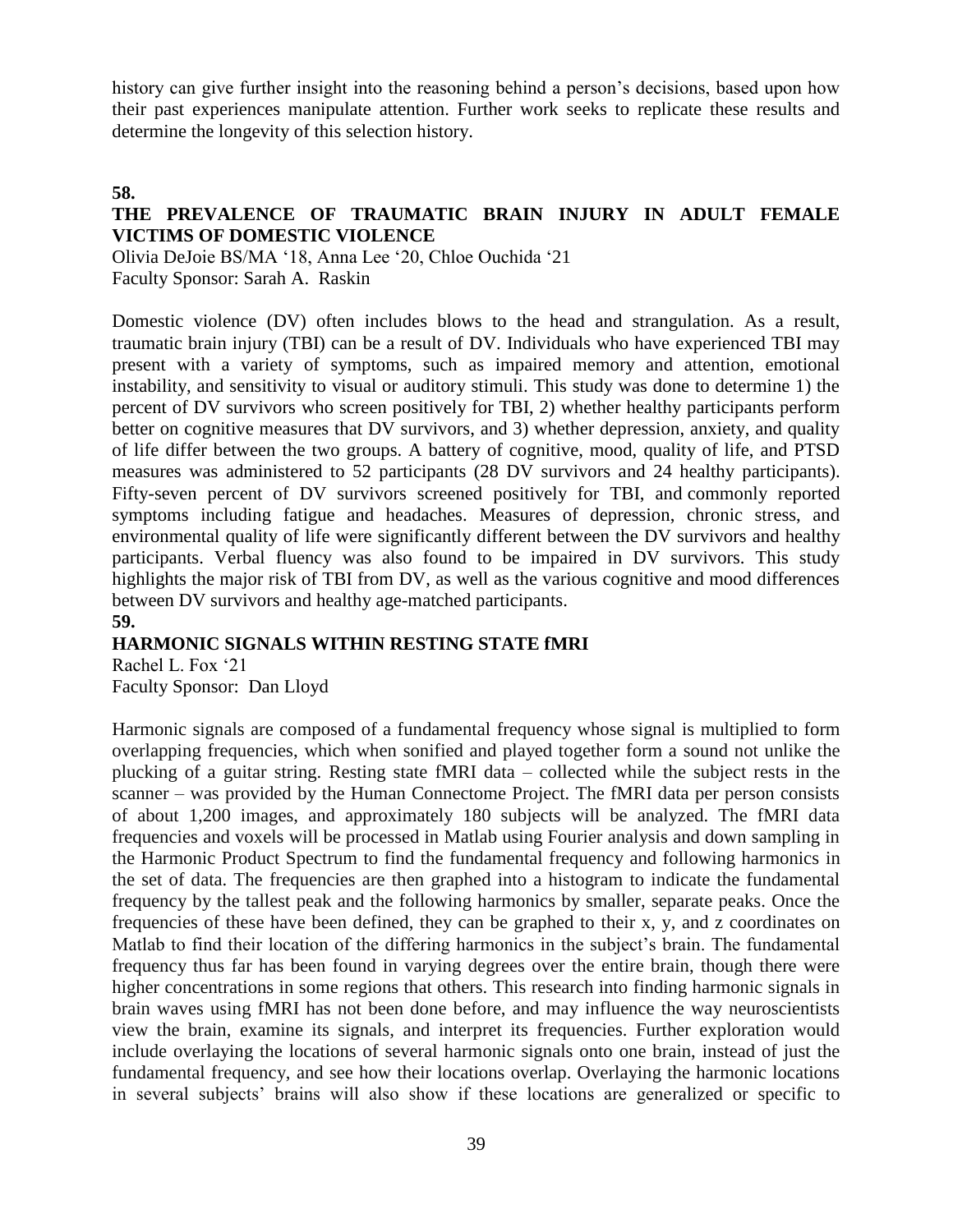individuals, and the specific locations in the brain where these harmonic signals occur will be examined to ask why these signals are, or need to be, harmonic.

#### **60.**

# **THE KETOGENIC DIET SHIFTS THE CEREBROSPINAL FLUID METABOLOME AND HAS DIFFERENTIAL EFFECTS IN RESPONSIVE VS. NON-RESPONSIVE PEDIATRIC EPILEPSY PATIENTS**

Natalie Freedgood '18 Faculty Sponsor: Susan A. Masino

The high-fat low-carbohydrate ketogenic diet (KD) has shown significant anticonvulsant effects in treating refractory epilepsy in children. The difficulty with understanding how the KD works in treating epilepsy has to do with the challenges in conducting controlled studies in this population. In this study we investigated the effects of the KD on refractory childhood epilepsy by analyzing their cerebrospinal fluid metabolome using metabolomic analyses. Cerebral spinal fluid (CSF) was collected from 25 children with drug refractory epilepsy from the Karolinska Hospital in Stockholm, Sweden. CSF samples were sent to Metabolon for analysis of metabolites. 271 metabolites were identified. Patients with 100% (n=5) or 0% (n=5) seizure reductions were then further assessed. Statistical analyses included a principle component analysis, a random forest analysis, ANOVA, and t-tests. Principal component analysis showed a strong effect of ketogenic diet treatment on metabolites, particularly lipids, ketone bodies, carnitine derivatives, and sugars. Comparing responders and non-responders for the hallmark metabolic effects of ketogenic diet, there was a greater elevation of ketone bodies and a larger drop in glucose in responders. Exploratory random forest analysis compared during-ketogenic treatment data between responders and non-responders to find other metabolites that could be relevant to differential seizure responsiveness. Top scoring metabolites included multiple lipids, amino acids, carbohydrates, and xenobiotics. These data show that ketogenic diet feeding strikingly modifies the central metabolome, and that responders may have a stronger metabolic response to ketogenic diet feeding.

#### **61.**

#### **THE EFFICACY OF COGNITIVE REHABILITATION IN IMPROVING PROSPECTIVE MEMORY OF INDIVIDUALS WITH ACQUIRED BRAIN INJURY** Lilla Kis '18

Faculty Sponsor: Sarah A. Raskin

This study examined the effect of cognitive rehabilitation on improving prospective memory (PM) measures of individuals with acquired brain injury (ABI). Deficits to PM, the ability to remember to perform future intended actions, are reported to have the greatest impact on daily life following an ABI. Sixteen adults with ABI and eighteen healthy adults were recruited. At the onset of the study, all participants received neuropsychological testing to assess attention, retrospective memory, prospective memory, and quality of life. Participants with ABI then underwent six weeks of either cognitive rehabilitation ( $n = 12$ ) or an active control condition ( $n =$ 4) for two hours per week, after which neuropsychological testing was repeated. Individuals with ABI performed significantly worse than healthy controls on all sub-scores of the Memory for Intentions Screening Test (MIST), as well as the summary score, indicating significant impairments in PM function. There were no significant changes on the MIST in either the cognitive rehabilitation group or the active control group following treatment. However, the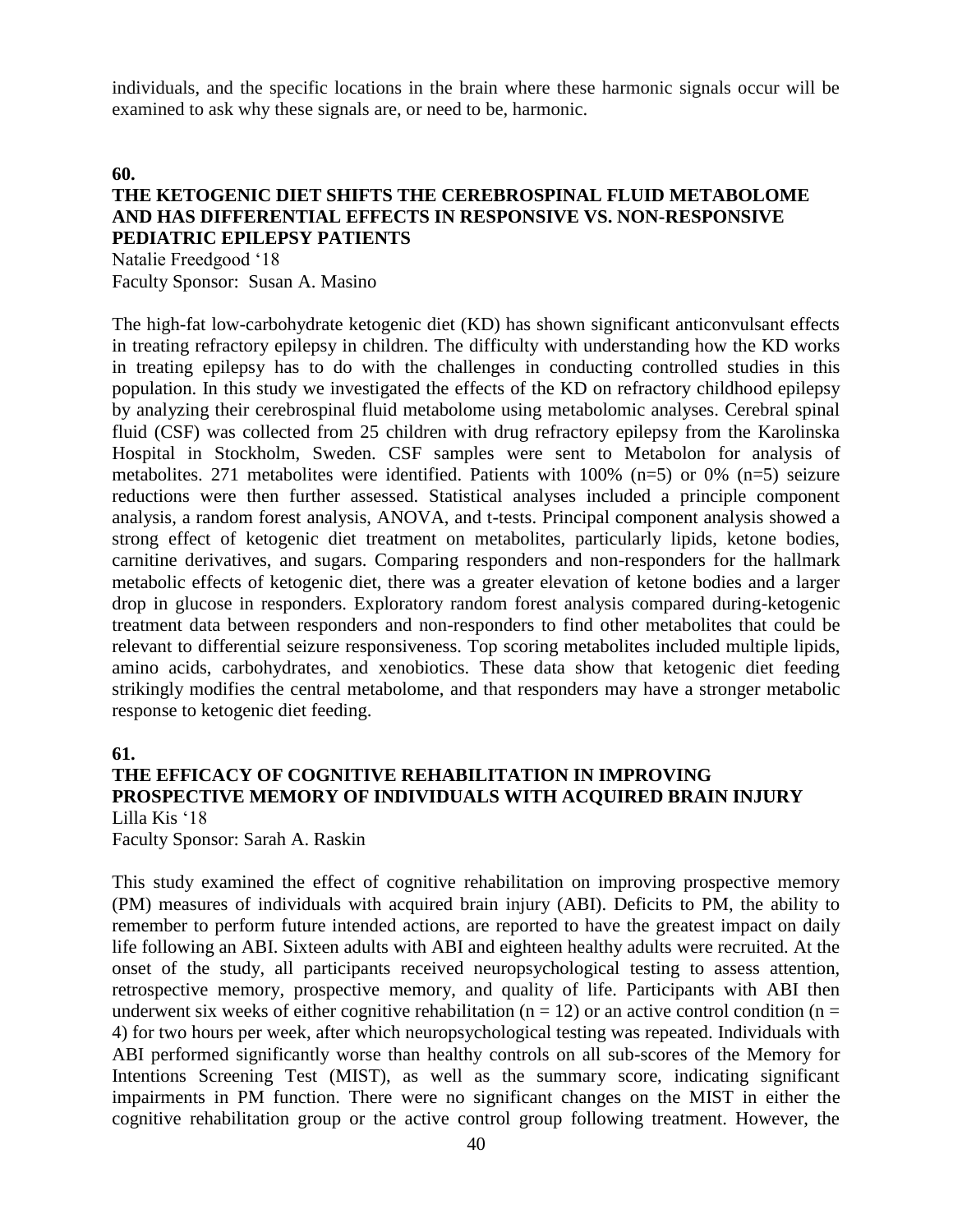cognitive rehabilitation group showed significant improvement in the instrumental activities of daily living (IADL) score of the Comprehensive Assessment of Prospective Memory (CAPM) following treatment, indicating an improvement in PM functioning in daily life.

# **62. NEUROMUSCULAR PHYSIOLOGY OF THE ESCAPE WITHDRAWAL BEHAVIOR OF THE CHINESE MUD SNAIL,** *CIPANGOPALUDINA CHINENSIS*

Ashley Kupferschmid '20 Faculty Sponsor: Charles Swart

Behaviors that allow an escape from danger are critical to survival. Snails can withdraw into their shells when threatened and can remain withdrawn for many hours if necessary. Long-term contraction of muscles during this behavior should be very energetically expensive. A special low-energy, Calcium-independent muscle contraction condition known as "Catch State" is known in bivalves (clams, oysters etc.) but has not been explored in snails. This project aims to describe the neuromuscular physiology of the withdrawal escape behavior in the freshwater snail, *Cipangopaludinachinensis*. To do so, several variables are tested and measured, including muscular anatomy, electrophysiology, neurotransmitter activity and muscle fiber type.

# **63. EFFECTS OF THE KETOGENIC DIET ON BEHAVIORAL RESPONSES TO COCAINE IN MALE AND FEMALE RATS** Meghan Lees '18

Faculty Sponsors: Luis Martinez, David Ruskin, Susan A. Masino

The ketogenic diet (KD) is a high fat, low carbohydrate and adequate protein formulation that has traditionally been used as a treatment for epilepsy; however, there is growing evidence that this diet has broader therapeutic potential due to its diverse, positive effects on nervous system function. Recent drug addiction studies suggest that activation of the brain adenosine system decreases behavioral responses to many drugs of abuse, including cocaine. Given that one consequence of the KD is an increase in brain adenosine, we sought to address whether the KD has potential as a novel therapy for drug addiction. In this study, male and female Sprague-Dawley rats were placed on a strict 6.6:1 (fat:[carbohydrates+protein], by weight) KD or control diet at 5 weeks of age and then maintained on those diets for 3 weeks prior to behavioral testing. During testing, rats received daily i.p. injections of cocaine (15 mg/kg/ml) or saline vehicle for one week, were abstinent for a subsequent week, and then all animals received a final challenge injection of 15 mg/kg/ml cocaine. Our results indicate that both males and females on the KD showed reduced cocaine induced stereotyped responses in both the week of repeated cocaine injections as the well as the final challenge day. These results suggest that the KD may indeed hold potential as a therapy for drug addiction. Future studies will focus on how the KD affects the reward pathway using conditioned place preference to cocaine, as well as exploring the neural mechanisms underlying the behavioral effects of this diet.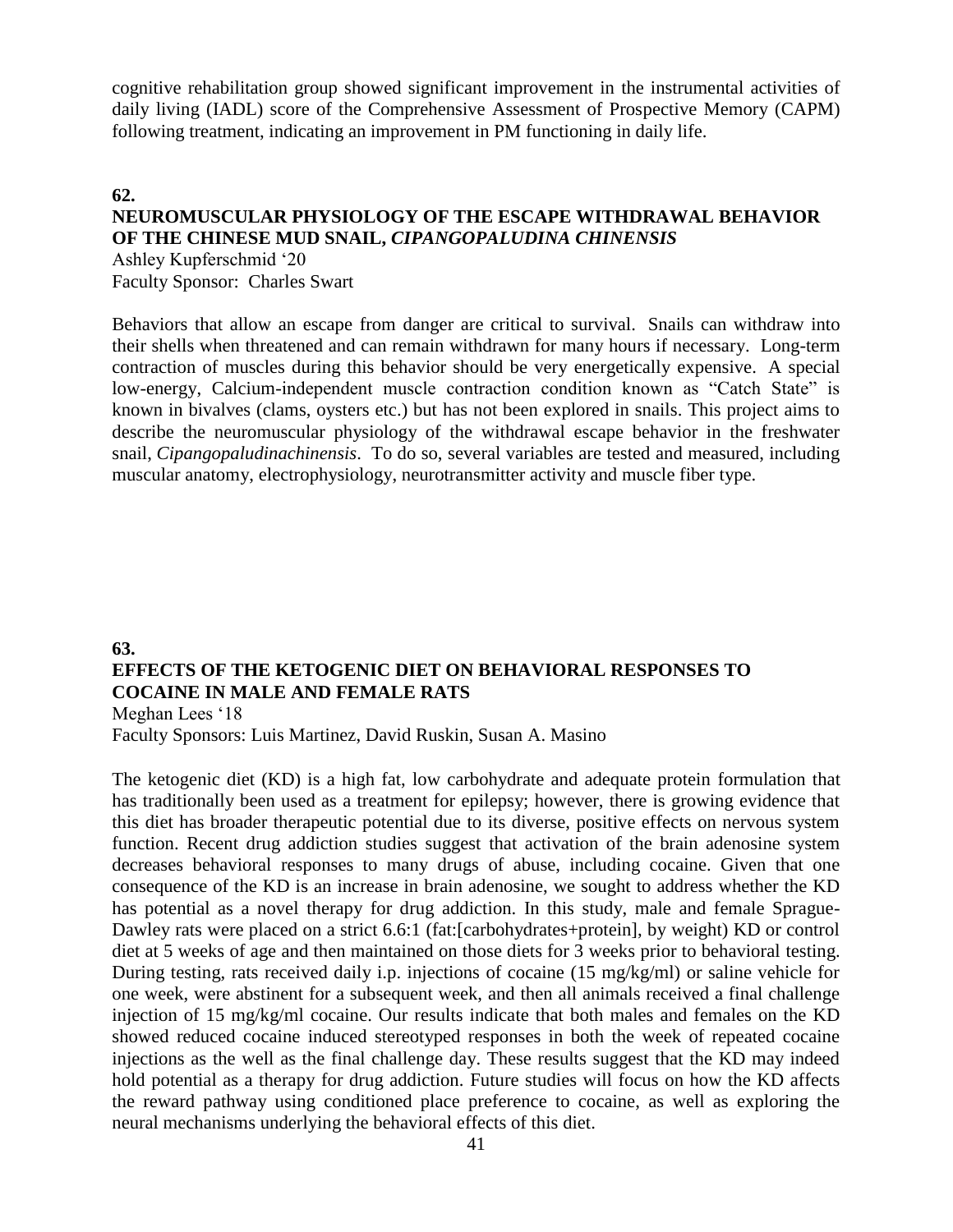**64.**

# **ASSESSING POST-CONCUSSION BALANCE USING THE ELITE BALANCE PROTOCOL (EBP) AND VALIDATING THE USE OF THE WII BALANCE BOARD TO TRACKING THE RECOVERY OF A CONCUSSION**

Kathryn Marsden '21, Anna Hackett '20, Zachary C. Bitan M.A. '18 Faculty Sponsor: Sarah A. Raskin

Recent studies have shown that static balance alone is not enough to adequately assess postconcussion balance and recovery; this is because static balance is not sensitive enough to the affected systems of a concussion. Therefore, it has been proposed that a dual task (cognitive load and balance) be used. Dual tasks require the participant to split his/her attention between balance and a cognitive load. Thus, testing in a dual task condition has been shown to be more sensitive to the kinds of deficits seen after concussion. This study will be a prospective, non-randomized study that seeks to validate the use of the Elite Balance Protocol (EBP) as a tool to assess postconcussion balance. This will be done by comparing individuals' post-concussion balance performance to the established EBP reference data set for non-concussed collegiate athletes. The data will be collected using a Nintendo Wii balance board and Matlab. It is hypothesized that the results will indicate an overall trend for increased sway area when subjects performed the dual task balance compared to single task balance conditions. If proven to be true, patients can be tracked throughout the recovery of their concussion until their area of sway is comparable to their baseline or a normal EBP range, thus, allowing for a clinical tool to assess and track the recovery of a concussion.

# **65.**

# **THE IMPACT OF THE KETOGENIC DIET ON REPETITIVE GROOMING IN MICE** Jean Lewis Nikuze '21

Faculty Sponsors: Susan A. Masino, David Ruskin

Autism Spectrum Disorder (ASD) is a group of diseases whose main symptoms are repetitive behaviors and problems of sociability. More than 3.5 million Americans live with ASD, and it has no cure. In order to find a treatment for ASD, researchers have been using the ketogenic diet, which contains more fats than carbohydrates. It forces metabolism to be based on fats and increases adenosine levels. Research has demonstrated that the ketogenic diet is a potential alternative for ASD treatment because its metabolic effects also impact the nervous system. For instance, in previous experiments, autistic mice became more sociable after being fed ketogenic diets. In order to understand other benefits of the ketogenic diet on ASD treatment, we studied its impact on the ASD symptom of repetitive behaviors. We put normal and autistic mice in test chambers and recorded the time that they spent grooming. In this case, grooming was the repetitive activity that we were observing. We found that the ketogenic diet significantly decreased grooming in female mice but there was no apparent impact in males.

# **66. THE USE OF FMRI TO INVESTIGATE PHYSIOLOGICAL FUNCTIONING ASSOICATED WITH PROSPECTIVE MEMORY PREFORMANCE BEFORE AND**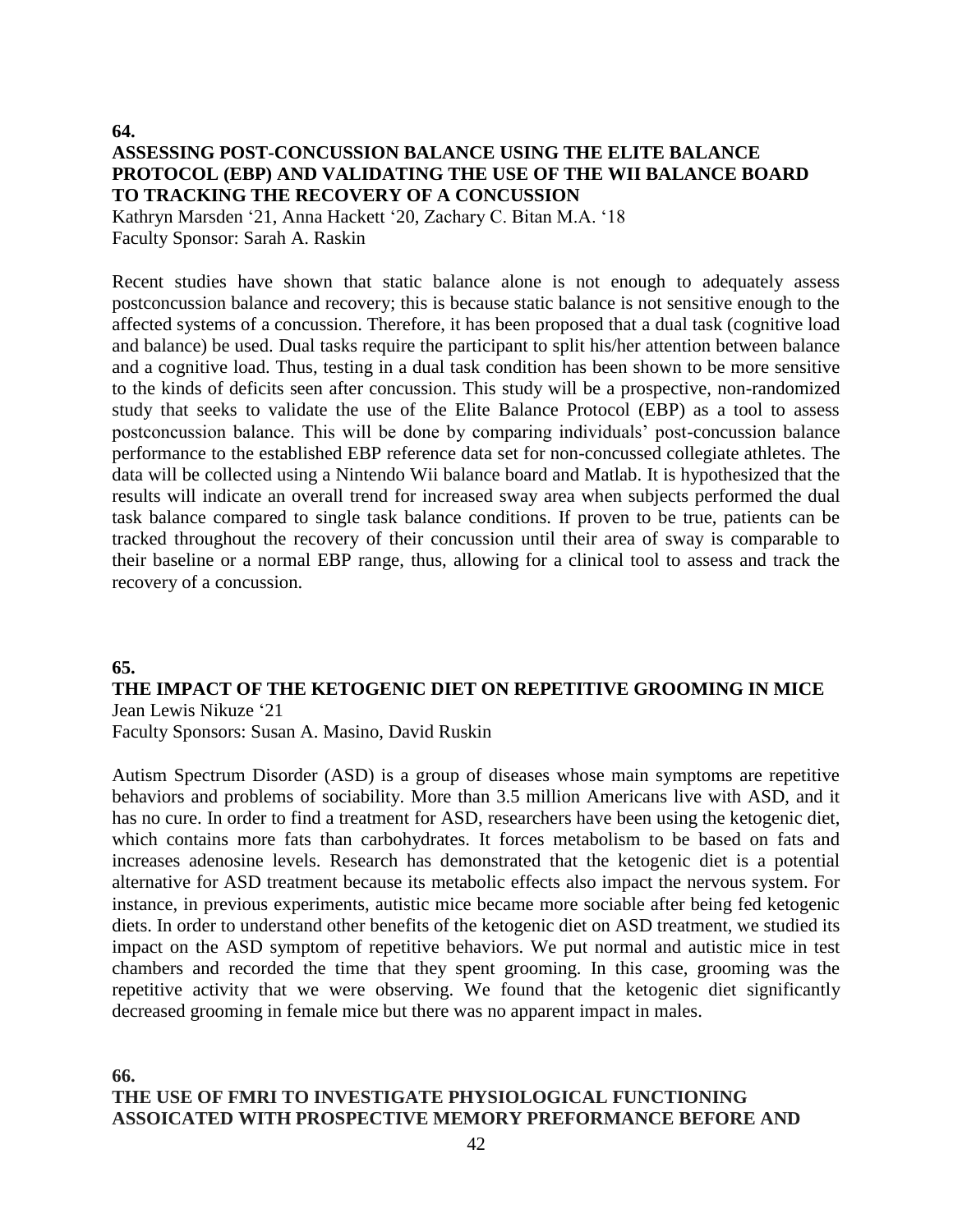# **AFTER COGNTIVE REHABILITATION IN INDIVIDUALS WITH ACQUIRED BRAIN INJURY**

Meaghan Race '18, Lilla Kis '18, Sarah Vimini '19, Allie Bieling '19, Gianna Barbadillo '21 Faculty Sponsors: Sarah A. Raskin, Michael Stevens, Ph.D., Institute of Living

Acquired brain injury (ABI) affects approximately 3.5 million Americans each year and is associated with cognitive and emotional changes. Prospective memory (PM) deficits are important predictors of functioning in daily life for individuals with ABI. Previous studies have shown that cognitive rehabilitation therapy via PM training has a high rate of success in improving quality of life, independence and productivity for ABI survivors. There is limited information on utilizing imaging techniques in relation to changes in cognition and behavior following rehabilitation; however, previous studies suggest that imaging provides evidence that cognitive treatment could be related to changes to underlying brain plasticity. The aim of this study was to evaluate what brain areas were activated during prospective memory task stimuli in ABI individuals compared to healthy adults. Furthermore, a post-scan was used to determine if there were changes in the cortical regions used for the PM task following cognitive rehabilitation therapy compared to pre-therapy. 34 participants were recruited (18 with ABIs and 16 healthy adults) and given a series of neuropsychological tests and an fMRI at baseline. Participants with ABI then participate in six weeks of PM cognitive rehabilitation individualized based on their pre-testing performance. Following treatment, the ABI participants received the neuropsychological battery and a follow-up fMRI. The results of this pilot study suggest strong statistical evidence for sub region activation in frontal, cingulate, parietal, premotor, and temporal cortexes relative to pre-treatment baseline levels for ABI participants. Further investigation is being conducted to determine significance between CRT and ACC group preand post-treatment.

#### **67.**

# **THE EFFECTS OF KETOGENIC DIET ON APOMORPHINE-INDUCED REPETITIVE MOTOR BEHAVIOR IN MICE**

Lillian Russo-Savage '18 Faculty Sponsor: David Ruskin

The ketogenic diet (KD) reduces repetitive grooming behaviors in different models of autism in mice. Dopamine receptor agonists can induce repetitive stereotyped behaviors in mice: KD increases brain adenosine levels, which is known to have an antagonistic relationship with dopamine. The present study explores the possibility KD could decrease repetitive behaviors induced by the dopamine receptor agonist apomorphine in different mouse strains. Roughly 150 male and female mice of four different strains (C57 control, C57 adenosine receptor 1 knockout [C57KO], BTBR, and EL) known to express different levels of repetitive behaviors associated with autism spectrum disorder were placed on either a control diet (CD) or KD for 3 weeks prior to behavior testing. After habituation to the test apparatus and 10 minutes of baseline filming, the mice were injected with the dopamine receptor agonist apomorphine (3.0 mg/kg), and filmed for another hour for later scoring for repetitive stereotypies. Apomorphine induced stereotyped behavior in all mice. Both baseline scores and post-apomorphine scores were significantly higher in KD compared to CD in the C57 control as well as BTBR strains. Regardless of diet, the posttreatment scores were significantly higher in the C57KO strain compared to the C57 control strain, while the EL strain scores were significantly lower than the C57 control strain. These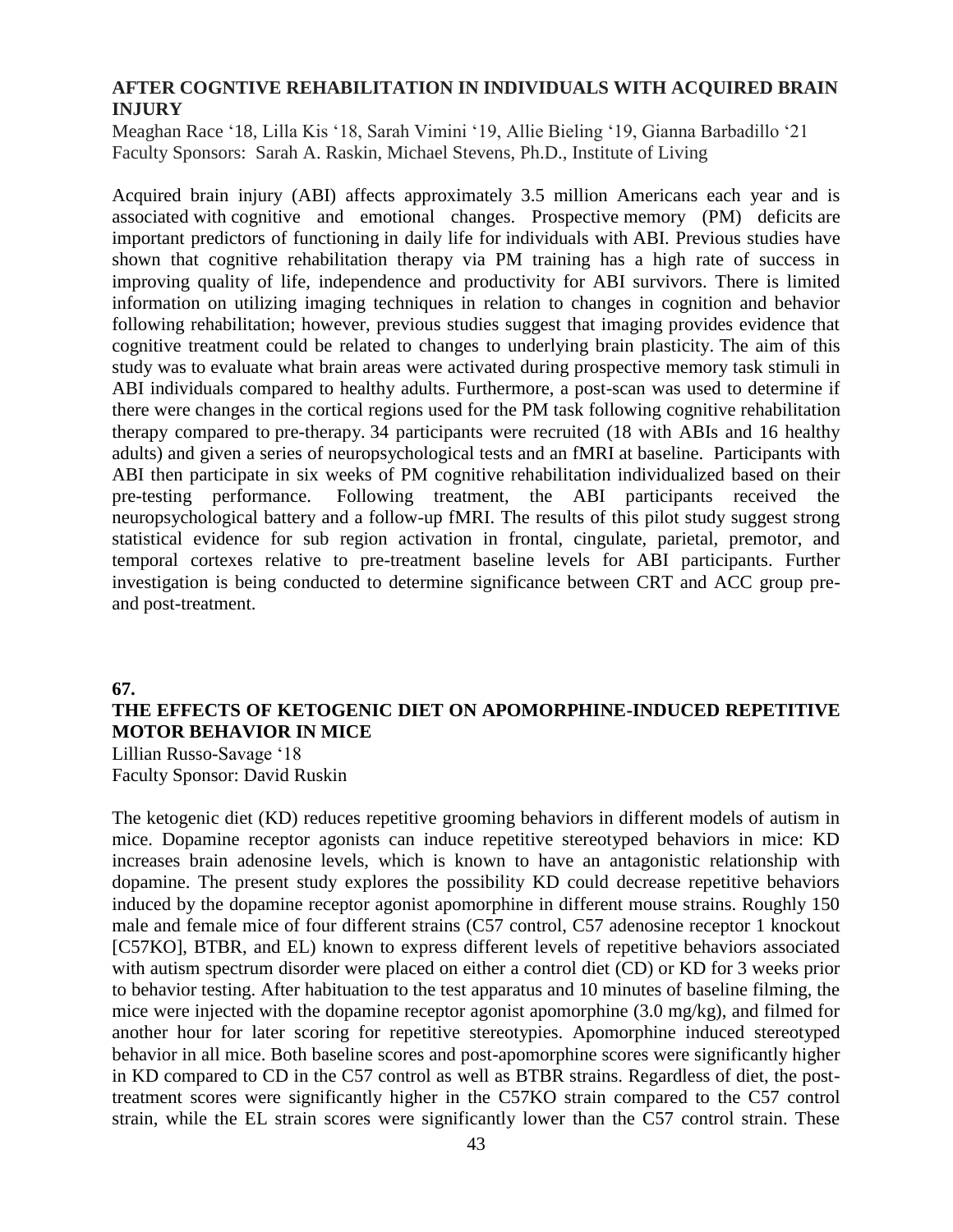findings do not support our hypothesis that the KD will reduce the stereotyped behavior induced by apomorphine. However, our finding that the KD had a significant effect in the C57 control mice but did not in the C57KO mice does support the hypothesis that the A1R is a key modulating factor in the mechanisms of the KD.

### **68.**

# **DISCRIMINATING COVARIATION BETWEEN IMPULSIVITY AND ALCOHOL USE AND ITS IMPACT ON REGIONAL HOMOGENEITY USING A MULTIMODAL FUSION APPROACH**

Molly Ryan '18

Faculty Sponsors: Dan Lloyd, Shashwath Meda, Godfrey Pearlson, Olin Neuropsychiatry Research Center, Institute of Living

Heavy alcohol use is common among adolescents and young adults and has been linked to impulsive behavior. Several studies have indicated that alcohol use leads to altered neurodevelopment of the frontal regions. Specifically, structural analyses show significant grey matter volume reduction as result of heavy alcohol use, while functional MRI studies have also indicated functional changes resulting from heavy alcohol consumption. An increasing interest in global functional connectomics has lead to an increase in usage of resting state fMRI, however, few studies have focused on local functional connectivity. One measure of local functional connectivity, called regional homogeneity (ReHo), is a voxel based measure of brain activity evaluating the synchronization between the times series of a given voxel and it nearest neighbors. Using a data driven and multimodal approach, we evaluated the covariation between impulsivity and degree of alcohol consumption and its impact on local functional connectivity, as measured by ReHo, in college students. The objectives of this study are threefold: (1) to examine the covariation of impulsivity and alcohol consumption on regional homogeneity, (2) to investigate the effect of alcohol use on regional homogeneity, as well as (3) how self-reported measures of impulsivity predict the synchronization of joint independent components of ReHo. Our results showed 8 joint independent components, which were all highly correlated. The domains of 'Impulsive-Action' ( $t = -6.35$ ,  $p < 0.00$ ) and 'Approach' ( $t = -4.18$ ,  $p < 0.00$ ) are both positively correlated with levels of alcohol consumption, and structural component was 8 was associated with the parahippocampal gyrus, cuneus and cingulate gyrus. Given these findings, it is still somewhat unclear how impulsivity maps onto functional networks, as well as how exactly the synchronization of joint structural and functional networks is affected by heavy alcohol use.

#### **69.**

# **DIFFERENTIAL DIAGNOSIS OF HIGH-GRADE OSTEOSARCOMAS USING BMPR2 AND CTSK ANTIBODIES**

Molly Schineller '18

Faculty Sponsor: Susan M. Bush, Cindy Allander, Dr. Marc Hansen (University of Connecticut Health Center)

Osteoblastic, chondroblastic, and fibroblastic osteosarcomas are subtypes of high-grade cancerous bone tumors which may respond differently to various treatment combinations. As precision medicine rises in prevalence, an accurate diagnosis of tumor subtype is increasingly critical in order to prescribe an optimal treatment plan. Osteosarcomas are currently subtyped histologically based on key morphological characteristics, but this process can be subjective;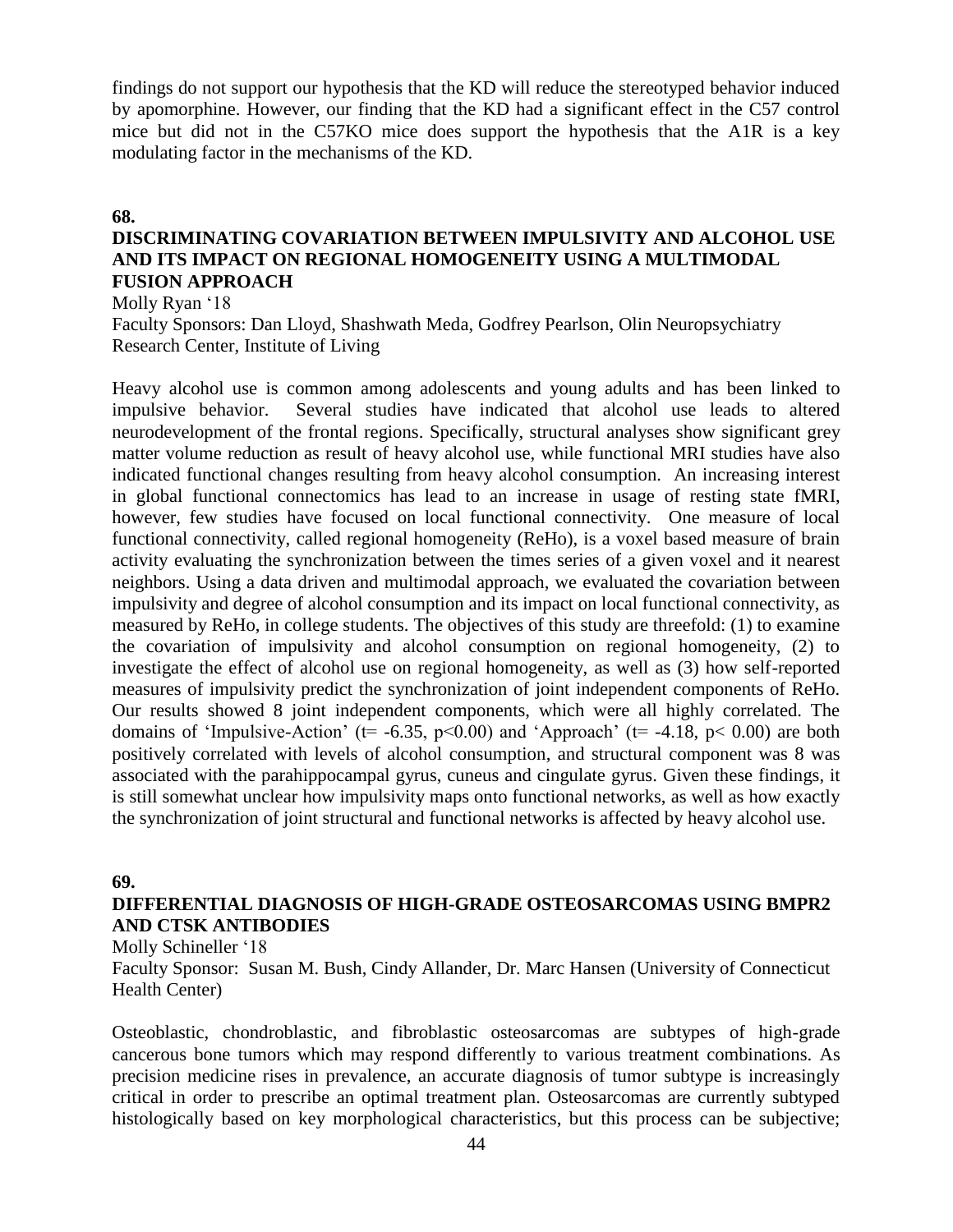development of a more objective method is imperative. Immunohistochemistry (IHC) is a technique which uses fluorescently-labeled antibodies to mark the presence of antigens on various cell locales. The discovery of an antibody that expresses differentially across subtypes could have enormous implications on the potential diagnostic use of IHC. The present study examines high-grade bone tumor samples to explore the expression of two primary antibodies: BMPR2 (found in the membrane during endochondral bone formation) and CTSK (found in lysosomes of cells reforming bone after degradation). While results from this study have not yet been quantified, preliminary findings on this method prove optimistic.

#### **70.**

# **INCREASED CONTAGIOUS ITCH IN CHILDREN WITH AUTISM SPECTRUM DISORDER (ASD)**

Molly Schineller '18 Faculty Sponsor: Molly Helt

It has been previously demonstrated that contagion of yawning and laughing is significantly reduced in individuals with Autism Spectrum Disorder (ASD) in comparison to age-matched typically developing (TD) children, but contagion of itch has not been studied in this population. In this study, 55 children with ASD and 55 TD children, all aged 9-14, were exposed to video clips depicting actors yawning, laughing, and itching. While children with ASD demonstrated the expected decrease in contagious yawning and laughing, they unexpectedly demonstrated a higher number of contagious itches. Further testing determined almost no correlation between autism severity and contagion of itch. It was additionally hypothesized that children with ASD would demonstrate fewer itches in response to stimuli close to the face rather than those distant from the face, due to the reduced gaze fixation typically seen in the disorder. Children with ASD did not, however, demonstrate a significant difference in itch frequency related to the location of the stimulus itch. Potential implications on mirror neuron theory and the origin of mimicry deficits in ASD are explored.

#### **71.**

# **SYNTHESIS AND EVALUATION OF ACETYLCHOLINE MOLECULARLY IMPRINTED POLYMERS**

Nathaniel Thiemann BS/MA '18 Faculty Sponsor: Timothy P. Curran

A biosensor detects a target analyte with a recognition element, and translates that recognition into an electrical signal through a transduction element. Biosensors, like the glucose monitor, are commonly used to take real time measurements of a target analyte in biological environments. Biosensors for acetylcholine have been created in the past by coupling the enzyme, acetylcholinesterase, as a recognition element with various methods for signal transduction. However, immobilized acetylcholinesterase based recognition elements are expensive to produce and feature short lifespans. However, molecularly imprinted polymers are highly stable synthetic materials that can be tailored to have high affinity for a target analyte. Molecularly imprinted polymers are also relatively cheap to make, and have previously been used as recognition elements in biosensors for other neurotransmitters. An attempt was made to synthesize acetylcholine molecularly imprinted polymers using the functional monomers acrylamide, methacrylamide, and itaconic acid. Polymers that successfully formed were evaluated with a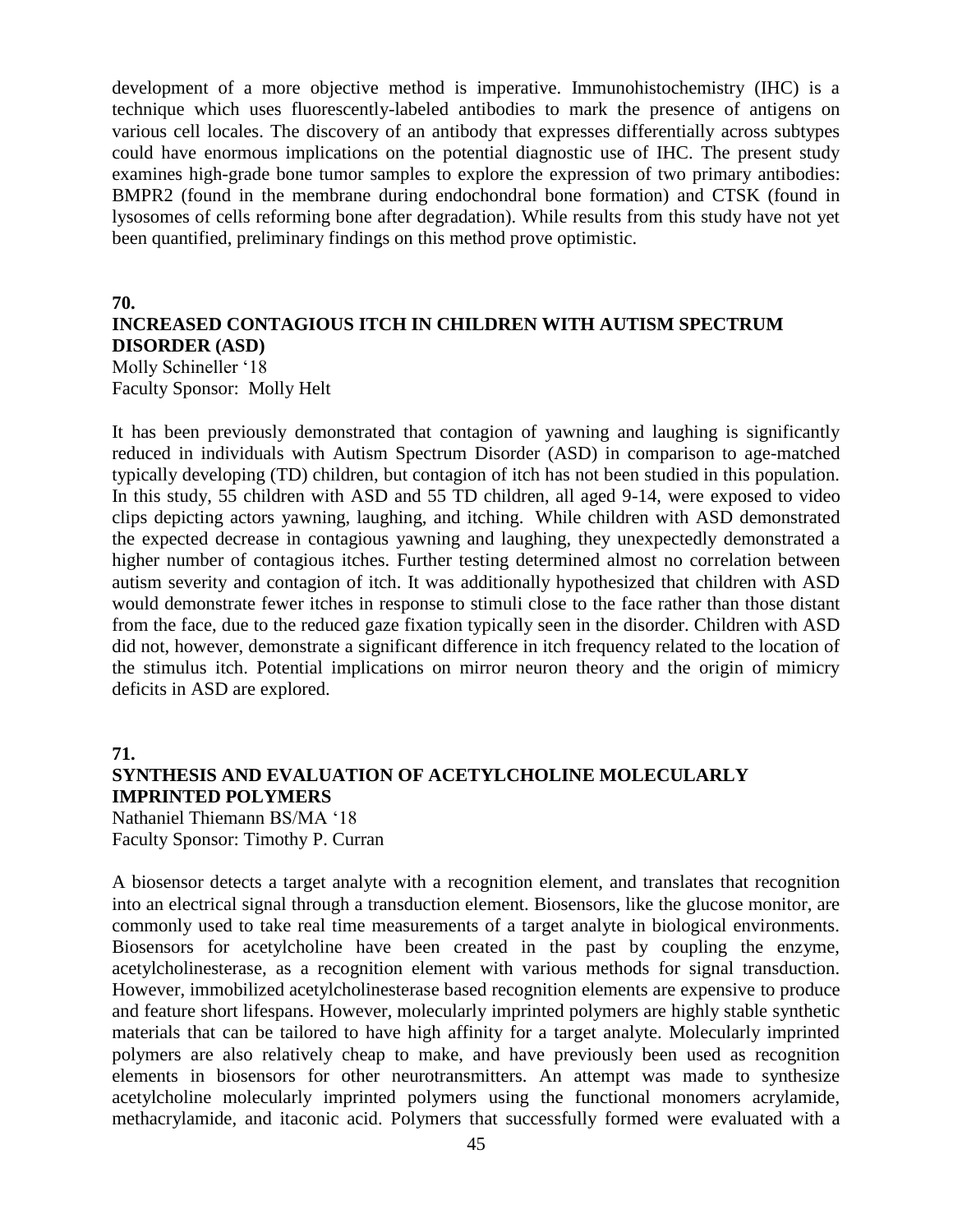binding assay to analyze whether they were imprinted for acetylcholine or not. Samples collected from the binding assay were analyzed via flow injection analysis to quantify the concentration of acetylcholine in each sample of the binding assay. Acetylcholine was recovered primarily in the loading and wash stages of the binding assay. More work is needed to determine the best way to elute acetylcholine from the experimental acetylcholine molecularly imprinted polymers. A functional acetylcholine molecularly imprinted polymer could potentially be used as a novel recognition element in acetylcholine biosensors. Acetylcholine biosensors themselves have multiple potential applications in areas such as cholinergic transmission research, biomedical devices, or water/food quality filters.

**72.**

# **MEMORY FOR INTENTIONS TEST (MIST) AND DIAGNOSIS THREAT IN TRINITY COLLEGE STUDENTS WITH A HISTORY OF CONCUSSION**

Clotilde White '18 Faculty Sponsor: Sarah A. Raskin

Research on long-term cognitive effects of concussions, such as deficits in attention and memory, has become increasingly relevant, as the number of reported concussions is approximately 1.6 million to 3.8 million people a year and growing (Daneshvar, 2011). While individuals who sustain concussions typically recover fully in approximately  $7 - 10$  days (Teel, 2017) a small number experience lasting effects, including reported deficits in attention and memory (Rabinowitz, 2014; Ledwidge, 2016). It is still unknown why this minority continues to experience deficits, but it is likely a combination of unique physical, physiological, psychological and social factors (Daneshvar, 2011). Diagnosis threat is a social phenomenon that occurs when a situation puts individuals at risk of confirming negative stereotypes about themselves, and their stereotyped group, due to a diagnosis such as a brain injury (Suhr, 2002). The current study evaluates how diagnosis threat effects college students who have a history of concussion in a test-taking environment. Students in this study will be evaluated based on their performance on the Memory for Intentions Test (MIST) (Raskin, 2009). It is hypothesized that students who are experiencing diagnosis threat will perform worse on the MIST compared to students who 1) do not have a history of concussion and 2) those who have a history of concussion but who are not experiencing diagnosis threat. These results would indicate that college students with a history of concussion may perform worse on tests in the classroom compared to other students due, in part, to negative expectations. These results might suggest novel ways to reduce poor performance in the classroom by students who have experienced concussions.

*Key Words*: Concussion, Memory for Intentions Test (MIST), Stereotype Threat

# **PSYCHOLOGY**

**73.**

**ALTERNATIVE WAYS TO MEASURE METACOGNITION: OFFLINE VERSUS ONLINE ASSESSMENT** Michelle Treglia '18 Faculty Sponsors: Dina Anselmi, David Reuman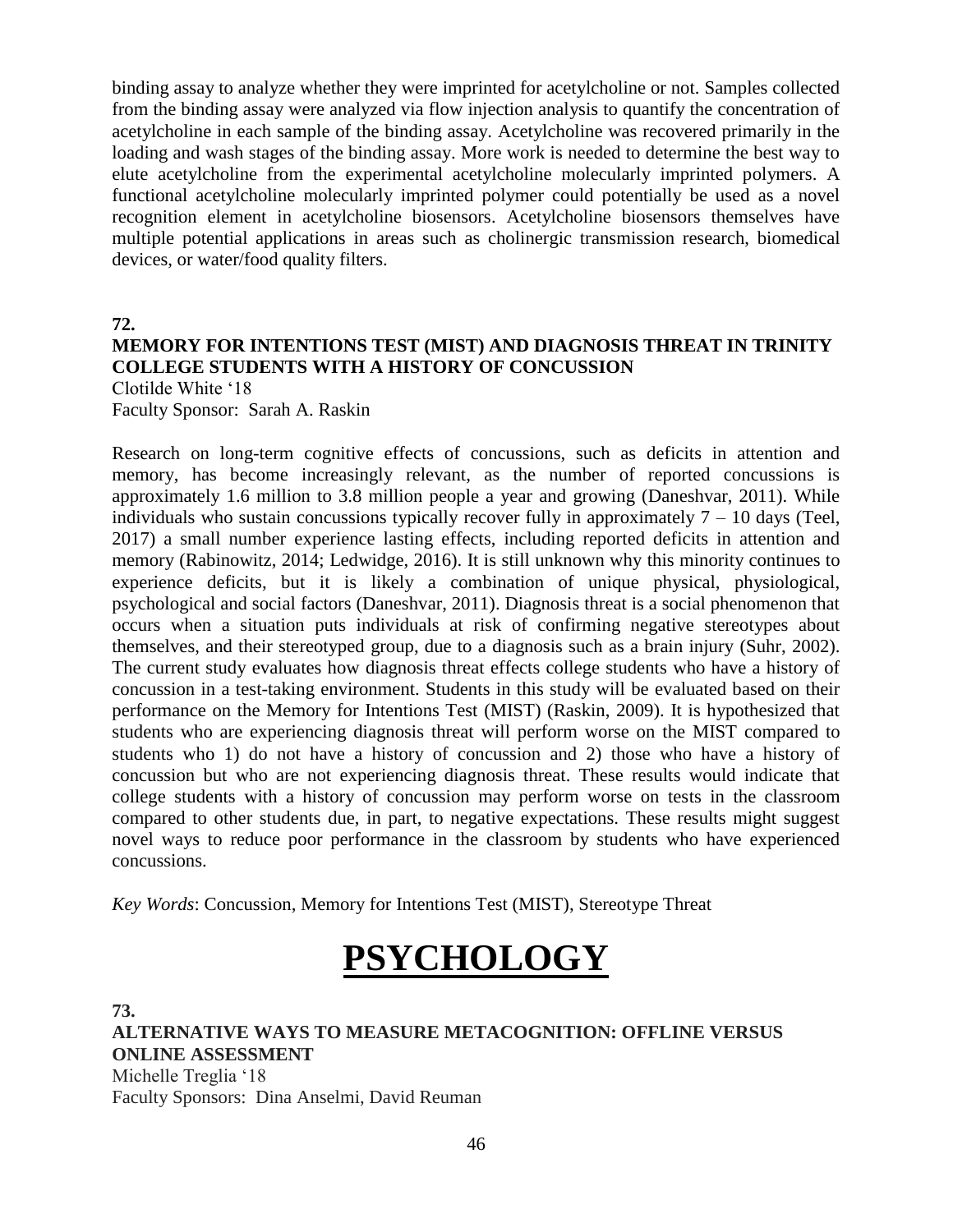Both offline and online measures have advantages and disadvantages as ways of measuring metacognitive skills. The present study compared data using an offline measure of metacognition, The Metacognition Five (MC5) to an online think-aloud and reflect when prompted measure. The online measure used *The Oregon Trail,* a computer game used in social studies curriculum. The participants were 8th grade students who were asked to play *The Oregon Trail* once as a "novice" and then again as an "expert" (after having played six additional times on their own). The results suggest there is a stronger correlation between the offline measure and the "novice" players than between the offline measure and the "expert" players. Furthermore, especially for "expert" players, the online measure more strongly correlates with success playing *The Oregon Trail* for both "novice" and "expert" than the offline measure. Lastly, there is no significant difference between "novice" and "expert" players for metacognition. "Experts" traveled significantly farther than "novices" but had fewer survivors than the "novices" but the differences were not significant.

# **74.**

# **DEVELOPMENTAL DIFFERENCES IN METACOGNITION AND MOTIVATION**

Jillian Ramsay '18

Faculty Sponsors: Dina Anselmi, David Reuman, Chris Ewing, Andrea Heller, Tim Roarty

Metacognition is the awareness and control of one's own thought process and has been attributed to successful learning. This study investigated the developmental differences in metacognition and motivation across  $6<sup>th</sup>$ ,  $7<sup>th</sup>$ , and  $8<sup>th</sup>$  grade students. Students were given various metacognitive and motivational self-report questionnaires to examine differences among students in different grade levels. Each student completed two sets of these questionnaires for social studies class and for math class. We found that students in each grade level differed in their use of metacognitive steps, but did not differ in their overall metacognition use. As predicted, seventh and eighth graders exhibited more domain-generality in their metacognition use, while sixth graders demonstrated domain-specificity. Finally, sixth and seventh graders reported higher self-efficacy in math and overall less test anxiety than eighth graders. These findings can provide information for teachers regarding the most developmentally appropriate ways to teach metacognition and help students become successful learners.

# **75.**

# **GENDER DIFFERENCES IN METACOGNITION AND MOTIVATION**

Adelaide Jenkins '18 Faculty Sponsors: Dina Anselmi, David Reuman, Hartford Magnet Trinity College Academy (HMTCA)

This study was a continuation of the ongoing Trinity metacognition project investigating the metacognitive awareness and skills of middle school students. The present study examined whether there were gender differences in the ways metacognition is used in two different subject areas: social studies and math. It also investigated whether gender has an effect on how students use metacognition in these two school subjects. Students in the sixth, seventh, and eighth grade were surveyed about their metacognitive and motivational awareness in math and social studies. Results showed that female students used metacognition more than male students in both math and social studies, and that male and female students both adopt a domain-general approach to metacognition, meaning that they use the same skills to help them learn in both school subjects.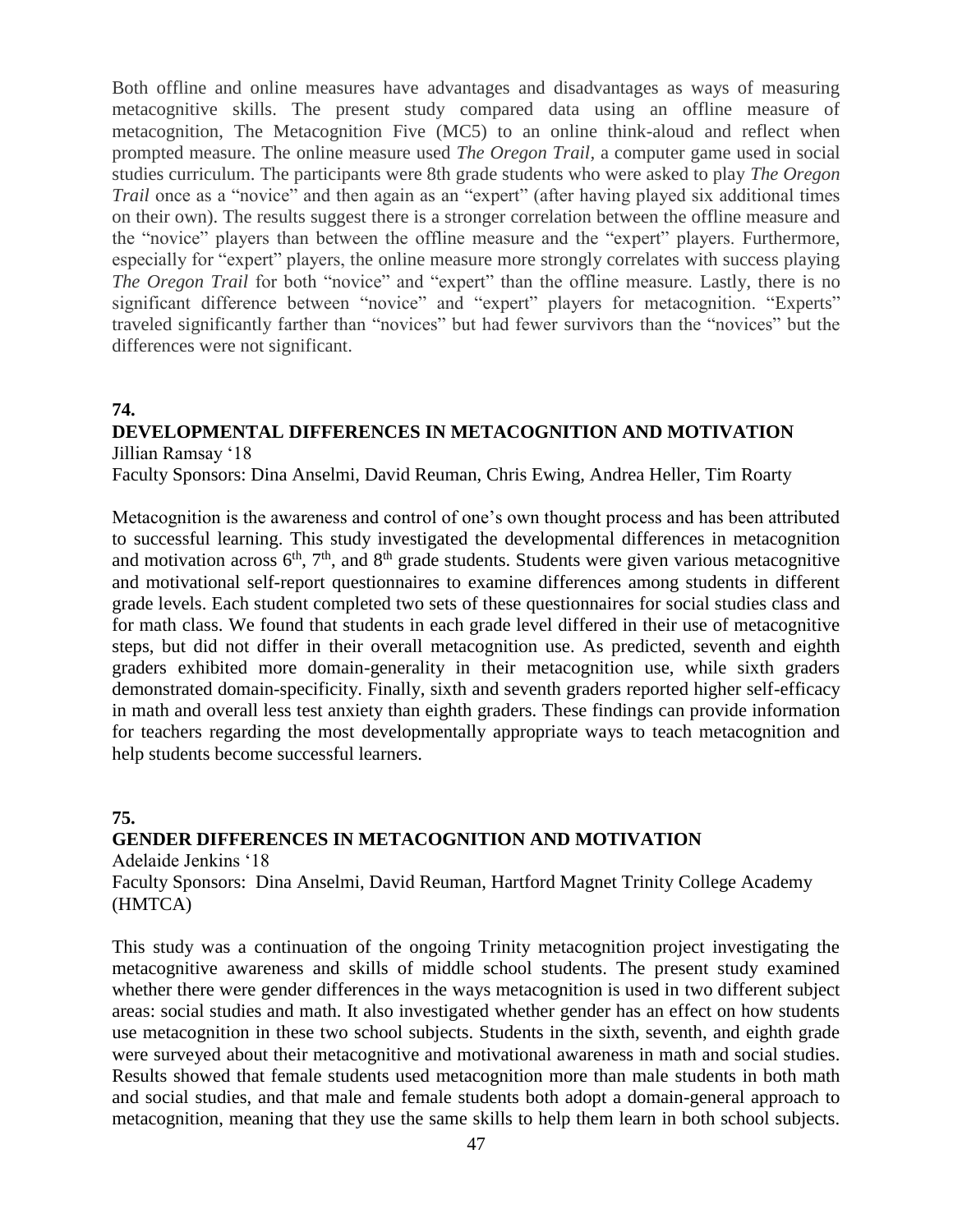It was also found that male and female students are both motivated to learn in math and social studies, but female students showed higher engagement than male students in social studies. Female students also believed that they could enhance their abilities in social studies through time and effort more often than males. In math, males and females both believed that they could enhance their abilities through time and effort. These results suggest that female students are more likely than male students to use metacognitive skills to help them learn across school subjects, and that male and female students are usually motivated to the same degree, except female students are higher in engagement and ability beliefs than male students only in social studies.

**76.**

# **WHAT DO YOU MEAN I GOT A D+? EFFECTS OF FEEDBACK TYPE AND QUALITY ON METACOGNITION, MOTIVATION, AND ACADEMIC PERFORMANCE IN HIGH SCHOOL STUDENTS**

Daisuke Katsumata IDP Faculty Sponsors: Dina Anselmi, David Reuman

Numerous studies have established feedback as being among the most effective ways to improve student achievement. However, not all studies have defined feedback in the same way, so the effectiveness of feedback has depended on how it has been defined and the context in which it was provided (Hattie & Timperely, 2007). This study investigated if changes in student academic achievement, motivation, and metacognition vary based on the type of feedback students were provided on assignments. Students were given either grades alongside traditional forms of minimal written feedback, or no grades alongside elaborate but targeted written feedback. The students in the study came from two sections of a high school world history class at Hartford Magnet Trinity College Academy. All feedback was provided by the same teacher over the course of a four-week instructional unit. The effectiveness of the type of feedback on the students was assessed before the unit began and at the end of the unit by measuring scores from a comprehension-based test and questionnaires that asked about student metacognition and motivation. Student perceptions on the usefulness of feedback were also collected to assess the level of engagement students had with the feedback they received.

# **77.**

# **IMMIGRANT STATUS AND PSYCHOLOGICAL WELL BEING**

Joanne Chambers '19, Isabella Chen '19, Stefania Ruibal '19 Faculty Sponsor: Dina Anselmi

The purpose of this study was to look at differences between first and second generation immigrants, in terms of subjective happiness, belonging, and acculturation (i.e., westernization). We hypothesized that participants categorized as second generation immigrants (children of emigrated parents) would report higher levels of subjective happiness and belonging, as well as have a generally higher level of acculturation when compared to first generation immigrants (different country of birth, emigrated to the U.S.). We sampled 801 Trinity College students, and of the 125 respondents, we were able to categorize 42 students as either "first generation immigrants" or "second generation immigrants" based on demographic questions. Our online survey further consisted of three scales: the General Belongingness Scale (Malone, Pillow, and Osman, 2012), the Subjective Happiness Scale (Lyubomirsky & Lepper, 1999), and a modified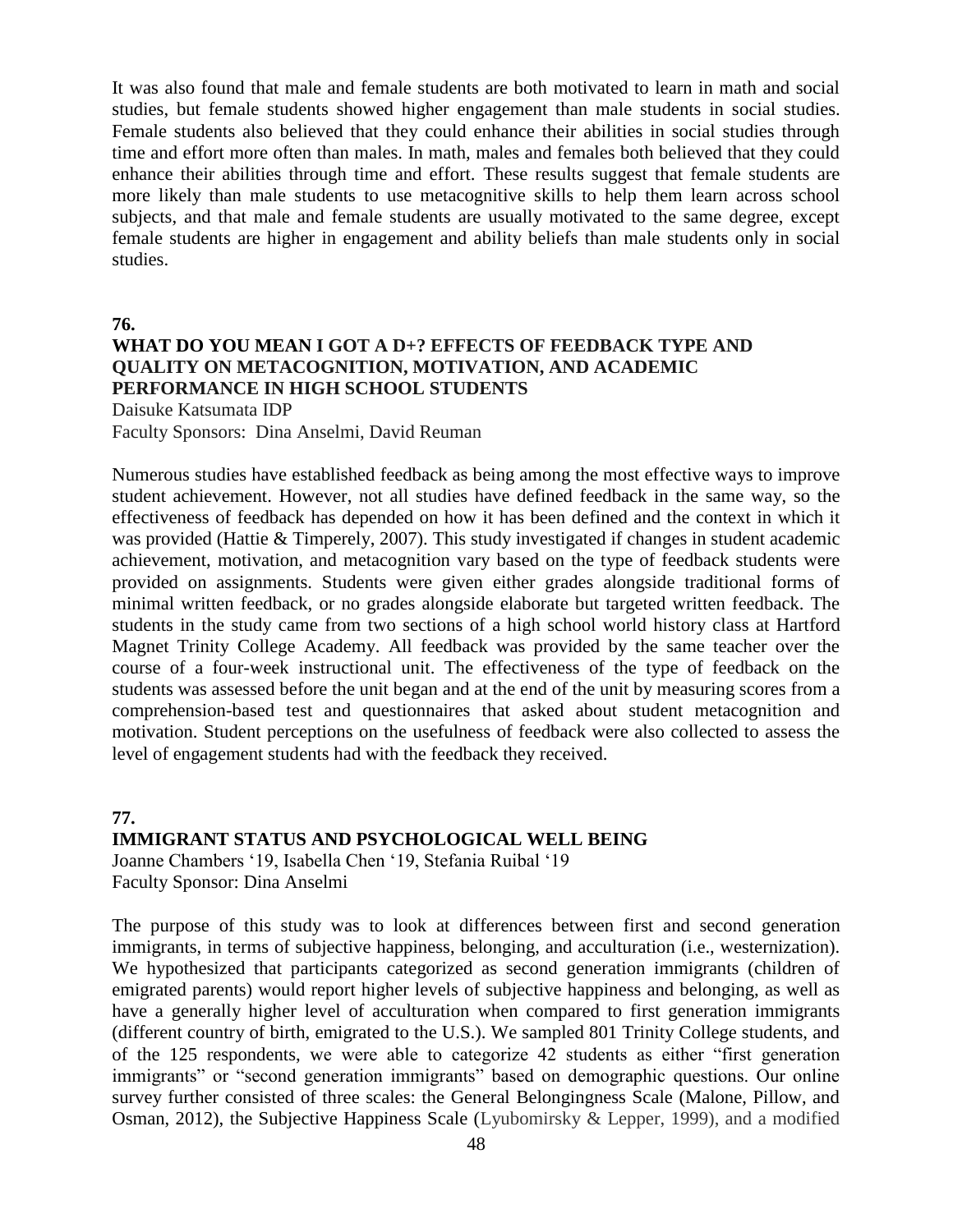Westernization Scale (Stigler, Dhavan, Van Dusen*,* Arora, Reddy, Perry, 2010). Our results showed that there was no significant difference between first and second generation immigrants in terms of feelings of belonging and happiness, however, second generation immigrants showed higher levels of acculturation than first generation immigrants.

# **78. WHY SELFIES?**

Olivia Consoli '19, Jamie Dingus '19, Ally Slowe '19 Faculty Sponsor: Dina Anselmi

Online social networking sites like instagram may play many roles for college students ranging from communication to entertainment. Our study looked at the selfie use increase in twenty nine first year and senior women at Trinity College. Three different types of posting situations were evaluated; same selfies, pictures with peers and pictures with romantic partners. We hypothesized that Instagram users with lower self-esteem would post more selfies, pictures with peers and pictures with romantic partners than Instagram users with higher self-esteem. Second, we hypothesized that freshman women in college will post more selfies, pictures with peers and pictures with romantic partners than senior women in college. Our last hypothesis was that women who are more narcissistic would post more selfies, pictures with peers and pictures with romantic partners on Instagram than less narcissistic women. The Rosenberg Self-Esteem Scale and the Hypersensitive Narcissism Scale (HSNS) were used to assess the relationship between self-esteem, narcissism and selfie use. None of our hypotheses were found to be significant.

# **79. INFANT MORTALITY AND MATERNAL HEALTH IN HARTFORD, CT** Chelsea Armistead '18 Faculty Sponsor: Dina Anselmi

Infant mortality is the death of an infant within the first year of life. These deaths are measured annually as a rate per every 1,000 live births and is a key indicator about maternal and infant health in a society (CDC, 2017). The United States infant mortality rate is very high when compared to other equally wealthy nations. Black infants die at a much higher rate than other racial groups, including in Connecticut. The city of Hartford's Department of Health and Human Services strives to reduce infant mortality by providing quality prenatal and postpartum care programs and services. In 2013, the Maternal and Child Health Division (MCHD) developed a Strategic Plan with specific objectives to monitor these deaths in hopes of reducing them. The present study analyzed the vital records of live births ( $N = 11,552$ ) and infant mortalities ( $N =$ 105) from 2010 to 2015 to chart progress on several specific goals of the MCHD by comparing Pre-Plan (2010-2012) and Post-Plan (2013-2015) groups. The comparisons show that MCHD has met goals in several but not all areas for data available up to 2015. It is recommended that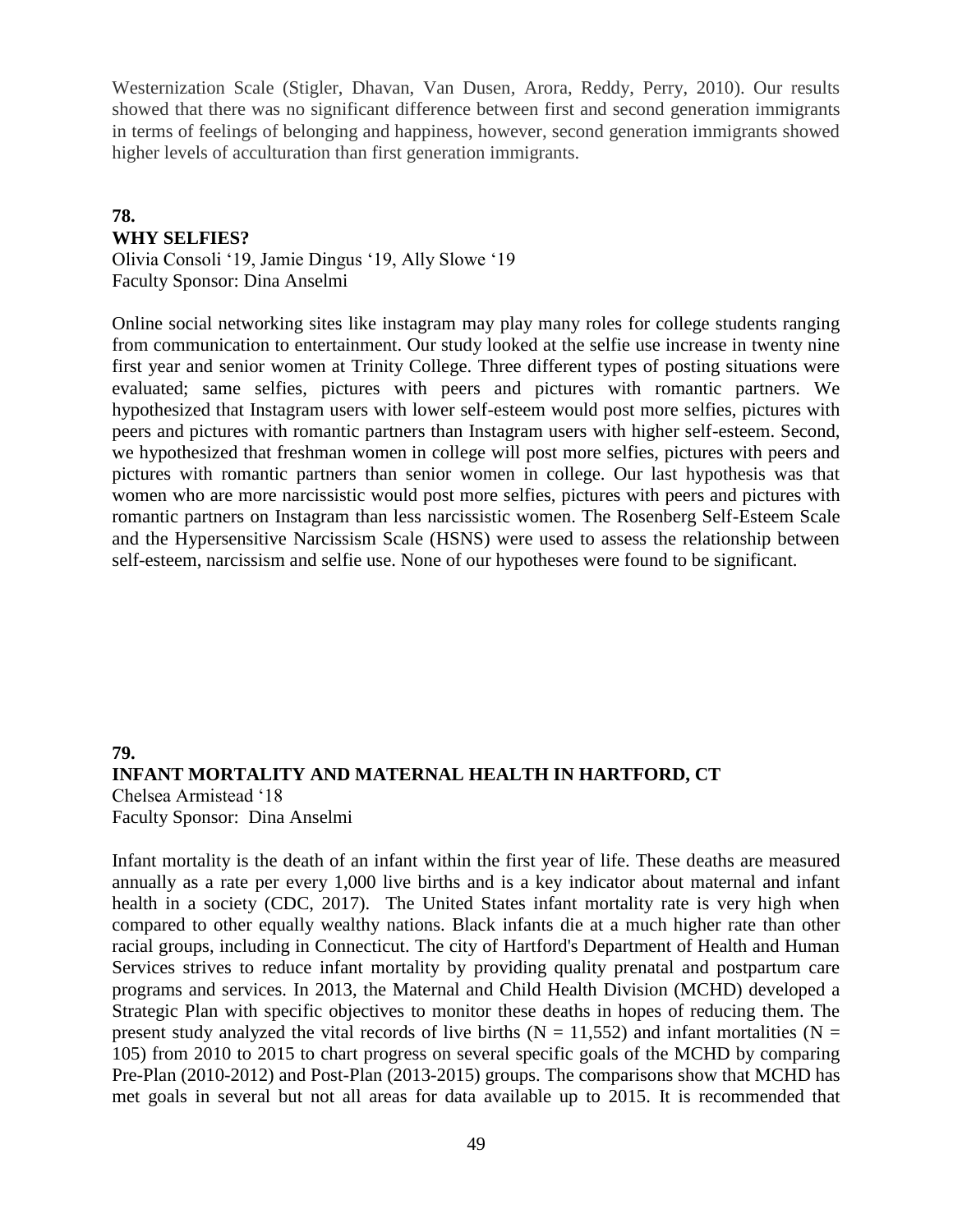extending the Strategic Plan and where possible analyzing data more quickly, would encourage better tailored objectives that can be reached in a timely manner.

#### **80.**

# **PERFORMANCE ON THE AFFECTIVE ODDBALL SILHOUETTE TASK IN PRESCHOOL-AGED CHILDREN EXPOSED TO INTIMATE PARTNER VIOLENCE** Caroline Howell '18

Faculty Sponsors: Dina Anselmi, Dr. Damion Grasso, UConn Health Department of Psychiatry

Early and chronic exposure to IPV can interfere with the typical development of a child and impact their behavioral, emotional, and social functioning (Sternberg, Baradaran, Abbott, Lamb, & Guterman, 2006). However, early violence exposure does not impact all children in the same way, and many more children witness violence than are reported to have lasting problems (Briggs-Gowan, Carter, & Ford, 2012). Research suggests that early trauma-related symptoms (TRS) partially or fully mediate the developmental pathways from early IPV exposure to later emotional health (Briggs-Gowan et al., 2012). The specific ways in which TRS affect an individual can be better understood by comparing differences in threat reactivity. Hyper- and hypo-reactivity to threat have been found to predict specific TRS in adults with anxiety disorders (Lang & McTeague, 2009). The current study looks at whether threat reactivity in the acute period following IPV exposure is a marker for trauma-related symptoms in pre-school aged children. The study aimed to establish whether individual differences in threat reactivity can differentiate children with TRS outcomes in the aftermath of IPV exposure from comparison children without a history of IPV exposure. Participants include children 4 to 6 years of age who have been exposed to physical IPV in the last 12 months, as well as their mothers. Autonomic reactivity (heart rate, skin conductance, and respiration) of the child participant was measured while they performed the Affective Oddball Silhouette Task. I examined differences in defensive mobilization across participants in response to conflict images versus positive and neutral images. Conclusions cannot yet be drawn from this data due to the low sample size at this point in the study (*N*=10), but preliminary findings suggest ambiguous/inconclusive results. Further research is needed to standardize the images used in this task, and to continue with efforts to better understand the influence that threat reactivity has on TRS, as well as the role that TRS play in the developmental pathways from early exposure to later emotional health.

# **81. EXPLORING GENDER IDENTITY IN CISGENDER INDIVIDUALS** Jacob Vargas '18

Faculty Sponsor: Dina Anselmi

Despite burgeoning interest in the transgender population, much of our understanding of the cisgender experience has gone uncontested. The purpose of the current study was to tease out the variation in the gendered experience of cisgender individuals. One-hundred seventy-one undergraduates (58 males, 113 females) completed questionnaires on sex-typing, gender congruence, transgender prejudice, and transgender knowledge, in addition to a private interview on their gender identity. Results revealed that females were more sex-typed than males and that higher sex-typing did not correlate with higher prejudice, although males displayed overall higher transgender prejudice than females. Participants with less transgender knowledge reported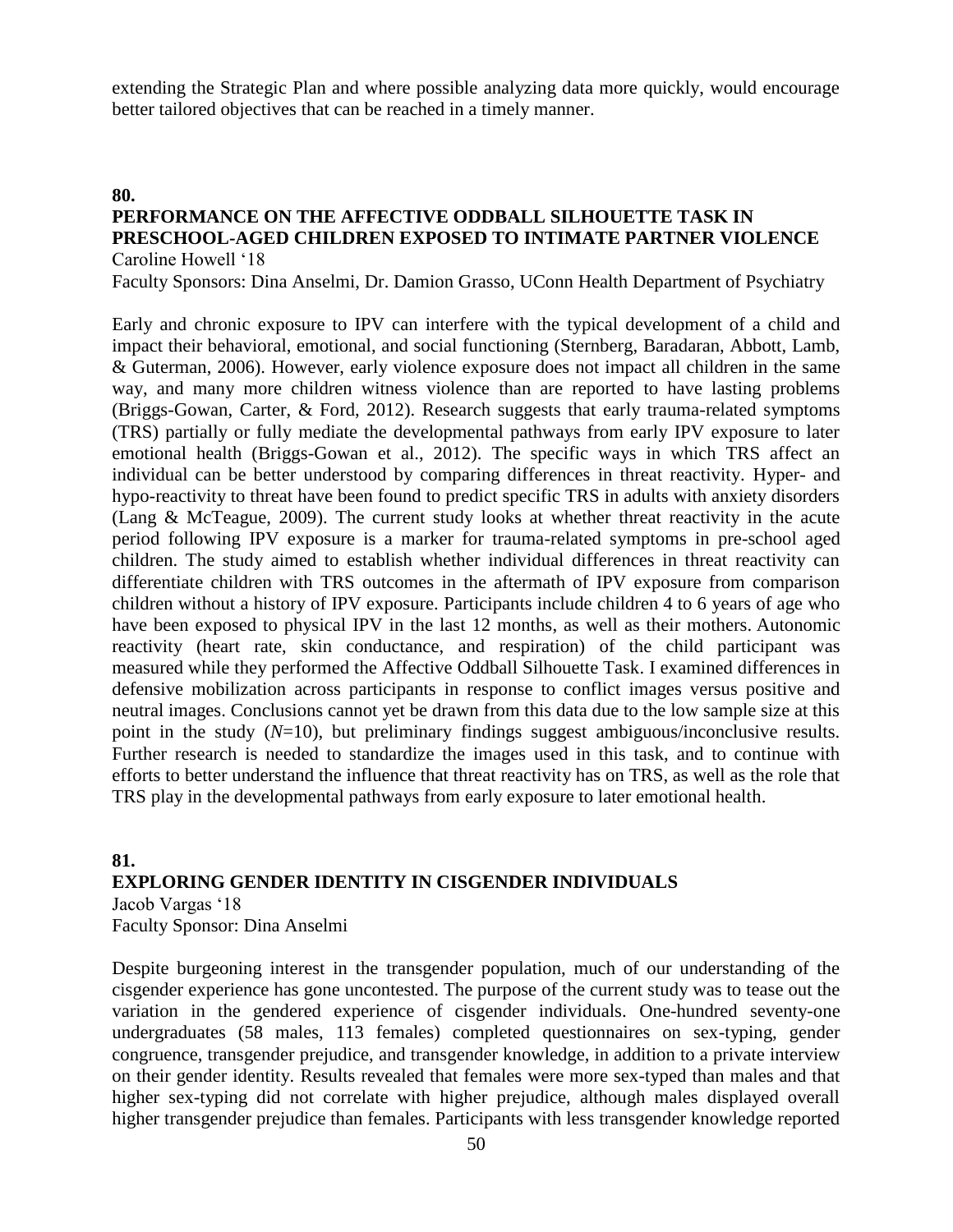higher levels of transgender prejudice. An informal coding of qualitative data revealed no differences between femininity and masculinity for those participants who expressed some form of gender atypicality. These results have implications for the relationship between the cisgender and transgender communities, as well as for current thinking on normative gender identities.

# **82. AN EXPLORATION OF THE LINK BETWEEN FOOD TASTE PREFERENCES AND PERSONALITY**

Ania Aliev '18 Faculty Sponsor: Randolph Lee

Previous studies have found several links between food taste preferences and aspects of personality (Byrnes and Hayes, 2013; Meier et al., 2012; Sagioglou and Greitemeyer, 2016; Stone and Pangbornâ, 1990). This study attempted to replicate these findings. This study hypothesized that those preferring sweeter foods would be more agreeable, whereas those preferring bitter foods would show higher levels of psychopathic and sadistic traits. Also, those preferring spicier foods would score higher on sensation seeking. Participants completed the Revised Personality Inventory (NEO PI-R), Buss-Perry Aggression Scale, 12-item Dark Triad measure, Sensation Seeking Scale-Form V, and a food-liking questionnaire. Also, participants took part in several food preference tests: a) they were asked to adjust sugar-free lemonade to their liking (from sour to sweeter), b) they were asked to adjust the spiciness of salsa, c) they were asked to adjust the saltiness of salt-free chicken broth. We found that there were several potential links between food taste preference and personality. Firstly, it was found that those preferring sweeter foods were more agreeableable. Furthermore, those who prefer spicier scored significantly higher on sensation seeking, therefore implying an association. Additionally it was found that sour food liking had a negative association with psychopathic traits. There was no effect shown between sweet food-liking and prosocial function. Finally, there was no effect shown between bitter food-liking and psychopathic and sadistic traits. The results imply that personality does influence food taste preferences to an extent.

**83.**

# **ASSOCIATIVE LEARNING ACCELERATES THE TEMPORAL DYNAMICS OF COVERT EXOGENOUS SPATIAL ATTENTION**

Devin Butler '19 Faculty Sponsor: Michael Grubb

Introduction: Abrupt onsets trigger the reflexive allocation of covert attention, speeding visual information processing and improving discriminability at exogenously attended locations. In the lab, neutral stimuli (e.g., small circles) are typically used to study exogenous attention. Abrupt onsets encountered in daily life, however, often carry meaning (e.g., in Gmail, onsets in the lower right visual field not only capture attention, but also signal incoming Instant Messages, thanks to a learned association). Does the behavioral signature of covert exogenous spatial attention change when elicited by meaning-imbued onsets?

Methods: On each trial, covert attention was manipulated with a peripheral onset, and two Gabor patches were briefly presented at 8o eccentricity (left/right of fixation). In line with a response cue, observers reported the target Gabor's orientation (clockwise/counterclockwise of vertical).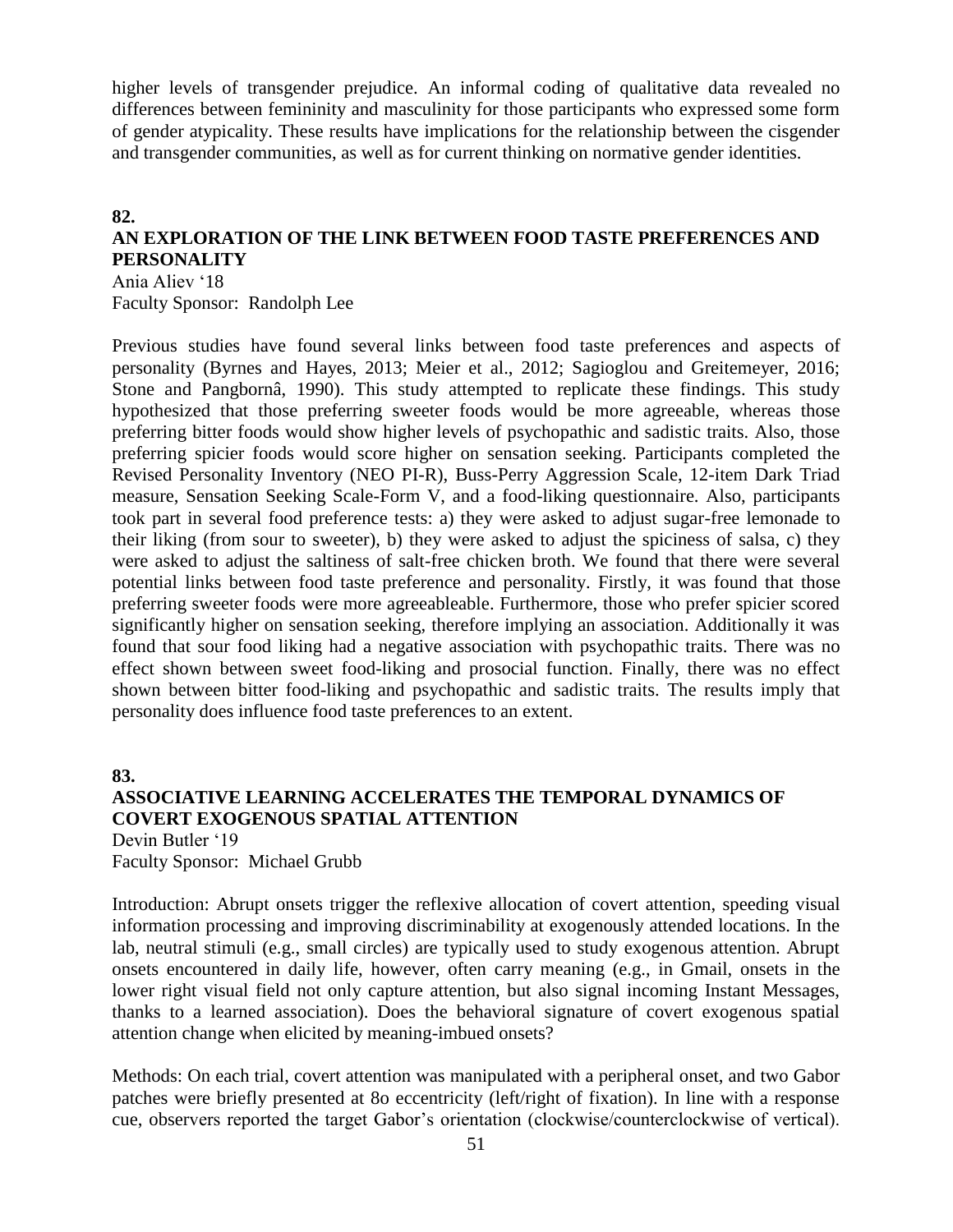Exogenous cues were valid (small circle presented near target location) or invalid (presented near distractor location); cue validity was 50%, cue-target SOA varied (33-133ms), and the cue was equally likely to be black or white in color. One color became meaning- imbued: following correct responses, observers were shown a randomly selected Emoji at fixation, but only when the peripheral onset had been rendered in the meaning-imbued color. Thus, observers learned to associate one type of onset (black or white peripheral circle, counterbalanced across observers) with the presentation of a novel, visually-pleasing stimulus; the other onset type provided a meaning-non-imbued baseline for each observer. A centrally- presented "X" followed all incorrect responses.

Results: Both types of onsets modulated task performance (evidenced by increased accuracy and faster RTs for valid, relative to invalid, cues), but meaning-imbued onsets accelerated the timecourse: cueing effects were significantly larger at early SOAs for Emoji-predictive onsets, compared to non-predictive onsets.

Conclusion: The temporal dynamics of covert exogenous spatial attention are accelerated when attentional allocation is triggered by a meaning-imbued onset.

### **84. LINGUISTIC BEHAVIORS IN TELEVISION INTERVIEWS** Esmé Douglas '18

Faculty Sponsor: Elizabeth Casserly

When the average person watches a television interview, they pay attention to the overall topic of the conversation. However, there are many subtle aspects of linguistic behavior that happen nearly every second without entering our awareness . This study evaluates many different linguistic behaviors, such as, pauses in speech (both long and short), interruptions, stutters, and word choices in interviews. It examines how they change across dimensions, such as, the genre and the formality of the television show, the age of the guest, and the profession of the guest. Each interview clip was fully transcribed and was annotated for these various linguistic behaviors. Then the data from the transcriptions was analyzed across the dependent variables and the independent variables to discover when certain behaviors are happening more or less frequently. Our research found significant results regarding interruptions and short pauses. This provides insight into how the language in an television interview reflects what is going on underneath the surface of the general topic of conversation. We have learned that the specific host of the television show does not matter much, but the genre of the show does, as does the profession of the guest.

# **85.**

# **AMERICANS' ATTRIBUTIONS ABOUT A MASS SHOOTING AND ITS PERPETRATOR: THE ROLE OF THE PERPETRATOR'S CULTURAL BACKGROUND**

Zoe Ferguson '18 Faculty Sponsor: Robert Outten

Prior research has found that compared to people who are White and/or Christian, Arabs and/or Muslims tend to be perceived more negatively by people in Western societies. Informed by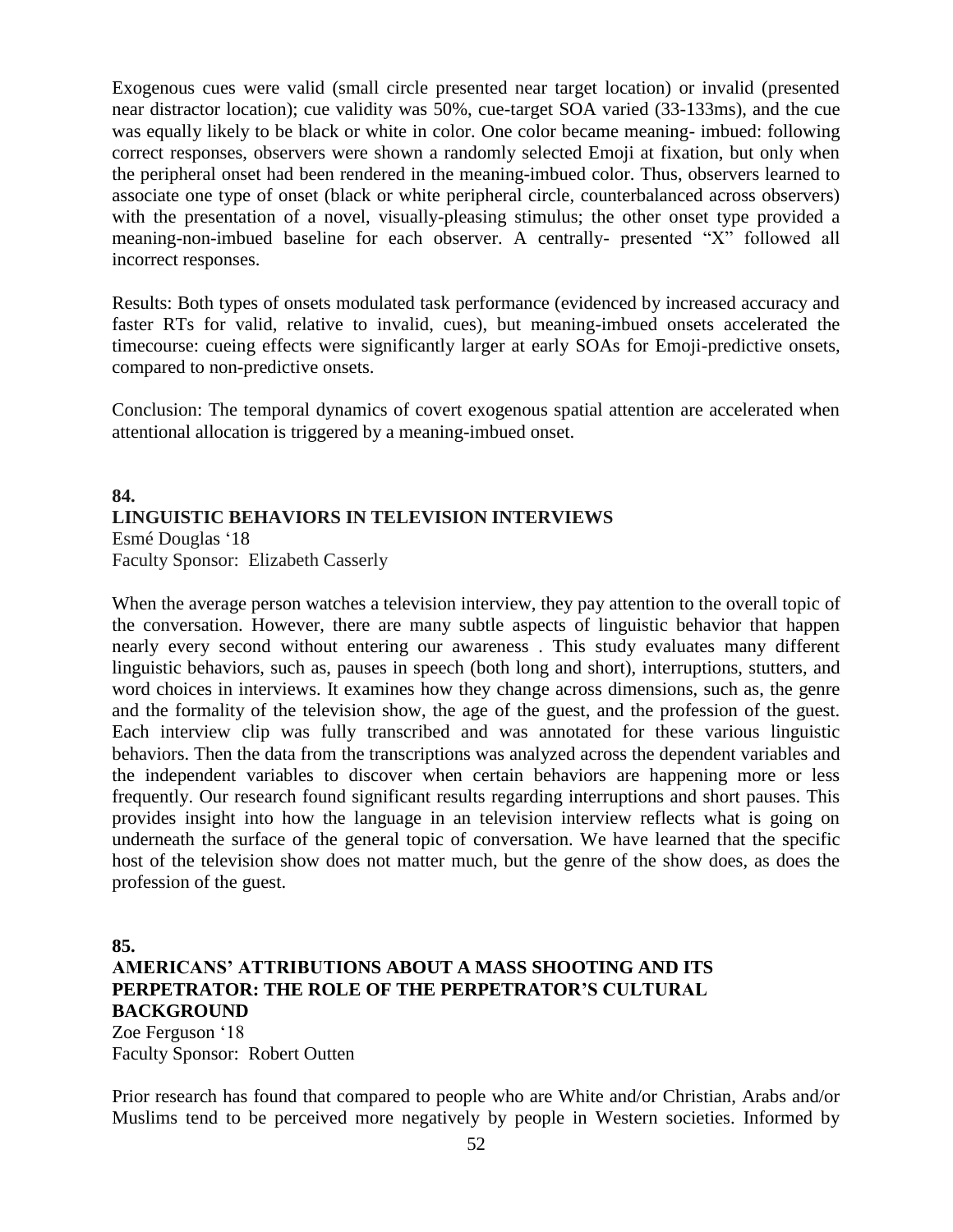literature on cultural stereotyping (Kearns et al., 2017; Devos & Ma, 2008) and the ingroup projection model (Wenzel et al., 2007), we examined if the cultural background of a person who commits a mass shooting can affect people's perceptions of the act and the perpetrator. Specifically, we tested whether Americans ( $N = 751$ ) who read about a mass shooting in New Zealand where the perpetrator's name was stereotypically Arab-Muslim (i.e., Mohammed Naazim al-Tariq), rather than White-Christian (i.e., James Clarke) would be 1) significantly more likely to define the act as terrorism and 2) ascribe negative character traits to the perpetrator (e.g., immoral). We also tested whether participants who were exposed to the Arab-Muslim name would be significantly less likely to assign positive characteristics to the perpetrator (e.g., wholesome) and 4) be less likely to assign character traits synonymous with mental illness to the perpetrator (e.g., depressed). We found support for three of the four hypotheses. Namely, exposure to an Arab-Muslim sounding name made people significantly more likely to interpret the act as terrorism, and significantly less likely to assign positive characteristics and characteristics synonymous with mental illness to the perpetrator. We discuss the implications of these findings for future social science research and public policy initiatives geared toward reducing perceptual biases.

#### **86.**

# **MIRROR MIRROR ON THE WALL: INFLUENCES ON SHORT-TERM VERBAL MEMORY**

Brii Kuzmickaite '18 Faculty Sponsor: Elizabeth Casserly

Growing up in the West means growing up in an environment that has mirrors everywhere. Despite this, scientific evidence regarding how they affect behaviour is sparse. This project aimed to find out how mirrors influence long-term verbal memory and also to observe the differences directly, in different environments.

Only a few animals (chimps, orangutans, etc.) have been observed to recognise themselves, using the mirror-mark test. In human children, mirror recognition seems to start around the age of 18 months but can vary. Those two areas – self-recognition in human development and across species – are the most researched, whilst other areas are inconclusive. We summarise findings regarding the positive effects of mirrors, such as increased prosocial behaviour, and negatives, such as mirror use causing distress.

This study is a follow-up to a pilot study designed to document mirror-related behaviour in the laboratory. Participants were asked to memorise a monologue near a mirror while their behaviour was recorded. We found that people avoided looking at the mirror directly, although most faced it without looking, and that accuracy varied mostly as a function of time taken to memorise.

Participants were asked to memorise two different passages either in front of a mirror, or without one. After a distraction task, they had to verbally recall what they remember, which was coded using a recording of the session. The results show that the presence of a mirror negatively affects memory, as average accuracy was lower despite counterbalancing.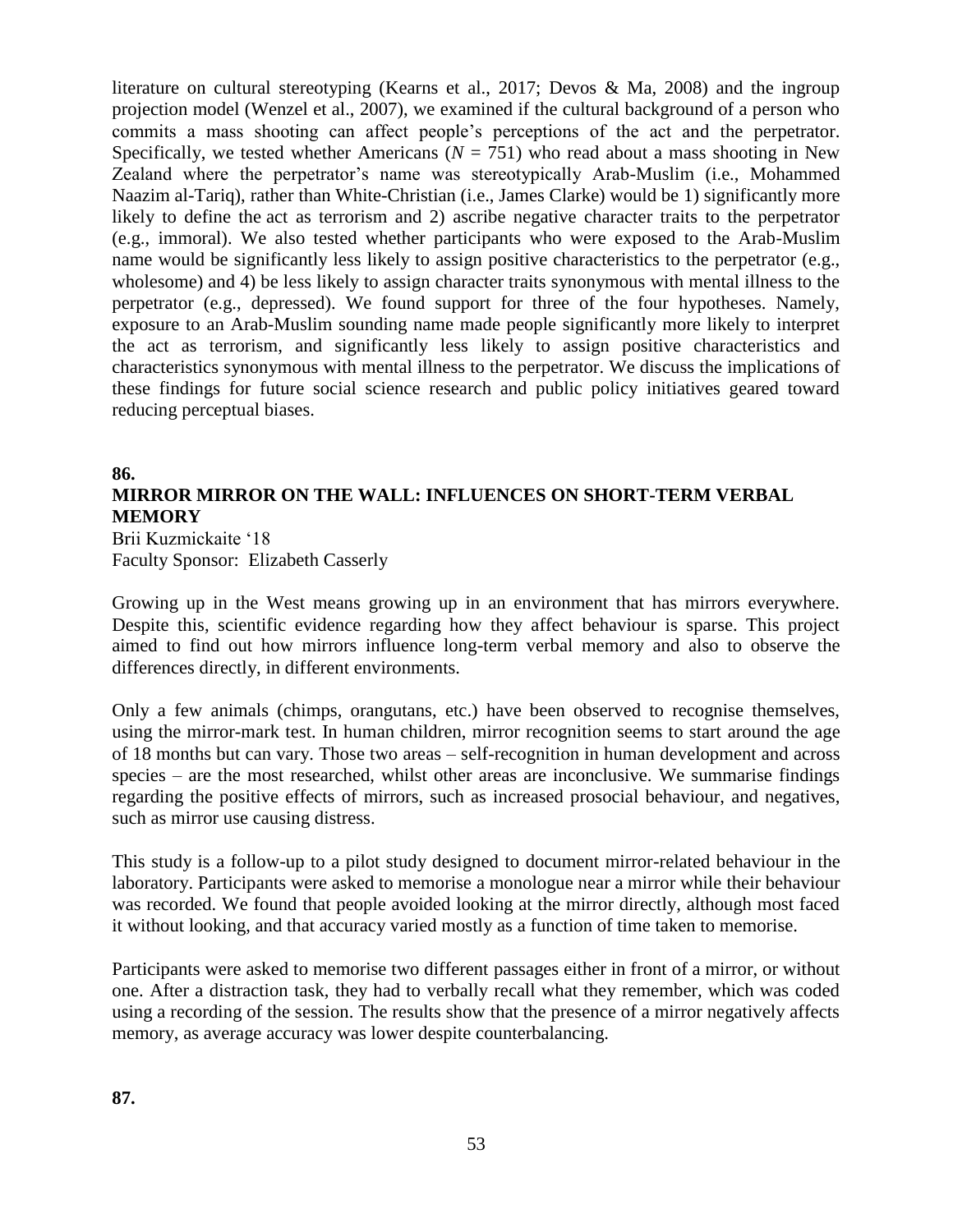# **WHY CAN'T YOU GUYS BE LIKE THEM? MODEL MINORITY MYTH SALIENCE HEIGHTENS WHITE AMERICANS' NEGATIVE PERCEPTIONS OF BLACK AMERICANS AND REDUCES SUPPORT FOR AFFIRMATIVE ACTION**

Timothy Lee '18 Faculty Sponsor: Robert Outten

A tenet of the model minority myth (MMM) is that people of Asian descent have stronger achievement motives compared to other racial minorities—particularly Blacks Americans; as such, Asian Americans tend to be academically and economically successful. Given the prevalence of MMM, it is imperative to examine if exposure to information consistent with MMM has broad implications for interracial dynamics. Informed by racial triangulation theory (Kim, 1999), we examined whether merely exposing White Americans to information consistent with MMM leads them to perceive Black Americans to be of significantly lower-status and indicate less support for affirmative action. First, participants were randomly assigned to read an article that either depicted Asians as having a higher median household income than both Whites and Blacks (MMM salient condition), or Whites as having a higher income than Blacks, with no information concerning Asians (MMM not salient condition). Next, participants completed measures of perceived status of Black Americans and support for affirmative action. As predicted, Whites who viewed racial household income statistics that included Asian Americans perceived Black Americans to be of significantly lower-status and indicated less support for affirmative action than Whites who viewed racial household statistics that excluded Asians. These results highlight that information consistent with MMM could serve as a convenient tool to manipulate interracial dynamics.

**88.**

# **EFFICACY OF DIFFERENT REFUSAL STRATEGIES FOR NON-MEDICAL PRESCRIPTION STIMULANT REQUESTS**

Eliza Marsh '18 Faculty Sponsor: Laura Holt

One-third of college students have used prescription stimulants non-medically and nearly 62% of college students were offered prescription stimulants by their senior year of college (Garnier-Dykstra, et al., 2012). Since most students obtain these drugs from a peer with a legitimate prescription, in the current study I assessed the efficacy of different refusal strategies prescribed students might use when a peer requests their stimulant medication. Students from three college campuses (N=1286) participated in an online survey in which they responded to five hypothetical situations where they were asking a friend for his/her stimulant medication. In each scenario, participants rated five types of refusals a prescribed student might give: direct refusal, excuse, alternative, and internal and external explanations. I also examined whether adding politeness (apologizing) to the refusals changed how they were perceived. Analyses indicated that refusals containing internal explanations (not having enough medication) and external explanations (parents counting pills) were perceived to be most effective at stopping future requests and at preserving the requester-refuser relationship. Participants assessed refusals as being least effective in scenarios where a close friend was requesting medication and made the prescribed student feel guilty for not sharing his/her medication. Adding politeness to the refusals led them to be perceived as more effective in some cases (direct refusals and explanation internal) and less effective in other cases (explanation external, alternative and excuse). These findings will help to inform interventions aimed at preventing prescription stimulant diversion.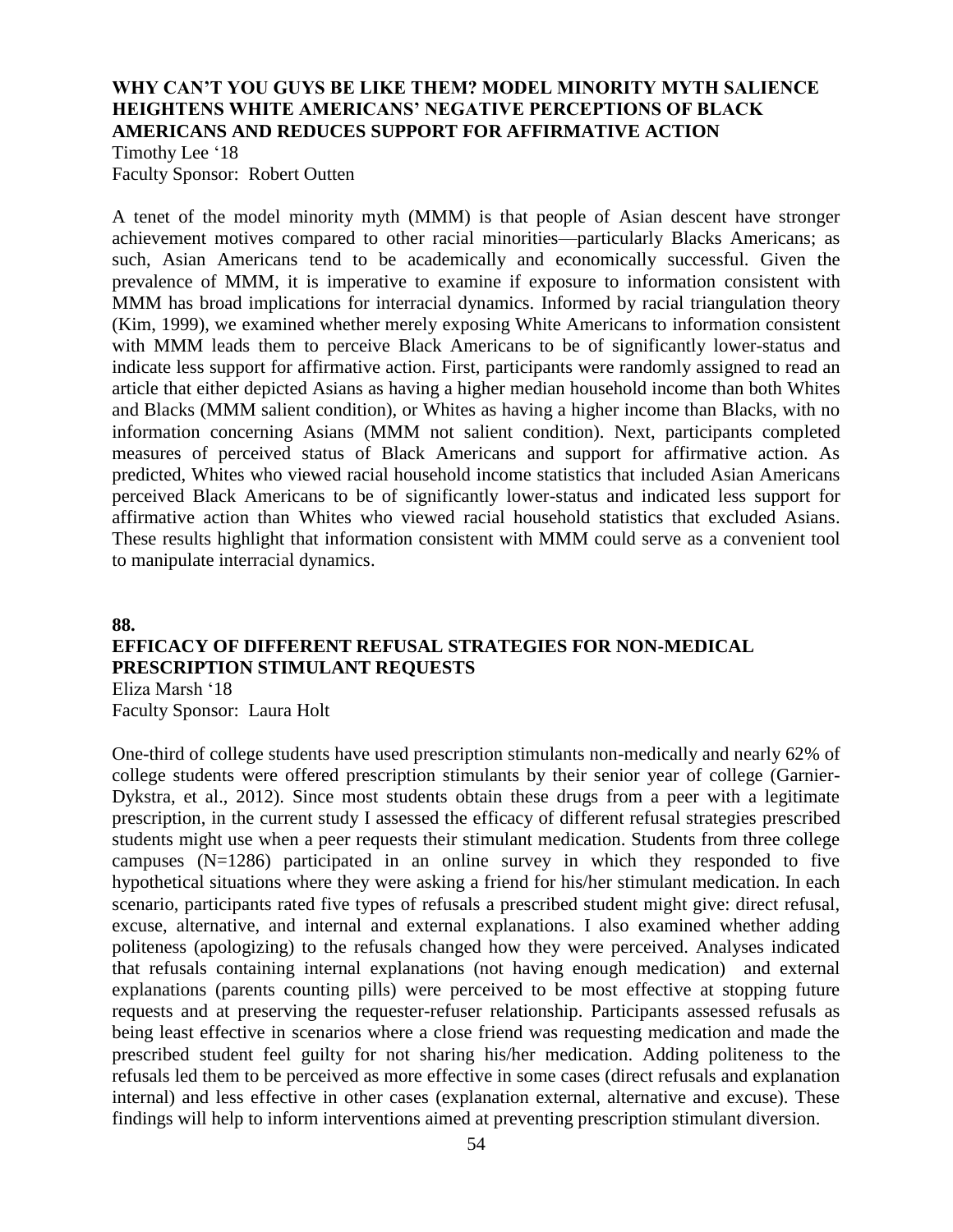# **89. ATTIDUES ABOUT THE SELF, SOCIETY, AND CAMPUS LIFE AT TRINITY COLLEGE**

Sam Muse '18 Faculty Sponsor: Robert Outten

Group status influences perceptions of the self, others and one's social context. For example, members of high-status groups (e.g., rich people, White Americans) tend to express greater perceived control, greater support for the status quo and display less empathy (i.e., psychological outcomes consistent with high-status; Kraus, Piff & Keltner, 2009; Willis-Esqueda, Delgado & Pedroza, 2017). Utilizing the framework of Social Identity Theory (SIT: Tajfel & Turner, 1986) that states one's group relative position in a social hierarchy is an important determinant of a group members' beliefs and psychological outcomes, we assessed individuals social dominance orientation, perceived control, empathy levels, and support for the status quo. At Trinity College, Greek life members are higher-status relative to non-Greek students. For my thesis, we are examining whether those in Greek life at Trinity are more likely than non-Greek students to exhibit psychological outcomes consistent with high-status. The idea being that Greek life members' relative high-status non-Greek life members will in part, account for Greek life members reporting greater preference for social hierarchies, greater perceived control, greater blind devotion to Trinity and less empathy. Contrary to our predictions, there were no significant differences between Greek and non-Greek members in regards to any of the psychological outcomes consistent with high-status group membership.

#### **90.**

# **THE INFLUENCE OF PROTECTIVE BEHAVIORAL STRATEGIES AND COACH MANAGEMENT STRATEGIES ON STUDENT-ATHLETES' ALCOHOL USE: A MIXED METHODS STUDY**

Kayla O'Connor '18 Faculty Sponsor: Laura Holt

Collegiate athletes have a higher prevalence of binge drinking and negative outcomes related to substance use (Martens, LaBrie, Hummer, Pederson, 2008). Division III athletes, in particular, have been shown to engage in high levels of problem drinking (Millroy et al, 2014). Protective behavioral strategies and coach management strategies have been associated with fewer problematic drinking behaviors (Seitz, Wyrnick, Rulison, Strack, Fearnow-Keeney, 2014; Whiteside and Lynman, 2001; Martens, Wattson, Royland, Beck 2005). The aim of the current study was to replicate previous findings while also assessing the influence of player-coach relationship on the effectiveness of coach management strategies (Pitts, Chow, Yang 2017). 118 Trinity College student-athletes completed a web-based survey, and 13 Trinity College varsity head coaches partook in interviews. Results showed that athletes who used more protective behavioral strategies reported fewer binge drinking episodes, less in and out of season drinking, and fewer alcohol consequences. Interestingly, greater enforcement of drinking-related policies by coaches in season was associated with more out of season drinking. A interaction was found between coach enforcement strategies, perceived player-coach disagreement, and out of season drinking. Specifically, enforcement was associated with more out-of-season drinking at higher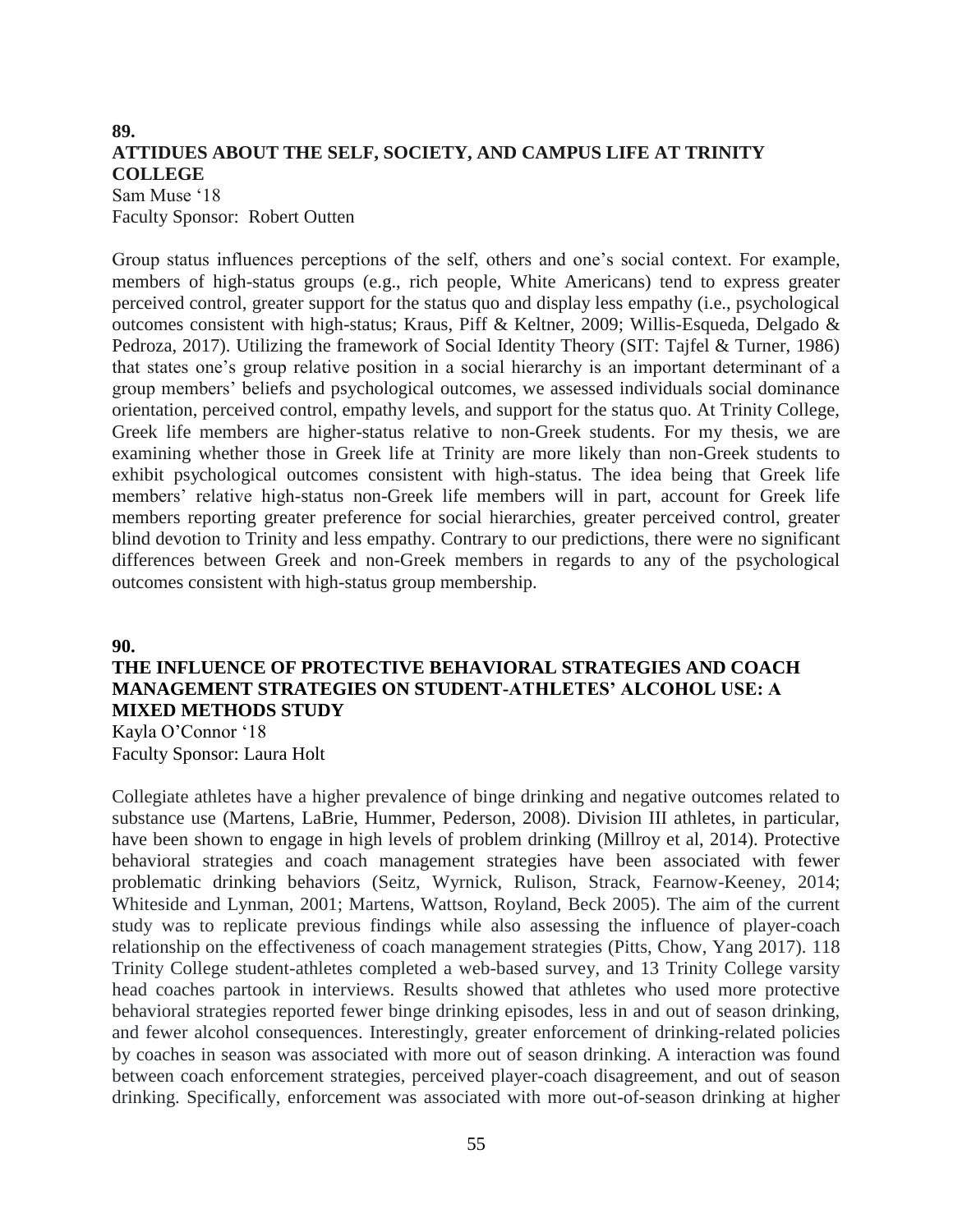levels of player-coach disagreement. Implications of these findings for athlete drinking preventive interventions will be discussed.

#### **91.**

# **HOW THE BIRTH CONTROL PILL INFLUENCES WOMEN'S ATTITUDES AND EXPECTATIONS OF THEMSELVES**

Molly Santora '18 Faculty Sponsor: Elizabeth Casserly

This study seeks to understand what influences women's feelings and attitudes about pregnancy prevention through looking at the usage and/or attitudes surrounding the birth control Pill over time. We aim to understand how women of different generations learned about this invention, and how the concept of the Pill changed women's expectations of themselves and their lives. This study compares three different generations of women – women currently under 30, women between ages  $30 - 55$  and women above  $55 -$  to see how or if attitudes change over time. We hypothesize that women's trust, comfort level, and positive attitudes of the Pill will increase as age decreases, and that younger women had more sources to learn about contraception than older women did. We acquired quantitative data on three generations of women through an online survey. We also conducted focus groups of  $3 - 5$  women each,  $1 - 2$  per age group for a more qualitative understanding of attitudes. Our results showed, most importantly, that women across age groups did not significantly differ on their opinions for the most socially appropriate age for women to start thinking about marriage or when to have children. We also found that women in the younger age group had significantly more access to a variety of methods of birth control than the higher age group, as well as a more complex form of sexual education in school. Additionally, the young group was the only group to report that their pediatricians were the first doctors to talk to them about contraception. Overall, the data reveal some areas of consistency across generations, while other areas show signs of change since the Pill's first introduction to mainstream American society in 1960.

# **92. ALCOHOL USE IN STUDENT ATHLETES: THE INFLUENCE OF INJUNCTIVE NORMS, TRAIT URGENCY AND COMPETITIVENESS** Annabel Stanley '18 Faculty Sponsor: Laura Holt

Previous research has shown student-athletes are at greater risk for heavy alcohol use and that trait urgency (i.e., acting impulsively in response to negative or positive affect), injunctive norms (i.e., perceived approval from teammates and coaches about alcohol consumption), and drinking motives are associated with substance use. In my study, I aimed to not only replicate these associations with athletes from a small, private Division III institution, but also examined several new questions, including whether captains' approval of drinking predicted athlete drinking and whether the association between drinking motives and actual drinking (and drinking-related